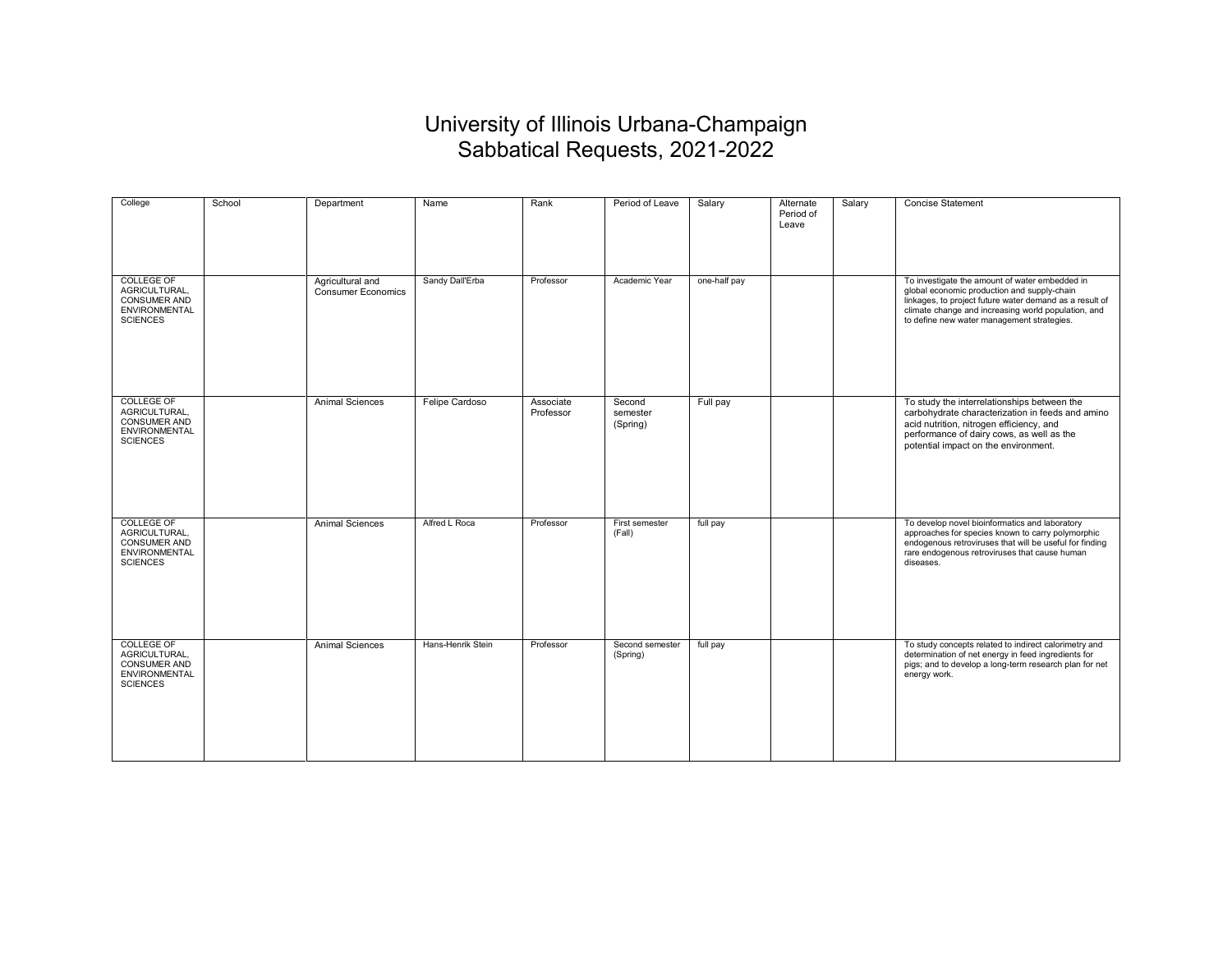| College                                                                                              | School | Department                                                | Name                     | Rank                   | Period of Leave                | Salary   | Alternate<br>Period of<br>Leave | Salary | <b>Concise Statement</b>                                                                                                                                                                                                                                                                                               |
|------------------------------------------------------------------------------------------------------|--------|-----------------------------------------------------------|--------------------------|------------------------|--------------------------------|----------|---------------------------------|--------|------------------------------------------------------------------------------------------------------------------------------------------------------------------------------------------------------------------------------------------------------------------------------------------------------------------------|
| <b>COLLEGE OF</b><br>AGRICULTURAL,<br>CONSUMER AND<br><b>ENVIRONMENTAL</b><br><b>SCIENCES</b>        |        | Crop Sciences                                             | Nathan E Schroeder       | Associate<br>Professor | First semester<br>(Fall)       | full pay |                                 |        | To develop an online anatomical atlas, and to learn<br>new electron microscopy techniques.                                                                                                                                                                                                                             |
| <b>COLLEGE OF</b><br>AGRICULTURAL,<br><b>CONSUMER AND</b><br><b>ENVIRONMENTAL</b><br><b>SCIENCES</b> |        | Food Science and<br><b>Human Nutrition</b>                | Zeynep Madak-<br>Erdogan | Associate<br>Professor | Second semester<br>(Spring)    | full pay |                                 |        | To learn about microfluidics-based 3D tissue culture<br>systems, advanced computational methods, advanced<br>statistics, and machine learning approaches, which<br>will enable analysis of big data sets related to health<br>and identify biomarkers of various pathological<br>conditions related to women's health. |
| <b>COLLEGE OF</b><br>AGRICULTURAL,<br><b>CONSUMER AND</b><br>ENVIRONMENTAL<br><b>SCIENCES</b>        |        | <b>Natural Resources</b><br>and Environmental<br>Sciences | Yuji Arai                | Associate<br>Professor | First semester<br>(Fall)       | Full pay |                                 |        | To learn cutting-edge synchrotron-based X-ray<br>techniques to better understand the<br>biogeochemical process of inorganic<br>contaminants in the environment for molecular<br>environmental science research.                                                                                                        |
| <b>COLLEGE OF</b><br>AGRICULTURAL,<br>CONSUMER AND<br>ENVIRONMENTAL<br><b>SCIENCES</b>               |        | <b>Natural Resources</b><br>and Environmental<br>Sciences | Anthony Yannarell        | Associate<br>Professor | Second semester<br>(Spring)    | full pay |                                 |        | To study the effects of fire on soils and soil processes,<br>for the purpose of initiating a new research<br>collaboration; and to develop a new undergraduate<br>course on fire ecology.                                                                                                                              |
| <b>COLLEGE OF</b><br><b>APPLIED</b><br><b>HEALTH</b><br><b>SCIENCES</b>                              |        | Kinesiology and<br><b>Community Health</b>                | Andiara Schwingel        | Associate<br>Professor | Second<br>semester<br>(Spring) | full pay |                                 |        | To engage in research that will expand and<br>deepen understanding of the community health<br>worker model as a way to address health<br>disparities and promote healthy aging, locally and<br>globally; and to develop a course focusing on the<br>community health worker (CHW) model.                               |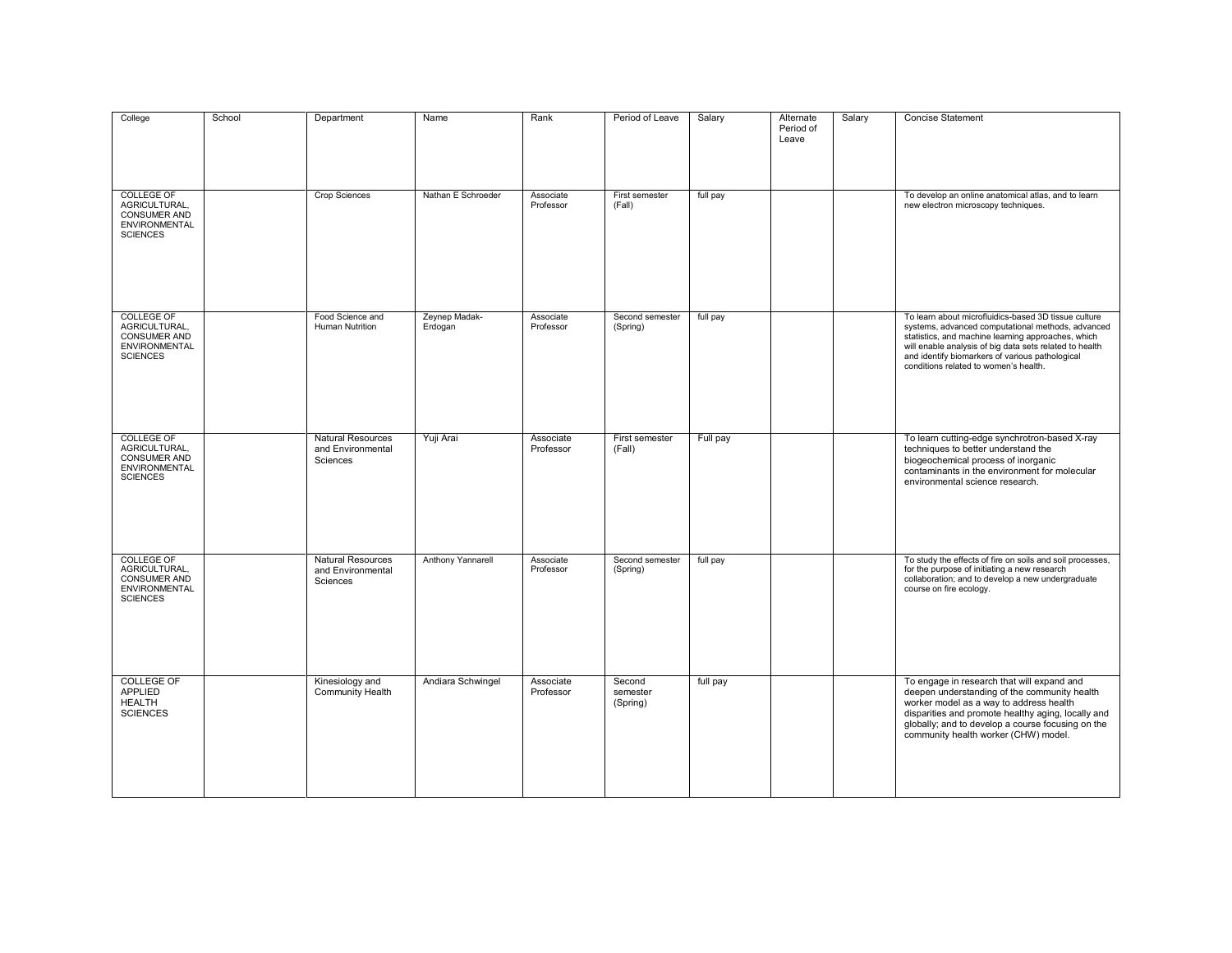| College                                                                 | School | Department                        | Name                                      | Rank                   | Period of Leave                | Salary         | Alternate<br>Period of<br>Leave | Salary | Concise Statement                                                                                                                                                                                                                                                                                       |
|-------------------------------------------------------------------------|--------|-----------------------------------|-------------------------------------------|------------------------|--------------------------------|----------------|---------------------------------|--------|---------------------------------------------------------------------------------------------------------------------------------------------------------------------------------------------------------------------------------------------------------------------------------------------------------|
| <b>COLLEGE OF</b><br><b>APPLIED</b><br><b>HEALTH</b><br><b>SCIENCES</b> |        | Recreation, Sport and<br>Tourism  | Yelyzaveta<br>Berdychevsky<br>Kustanovich | Associate<br>Professor | First semester<br>(Fall)       | Full pay       |                                 |        | To research the impacts of COVID-19 on sex life;<br>to tailor sexual health education for older adults;<br>to learn and implement conjoint design and<br>analysis; and to complete three manuscripts and<br>an edited book on sexual health in leisure and<br>tourism.                                  |
| <b>COLLEGE OF</b><br><b>APPLIED</b><br><b>HEALTH</b><br><b>SCIENCES</b> |        | Recreation, Sport and<br>Tourism  | Laura Payne                               | Professor              | Second<br>semester<br>(Spring) | full pay       |                                 |        | To write and edit a new edition of a previously<br>published book, serving to advance the mission of<br>transdisciplinary approaches to public health; and<br>to finish pilot work on a project on the role of<br>leisure boredom and social isolation on the health<br>and well-being of older adults. |
| <b>GIES COLLEGE</b><br>OF BUSINESS                                      |        | <b>Business</b><br>Administration | Sharon Shavitt                            | Professor              | First semester<br>(Fall)       | full pay       |                                 |        | To interact with scholars in Informatics and allied<br>disciplines to learn about analytic tools and<br>resources in this field to help with research in<br>cultural difference in consumer behavior; and to<br>complete publications.                                                                  |
| <b>GIES COLLEGE</b><br>OF BUSINESS                                      |        | <b>Business</b><br>Administration | Deepak Somaya                             | Professor              | First semester<br>(Fall)       | full pay       |                                 |        | To intensively develop a new research initiative<br>on business model innovation and disruptive<br>business models; and to translate this research<br>into a publishable book proposal.                                                                                                                 |
| <b>GIES COLLEGE</b><br>OF BUSINESS                                      |        | Finance                           | Tatyana Deryugina                         | Associate<br>Professor | Academic Year                  | two-thirds pay |                                 |        | To research the economic and health<br>consequences of air pollution, natural disasters,<br>and other environmental phenomena; and to<br>complete two to three publications on these<br>topics.                                                                                                         |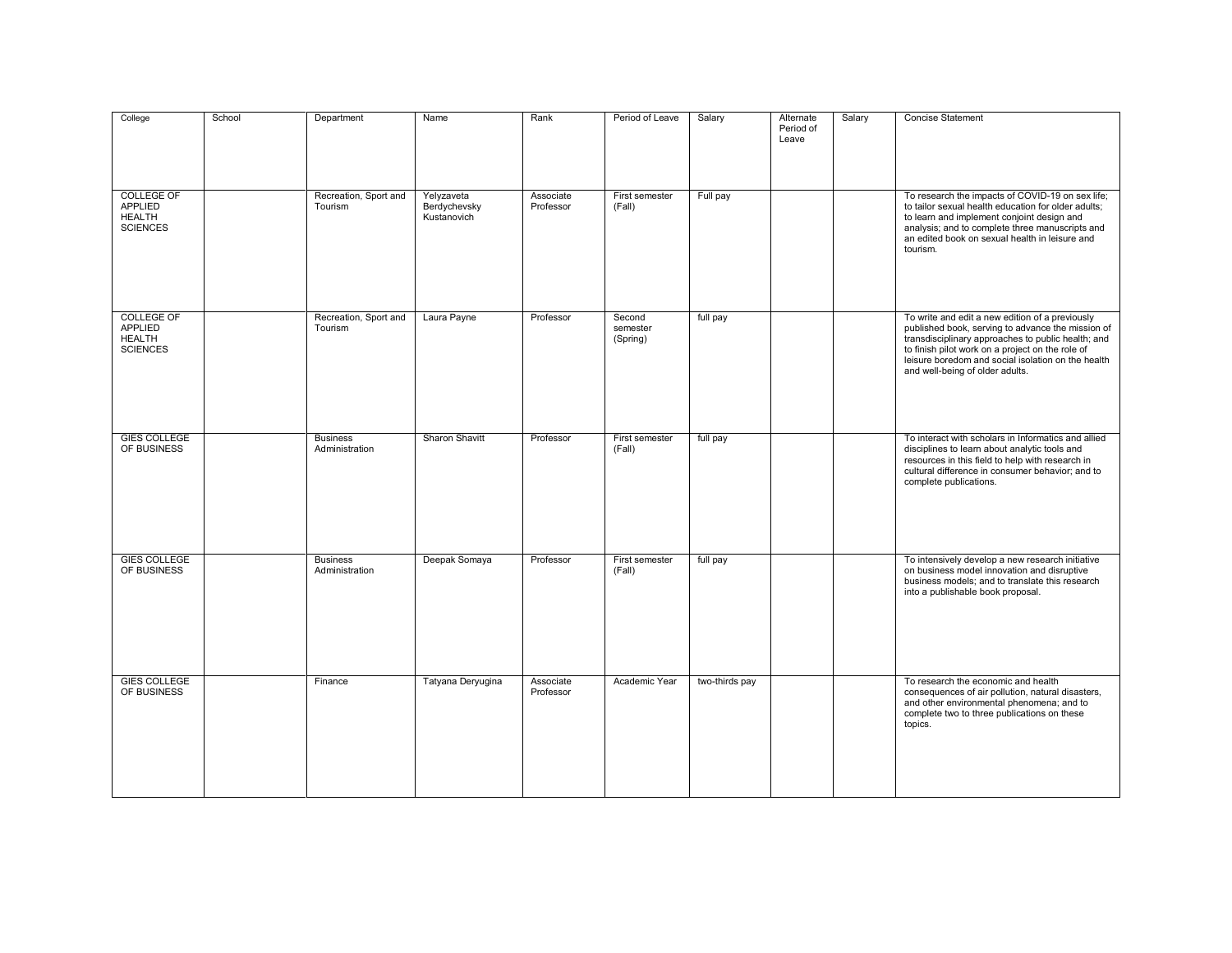| College                               | School | Department                                                 | Name                             | Rank                   | Period of Leave                | Salary         | Alternate<br>Period of<br>Leave | Salary            | Concise Statement                                                                                                                                                                                                                                                                      |
|---------------------------------------|--------|------------------------------------------------------------|----------------------------------|------------------------|--------------------------------|----------------|---------------------------------|-------------------|----------------------------------------------------------------------------------------------------------------------------------------------------------------------------------------------------------------------------------------------------------------------------------------|
| <b>GIES COLLEGE</b><br>OF BUSINESS    |        | Finance                                                    | Don Fullerton                    | Professor              | Academic Year                  | one-half pay   |                                 |                   | To examine policy combinations to help achieve a<br>"Circular Economy" that limits negative effects<br>from virgin resource extraction and from waste<br>disposal by encouraging product designs that<br>allow recycling and by encouraging people to<br>repair, reuse, and recycle.   |
| <b>GIES COLLEGE</b><br>OF BUSINESS    |        | Finance                                                    | George G Pennacchi               | Professor              | First semester<br>(Fall)       | full pay       | Academic<br>Year                | two-thirds<br>pay | To collaborate with academics and regulatory<br>officials on research pertaining to the regulation of<br>bank capital, particularly as it affects European<br>banks, in order to help supervisors and<br>policymakers identify early warning signals of<br>bank distress.              |
| <b>COLLEGE OF</b><br><b>EDUCATION</b> |        | Curriculum and<br>Instruction                              | Emma Mary Mercier                | Associate<br>Professor | Academic Year                  | two-thirds pay |                                 |                   | To complete research and write journal articles<br>about software supporting students and teaching<br>assistants during collaborative problem-solving;<br>and to use the findings to impact pedagogy and<br>future research directions.                                                |
| <b>COLLEGE OF</b><br><b>EDUCATION</b> |        | <b>Education Policy,</b><br>Organization and<br>Leadership | <b>Adrienne Denise</b><br>Dixson | Professor              | Academic Year                  | two-thirds pay |                                 |                   | To complete a project on how community-based<br>STEM education programs are organized and<br>function to provide STEM instruction to under-<br>represented students in urban settings; and to<br>write a book on topic of White supremacy and<br>Black education in the United States. |
| <b>COLLEGE OF</b><br><b>EDUCATION</b> |        | <b>Education Policy,</b><br>Organization and<br>Leadership | Eunjung Oh                       | Associate<br>Professor | Second<br>semester<br>(Spring) | full pay       |                                 |                   | To complete research to understand the<br>experiences and perspectives of online<br>instructors, with particular emphasis on their<br>teaching presence, their professional identities,<br>and the necessary support that has emerged in<br>the transition to online teaching.         |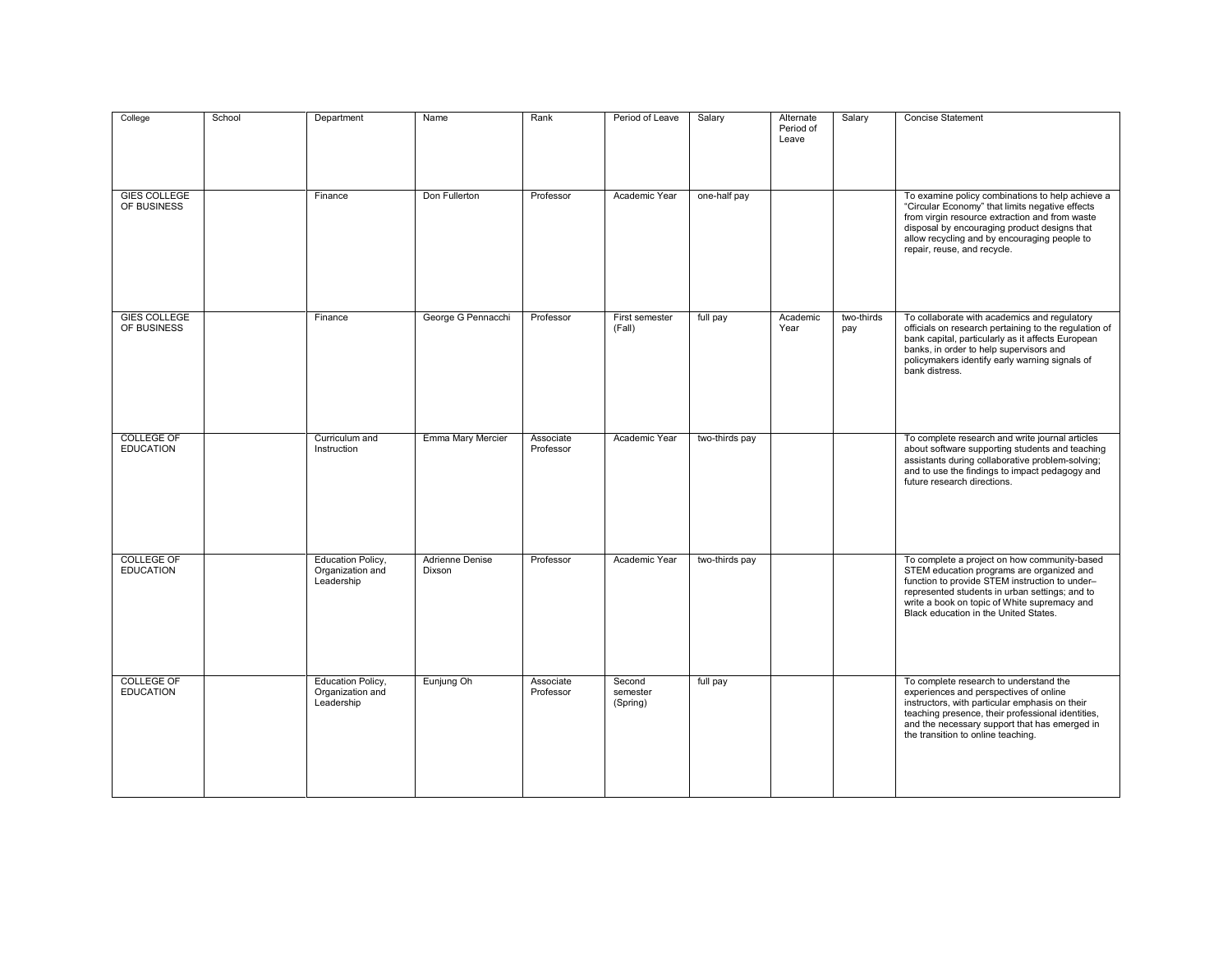| College                                             | School | Department                                                 | Name                               | Rank                   | Period of Leave                | Salary         | Alternate<br>Period of<br>Leave | Salary | <b>Concise Statement</b>                                                                                                                                                                                                                                                                                               |
|-----------------------------------------------------|--------|------------------------------------------------------------|------------------------------------|------------------------|--------------------------------|----------------|---------------------------------|--------|------------------------------------------------------------------------------------------------------------------------------------------------------------------------------------------------------------------------------------------------------------------------------------------------------------------------|
| <b>COLLEGE OF</b><br><b>EDUCATION</b>               |        | <b>Education Policy,</b><br>Organization and<br>Leadership | Liv Solveig<br>Thorstensson Davila | Associate<br>Professor | Second<br>semester<br>(Spring) | two-thirds pay |                                 |        | To complete research focusing on how local<br>immigrant-focused community organizations are<br>serving immigrant families in need with remote<br>learning, food, housing expenses, and health-<br>related concerns during the COVID-19 pandemic;<br>and to complete manuscript publications based<br>on this research. |
| <b>COLLEGE OF</b><br><b>EDUCATION</b>               |        | Educational<br>Psychology                                  | Kiel Christianson                  | Professor              | Second<br>semester<br>(Spring) | Full pay       |                                 |        | To deliver a number of invited talks and meet with<br>collaborators to continue, complete, and/or initiate<br>research projects and seek assistance in<br>improving data-analytic skills, in particular<br>Bayesian statistics.                                                                                        |
| <b>COLLEGE OF</b><br><b>EDUCATION</b>               |        | Educational<br>Psychology                                  | <b>Helen A Neville</b>             | Professor              | Second<br>semester<br>(Spring) | full pay       |                                 |        | To develop and provide initial evaluative data on<br>a psychoeducational intervention designed to<br>promote healing among Black, Indigenous, and<br>People of Color based on new research on<br>radical healing and hope.                                                                                             |
| <b>COLLEGE OF</b><br><b>EDUCATION</b>               |        | <b>Special Education</b>                                   | Hedda Meadan-<br>Kaplansky         | Professor              | Academic Year                  | two-thirds pay |                                 |        | To collaborate on projects related to children with<br>autism and their families, and to analyze and<br>disseminate findings from recently completed<br>projects.                                                                                                                                                      |
| <b>GRAINGER</b><br>COLLEGE OF<br><b>ENGINEERING</b> |        | Bioengineering                                             | Ting Lu                            | Associate<br>Professor | Academic Year                  | two-thirds pay |                                 |        | To gain expertise in microbial metabolism and<br>microbial ecology, which will facilitate the<br>development of my research program in<br>microbiome study.                                                                                                                                                            |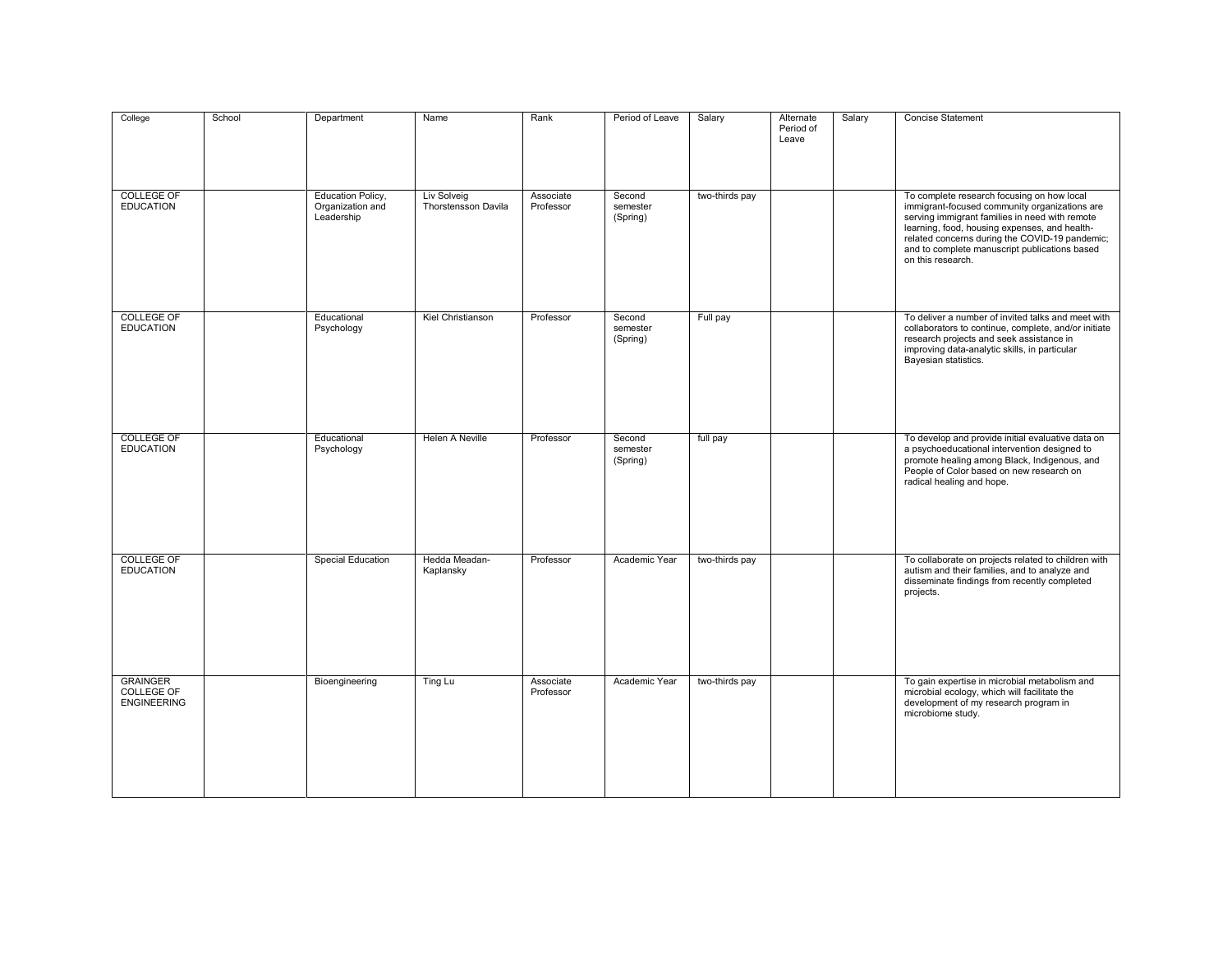| College                                                    | School | Department                                | Name                          | Rank                   | Period of Leave                | Salary         | Alternate<br>Period of<br>Leave | Salary   | Concise Statement                                                                                                                                                                                                                                                                  |
|------------------------------------------------------------|--------|-------------------------------------------|-------------------------------|------------------------|--------------------------------|----------------|---------------------------------|----------|------------------------------------------------------------------------------------------------------------------------------------------------------------------------------------------------------------------------------------------------------------------------------------|
| <b>GRAINGER</b><br>COLLEGE OF<br><b>ENGINEERING</b>        |        | Bioengineering                            | Gregory H Underhill           | Associate<br>Professor | Second<br>semester<br>(Spring) | full pay       |                                 |          | To research scalable three-dimensional printing<br>and automation technologies for the development<br>of clinically-relevant high-throughput tissue<br>organoid systems; and to disseminate findings in<br>peer-reviewed journals and to pursue new<br>collaborative interactions. |
| <b>GRAINGER</b><br><b>COLLEGE OF</b><br><b>ENGINEERING</b> |        | Civil and<br>Environmental<br>Engineering | Rosa Maria Espinosa<br>Marzal | Professor              | Second<br>semester<br>(Spring) | Full pay       | First<br>semester<br>(Fall)     | Full pay | To investigate the physical origin of water-<br>induced long-range surface forces in aqueous<br>environments produced by graded hydrophobic<br>films impacting fields like energy storage and<br>nanofiltration technologies; and to complete a<br>series of related publications. |
| <b>GRAINGER</b><br>COLLEGE OF<br><b>ENGINEERING</b>        |        | Civil and<br>Environmental<br>Engineering | Larry Alan<br>Fahnestock      | Professor              | First semester<br>(Fall)       | full pay       |                                 |          | To edit and prepare for publication a<br>comprehensive document covering more than<br>twenty broad topics in structural stability for metal<br>structures.                                                                                                                         |
| <b>GRAINGER</b><br><b>COLLEGE OF</b><br><b>ENGINEERING</b> |        | Civil and<br>Environmental<br>Engineering | Ashlynn Suzanne<br>Stillwell  | Associate<br>Professor | First semester<br>(Fall)       | full pay       |                                 |          | To research residential smart water systems,<br>which impact urban and rural sustainability and<br>livability; to understand water uses and patterns<br>in diverse housing configurations; and to<br>summarize results in journal articles.                                        |
| <b>GRAINGER</b><br>COLLEGE OF<br><b>ENGINEERING</b>        |        | Computer Science                          | Indranil Gupta                | Professor              | Academic Year                  | two-thirds pay |                                 |          | To use oral history interviews of immigrant<br>computer scientists in the U.S. to research an<br>unexplored angle to the national discussion of<br>why more women are not in STEM/Computer<br>Science fields; and to develop visible and<br>impactful podcasts to share findings.  |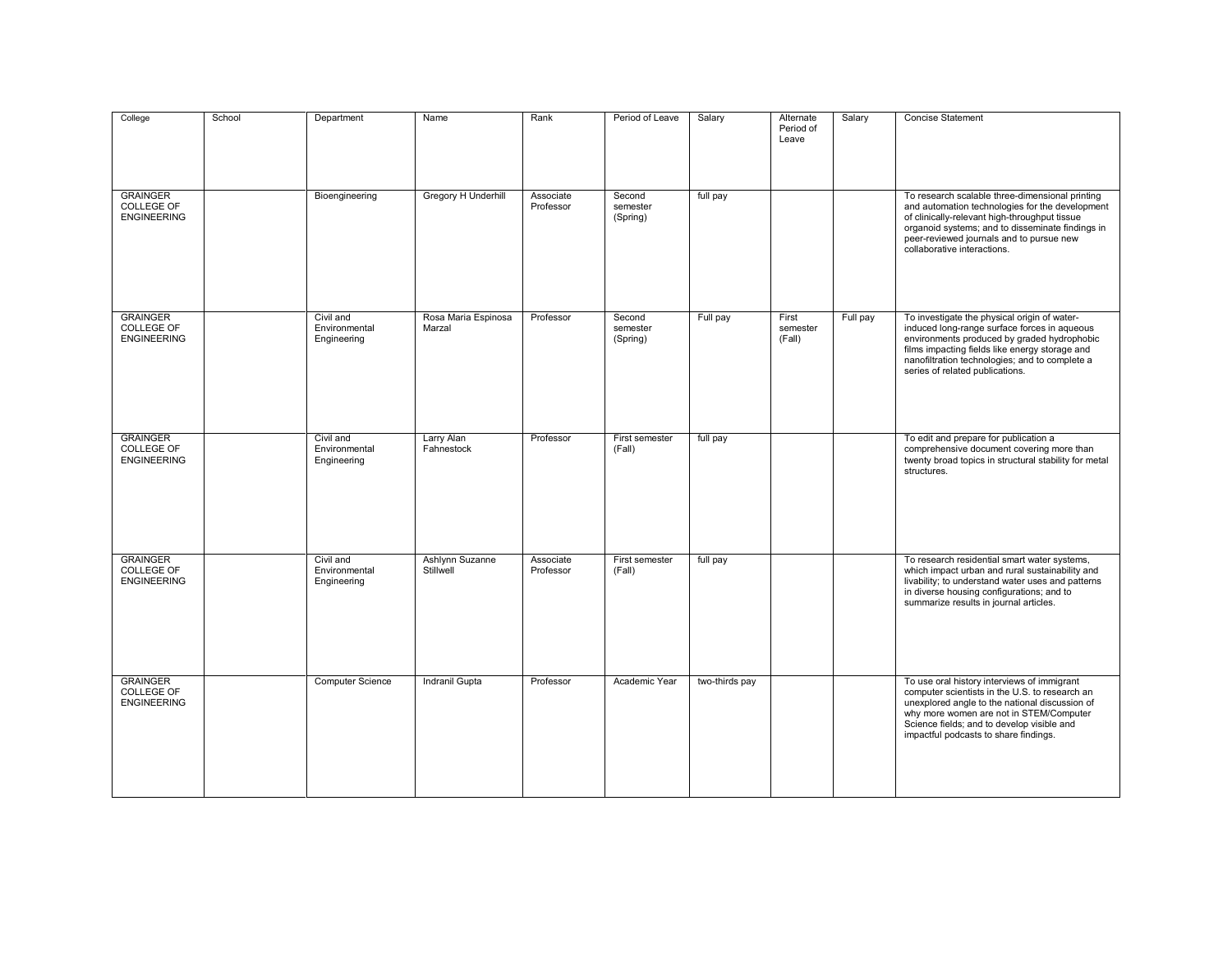| College                                                    | School | Department              | Name                         | Rank                   | Period of Leave                | Salary       | Alternate<br>Period of<br>Leave | Salary | Concise Statement                                                                                                                                                                                                                                                                          |
|------------------------------------------------------------|--------|-------------------------|------------------------------|------------------------|--------------------------------|--------------|---------------------------------|--------|--------------------------------------------------------------------------------------------------------------------------------------------------------------------------------------------------------------------------------------------------------------------------------------------|
| <b>GRAINGER</b><br>COLLEGE OF<br><b>ENGINEERING</b>        |        | <b>Computer Science</b> | Jiawei Han                   | Professor              | First semester<br>(Fall)       | full pay     |                                 |        | To conduct research on text and network mining<br>and their applications, which will also impact<br>machine learning and natural language<br>processing; and to complete research<br>publications.                                                                                         |
| <b>GRAINGER</b><br><b>COLLEGE OF</b><br><b>ENGINEERING</b> |        | <b>Computer Science</b> | Kyratso George<br>Karahalios | Professor              | Second<br>semester<br>(Spring) | full pay     |                                 |        | To articulate the foundations of algorithmic audits,<br>developing new foundational technologies of<br>accountability for social and computational<br>systems, by co-writing a book and creating a new<br>architecture for running audits.                                                 |
| <b>GRAINGER</b><br><b>COLLEGE OF</b><br><b>ENGINEERING</b> |        | <b>Computer Science</b> | <b>Robin Hillary Kravets</b> | Professor              | Second<br>semester<br>(Spring) | full pay     |                                 |        | To further research on the Internet of Things,<br>which encompasses everything connected to the<br>internet and devices communicating to each<br>other, with a specific focus on Internet of Things<br>deployments in real world scenarios and<br>collaborative research.                  |
| <b>GRAINGER</b><br><b>COLLEGE OF</b><br><b>ENGINEERING</b> |        | <b>Computer Science</b> | Jian Peng                    | Associate<br>Professor | Academic Year                  | one-half pay |                                 |        | To collaborate on developing next-generation<br>machine learning algorithms for systems biology,<br>functional genomics, and human diseases, which<br>is critical to understanding biological life and<br>highly relevant to the development of molecular<br>therapeutics and drug design. |
| <b>GRAINGER</b><br><b>COLLEGE OF</b><br><b>ENGINEERING</b> |        | <b>Computer Science</b> | Jose Meseguer                | Professor              | Second<br>semester<br>(Spring) | one-half pay |                                 |        | To develop scalable methods to design, verify,<br>and implement highly reliable and less costly<br>distributed software systems, which are often<br>insecure and unsafe, leading to disastrous<br>consequences.                                                                            |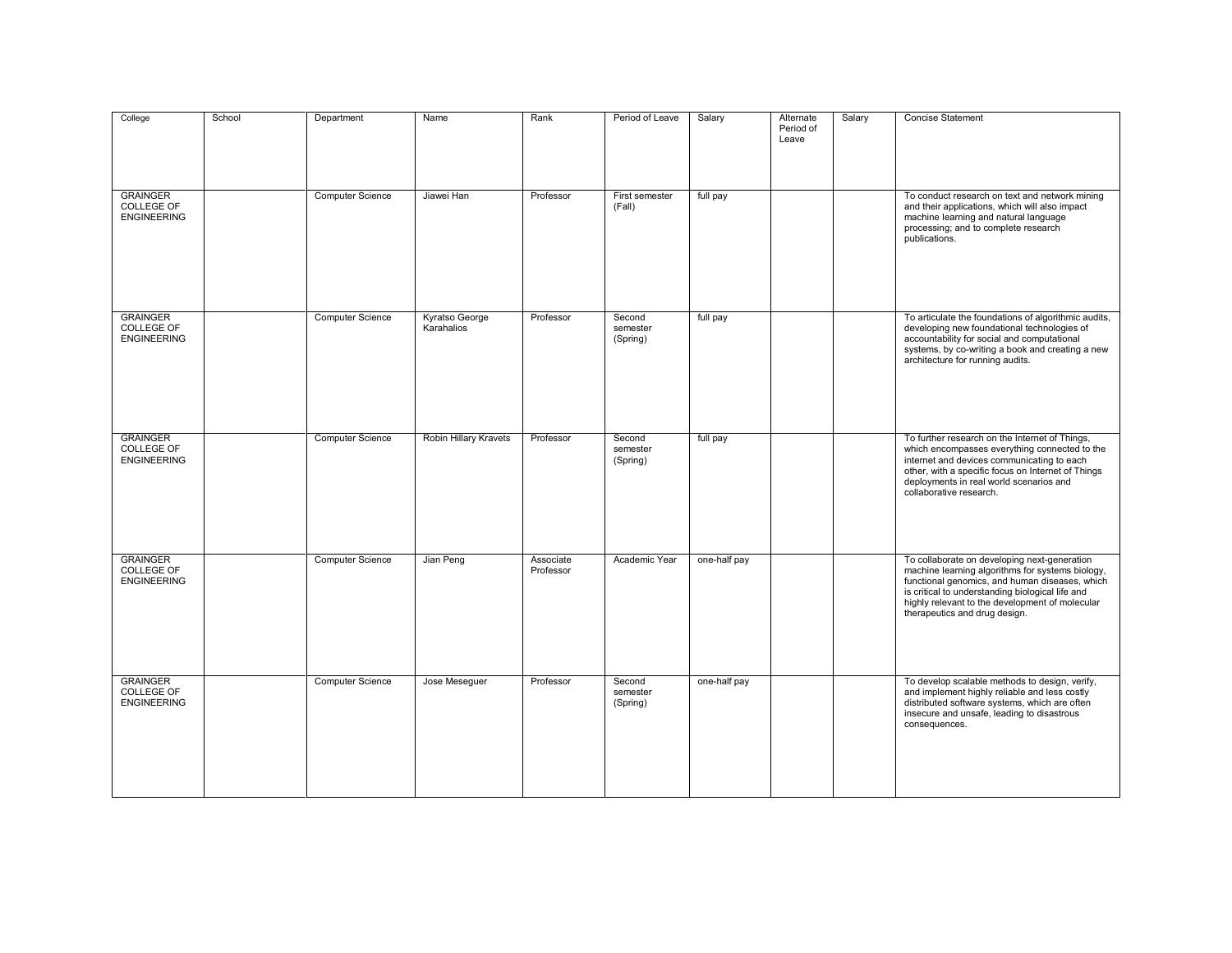| College                                                    | School | Department                                       | Name                   | Rank                   | Period of Leave                                                | Salary         | Alternate<br>Period of<br>Leave | Salary   | <b>Concise Statement</b>                                                                                                                                                                                                                                                                            |
|------------------------------------------------------------|--------|--------------------------------------------------|------------------------|------------------------|----------------------------------------------------------------|----------------|---------------------------------|----------|-----------------------------------------------------------------------------------------------------------------------------------------------------------------------------------------------------------------------------------------------------------------------------------------------------|
| <b>GRAINGER</b><br>COLLEGE OF<br><b>ENGINEERING</b>        |        | Electrical and<br>Computer<br>Engineering        | Can Bayram             | Associate<br>Professor | First semester<br>(Fall)                                       | Full pay       |                                 |          | To research the design of novel quantum devices<br>and to explore new semiconductors that enable<br>breakthrough energy conversion systems.                                                                                                                                                         |
| <b>GRAINGER</b><br><b>COLLEGE OF</b><br><b>ENGINEERING</b> |        | Electrical and<br>Computer<br>Engineering        | Minh N Do              | Professor              | Academic Year                                                  | two-thirds pay |                                 |          | To develop collaborations and to acquire in-depth<br>knowledge of how machine perception, data<br>science, and artificial intelligence technologies<br>could impact real-world applications such as an<br>artificial intelligence systems to assist the reading<br>and diagnosis of medical images. |
| <b>GRAINGER</b><br>COLLEGE OF<br><b>ENGINEERING</b>        |        | Electrical and<br>Computer<br>Engineering        | <b>Gabriel Popescu</b> | Professor              | Second<br>semester<br>(Spring)                                 | full pay       |                                 |          | To advance phase imaging with computational<br>specificity (PICS), which allows for label-free,<br>nondestructive imaging of live cells and tissues;<br>and to work on completing a 10-volume series<br>covering principles of optics and Biophotonics<br>methods.                                  |
| <b>GRAINGER</b><br><b>COLLEGE OF</b><br><b>ENGINEERING</b> |        | Electrical and<br>Computer<br>Engineering        | Elyse Rosenbaum        | Professor              | First semester<br>(Fall)                                       | full pay       | Second<br>semester<br>(Spring)  | full pay | To research applications of machine learning to<br>the physics-aware modeling and optimization of<br>electronic circuits and systems, strengthening the<br>Illinois Center for Advanced Electronics through<br>Machine Learning.                                                                    |
| <b>GRAINGER</b><br><b>COLLEGE OF</b><br><b>ENGINEERING</b> |        | <b>Electrical and</b><br>Computer<br>Engineering | Wenjuan Zhu            | Associate<br>Professor | Second<br>semester<br>(Spring) and<br>first semester<br>(Fall) | one-half pay   | Second<br>semester<br>(Spring)  | full pay | To conduct research on two-dimensional (2D)<br>ferromagnetic materials, which can provide a new<br>platform for nanoscale electronic and photonic<br>devices.                                                                                                                                       |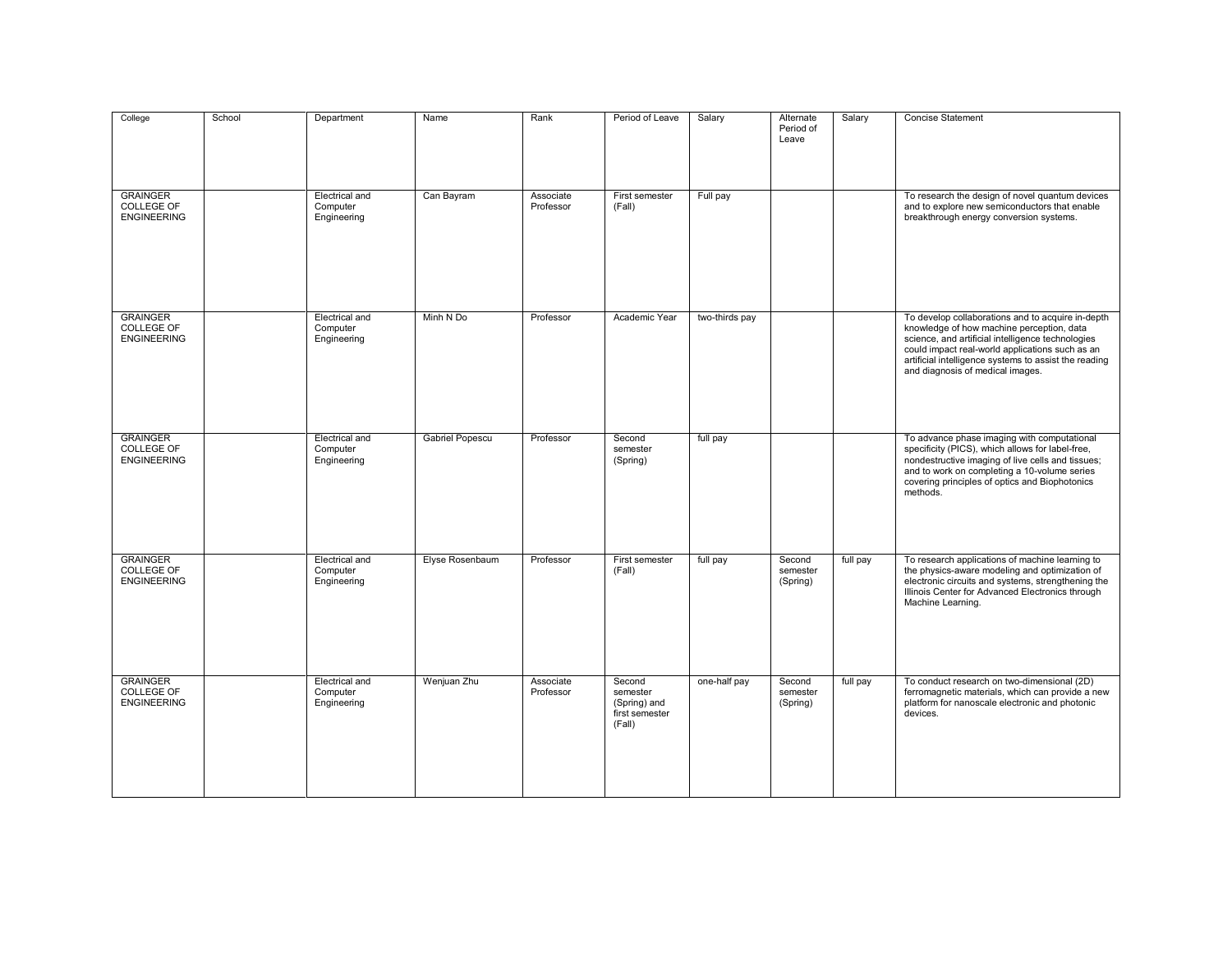| College                                             | School | Department                                   | Name                              | Rank                   | Period of Leave                                                | Salary       | Alternate<br>Period of<br>Leave | Salary | <b>Concise Statement</b>                                                                                                                                                                                                                                                                         |
|-----------------------------------------------------|--------|----------------------------------------------|-----------------------------------|------------------------|----------------------------------------------------------------|--------------|---------------------------------|--------|--------------------------------------------------------------------------------------------------------------------------------------------------------------------------------------------------------------------------------------------------------------------------------------------------|
| <b>GRAINGER</b><br>COLLEGE OF<br><b>ENGINEERING</b> |        | <b>Materials Science</b><br>and Engineering  | <b>Daniel Philip</b><br>Shoemaker | Associate<br>Professor | Second<br>semester<br>(Spring)                                 | full pay     |                                 |        | To collaborate with researchers skilled in the<br>computational analysis of as-yet-undiscovered<br>materials, which will provide valuable insight for<br>unique experimental capabilities to discover new<br>functional materials and understand their<br>properties.                            |
| <b>GRAINGER</b><br>COLLEGE OF<br><b>ENGINEERING</b> |        | <b>Materials Science</b><br>and Engineering  | Jian-Min Zuo                      | Professor              | Second<br>semester<br>(Spring)                                 | full pay     |                                 |        | To develop micro electron diffraction (microED)<br>techniques for structural determination of protein<br>structures.                                                                                                                                                                             |
| <b>GRAINGER</b><br>COLLEGE OF<br><b>ENGINEERING</b> |        | <b>Mechanical Science</b><br>and Engineering | Gaurav Bahl                       | Associate<br>Professor | First semester<br>(Fall                                        | Full pay     |                                 |        | To develop new collaborations on photonic<br>topological insulators, quantum optomechanics,<br>and atom-based photonic microsystems, yielding<br>new cross-disciplinary projects and special topic<br>courses.                                                                                   |
| <b>GRAINGER</b><br>COLLEGE OF<br><b>ENGINEERING</b> |        | <b>Mechanical Science</b><br>and Engineering | Naira Hovakimyan                  | Professor              | Second<br>semester<br>(Spring) and<br>first semester<br>(Fall) | one-half pay |                                 |        | To develop rigorous curriculum on the basics of<br>control engineering and robotics; to develop a<br>laboratory into a modern class facility for testing<br>the accuracy and precision of guidance,<br>navigation, and control laws; and to establish a<br>rigorous mentorship program.          |
| <b>GRAINGER</b><br>COLLEGE OF<br><b>ENGINEERING</b> |        | <b>Mechanical Science</b><br>and Engineering | Moshe Matalon                     | Professor              | Second<br>semester<br>(Spring)                                 | full pay     |                                 |        | To research turbulent combustion in premixed<br>gases, which impacts most energy conversion<br>systems from home to aerospace and defense<br>applications; to establish/continue collaborations<br>with research groups of complementary expertise;<br>and to complete a number of publications. |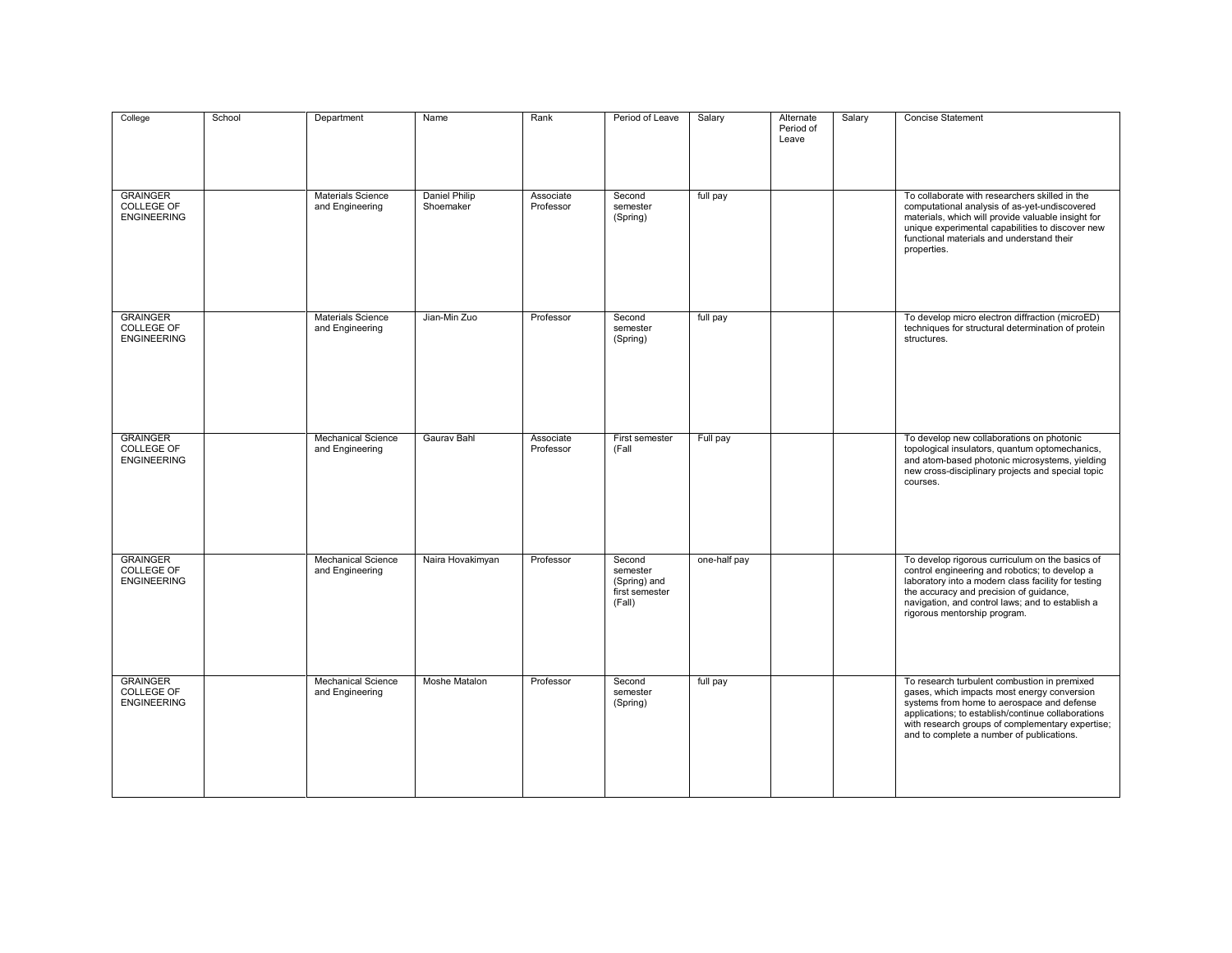| College                                                     | School | Department                                          | Name                  | Rank                   | Period of Leave                | Salary         | Alternate<br>Period of<br>Leave | Salary | <b>Concise Statement</b>                                                                                                                                                                                                                                                                                               |
|-------------------------------------------------------------|--------|-----------------------------------------------------|-----------------------|------------------------|--------------------------------|----------------|---------------------------------|--------|------------------------------------------------------------------------------------------------------------------------------------------------------------------------------------------------------------------------------------------------------------------------------------------------------------------------|
| <b>GRAINGER</b><br>COLLEGE OF<br><b>ENGINEERING</b>         |        | Nuclear, Plasma, and<br>Radiological<br>Engineering | <b>Brent J Heuser</b> | Professor              | Academic Year                  | two-thirds pay |                                 |        | To study the high temperature chemical response<br>of nuclear reactor fuel cladding in normal and<br>transient operating conditions, resulting in<br>synergy in the area of accident tolerant nuclear<br>fuel cladding.                                                                                                |
| <b>GRAINGER</b><br><b>COLLEGE OF</b><br><b>ENGINEERING</b>  |        | Physics                                             | Aida X El-Khadra      | Professor              | Academic Year                  | one-half pay   |                                 |        | To finalize reports for a long-term planning<br>exercise in particle physics; to further develop a<br>new research program on next generation lattice<br>QCD calculations; and to ramp up an entirely new<br>research effort in quantum information science.                                                           |
| <b>GRAINGER</b><br><b>COLLEGE OF</b><br><b>ENGINEERING</b>  |        | Physics                                             | <b>Bryce Gadway</b>   | Associate<br>Professor | First semester<br>(Fall)       | full pay       |                                 |        | To research new methodologies for quantum<br>simulation, developing new approaches to<br>quantum simulations and Hamiltonian<br>engineering; and to write one review article as<br>well as several journal articles.                                                                                                   |
| <b>COLLEGE OF</b><br><b>FINE AND</b><br><b>APPLIED ARTS</b> |        | Architecture                                        | Mohamed Boubekri      | Professor              | Second<br>semester<br>(Spring) | Full pay       |                                 |        | To work on a manuscript exploring the impact of<br>the built environment, with an emphasis on<br>natural light in buildings, on human health,<br>especially the impact on sleep and cognitive<br>performance.                                                                                                          |
| <b>COLLEGE OF</b><br><b>FINE AND</b><br><b>APPLIED ARTS</b> |        | Architecture                                        | Kevin N Erickson      | Associate<br>Professor | Second<br>semester<br>(Spring) | full pay       |                                 |        | To complete a series of format drawings that<br>visualize, document, and speculate on effects and<br>future potential of how emerging digital<br>technologies will impact the built environment in<br>urban centers, visualizing transformation over<br>time in relation to the multitude of underlying<br>conditions. |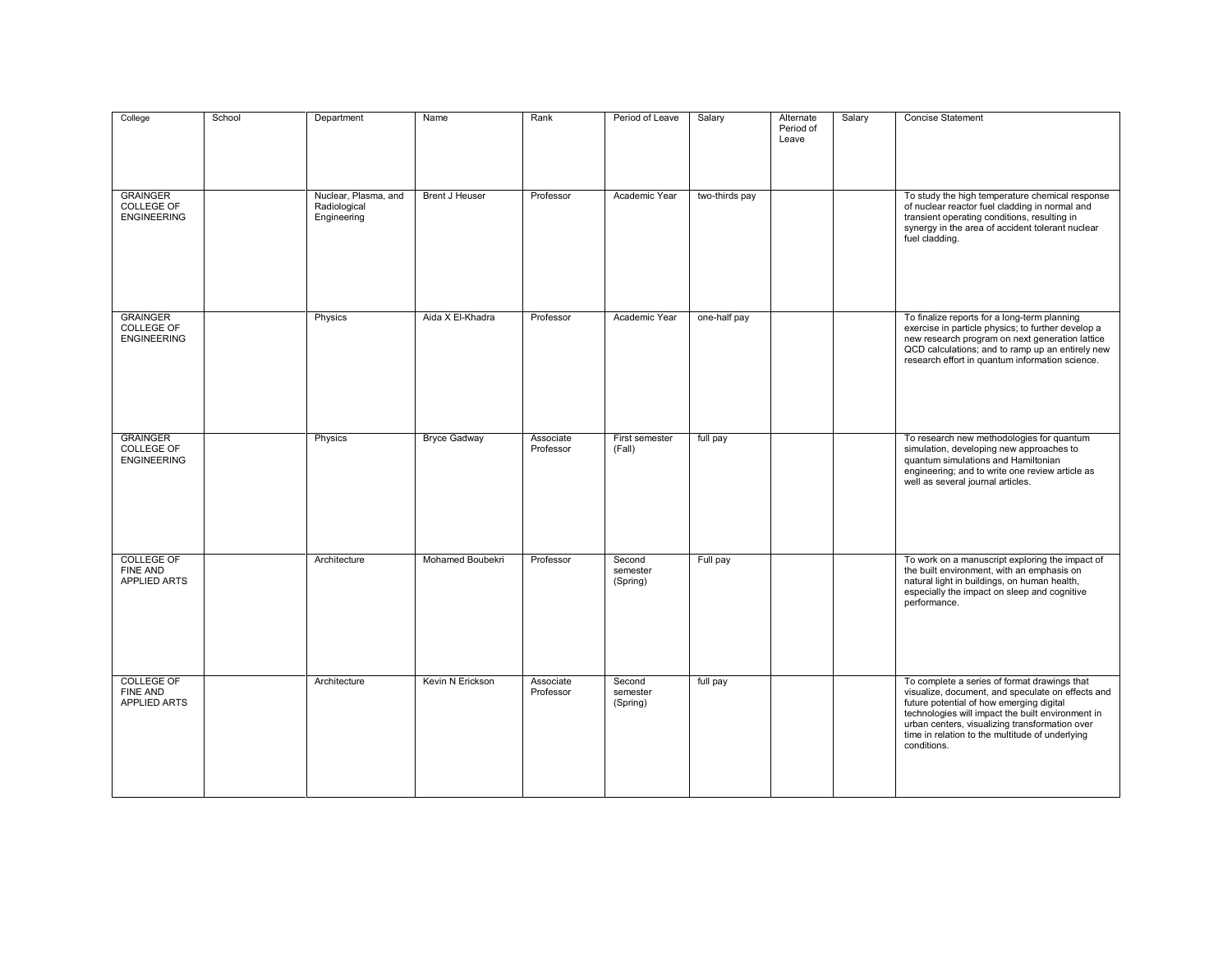| College                                                     | School | Department     | Name                            | Rank                   | Period of Leave                | Salary         | Alternate<br>Period of<br>Leave | Salary | <b>Concise Statement</b>                                                                                                                                                                                                                                              |
|-------------------------------------------------------------|--------|----------------|---------------------------------|------------------------|--------------------------------|----------------|---------------------------------|--------|-----------------------------------------------------------------------------------------------------------------------------------------------------------------------------------------------------------------------------------------------------------------------|
| <b>COLLEGE OF</b><br>FINE AND<br><b>APPLIED ARTS</b>        |        | Architecture   | <b>Richard Karl Strand</b>      | Associate<br>Professor | Second<br>semester<br>(Spring) | full pay       |                                 |        | To research the impact of building insulation level<br>and climate factors on interior surface<br>temperatures and the subsequent impact on<br>human thermal comfort and energy consumption;<br>and to complete several journal papers.                               |
| <b>COLLEGE OF</b><br><b>FINE AND</b><br><b>APPLIED ARTS</b> |        | Art and Design | <b>Conrad Quentin</b><br>Bakker | Professor              | First semester<br>(Fall)       | Full pay       |                                 |        | To conduct research on scientific and literary<br>representations of the natural environment and<br>the rise of industrial capitalism; and to work on a<br>related publication which will also provide an<br>opportunity for documenting correlated past<br>projects. |
| <b>COLLEGE OF</b><br><b>FINE AND</b><br><b>APPLIED ARTS</b> |        | Art and Design | David J O'Brien                 | Professor              | Academic Year                  | two-thirds pay |                                 |        | To complete work on a scholarly book about<br>memories of Napoleon and the Napoleonic wars<br>in the visual culture of the Restoration (1815-<br>1830) and the July Monarchy (1830-1848).                                                                             |
| <b>COLLEGE OF</b><br><b>FINE AND</b><br>APPLIED ARTS        |        | Art and Design | Terri Weissman                  | Associate<br>Professor | Academic Year                  | one-half pay   |                                 |        | To research and write a book, examining how<br>contemporary artists and activists visualize and<br>record political violence, especially when that<br>violence includes physical attacks on bodies as in<br>the case of police brutality.                             |
| <b>COLLEGE OF</b><br>FINE AND<br>APPLIED ARTS               |        | Dance          | Rebecca C Nettl-Fiol            | Professor              | Second<br>semester<br>(Spring) | full pay       |                                 |        | To collaboratively write and produce a book,<br>delineating research and development of a<br>multifaceted system for movement analysis and<br>improved use of the body in motion.                                                                                     |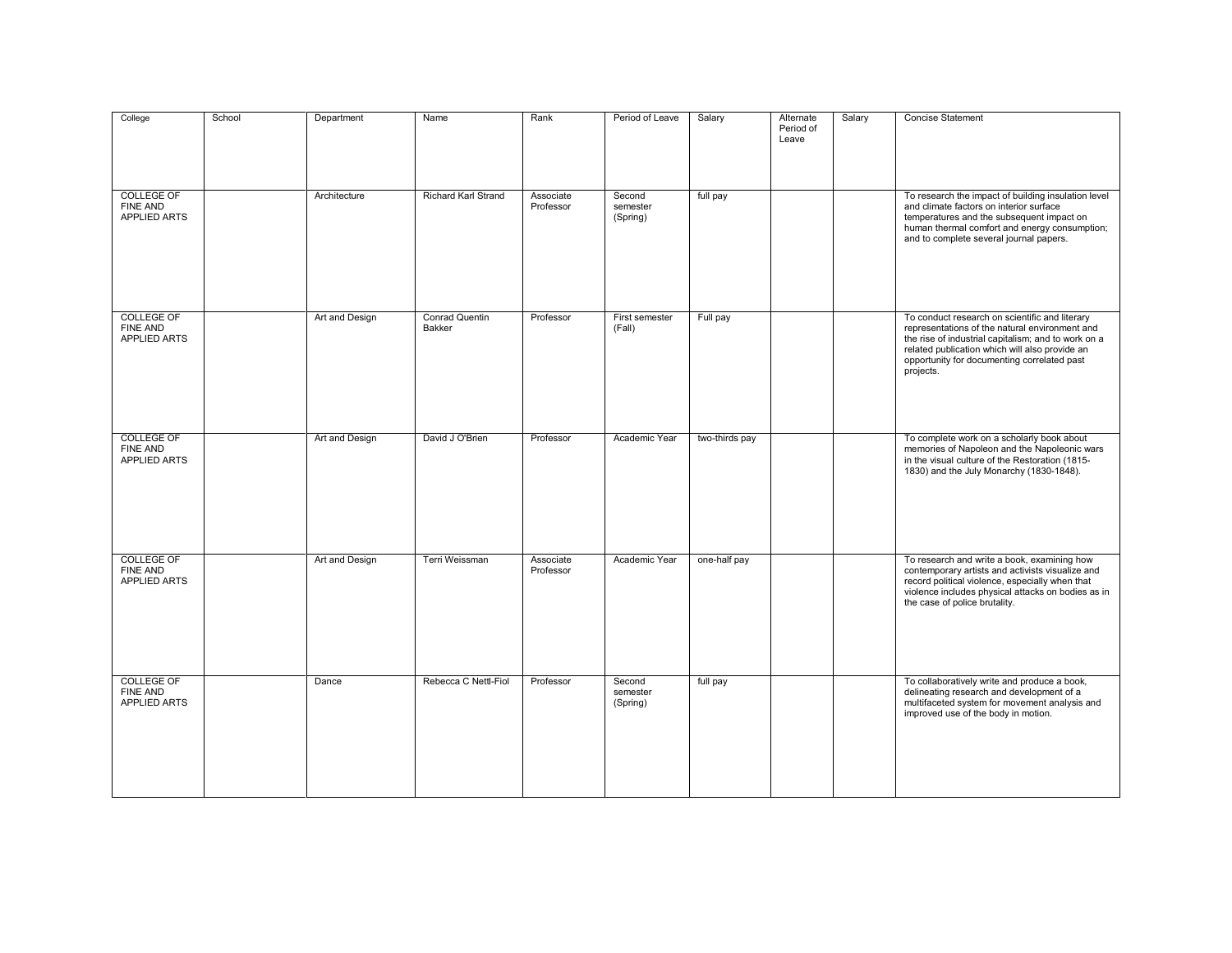| College                                                     | School | Department                | Name                      | Rank                   | Period of Leave                | Salary   | Alternate<br>Period of<br>Leave | Salary | Concise Statement                                                                                                                                                                                                                                                                                                    |
|-------------------------------------------------------------|--------|---------------------------|---------------------------|------------------------|--------------------------------|----------|---------------------------------|--------|----------------------------------------------------------------------------------------------------------------------------------------------------------------------------------------------------------------------------------------------------------------------------------------------------------------------|
| <b>COLLEGE OF</b><br><b>FINE AND</b><br><b>APPLIED ARTS</b> |        | Dance                     | Endalyn M Taylor          | Associate<br>Professor | First semester<br>(Fall)       | full pay |                                 |        | To collaboratively create material for a<br>groundbreaking theatrical production magnifying<br>the subject matter of race like never before and<br>deconstructing the madness of racism using<br>dramaturgical techniques to highlight the<br>intersections of philosophy, African American<br>aesthetic, and dance. |
| <b>COLLEGE OF</b><br><b>FINE AND</b><br><b>APPLIED ARTS</b> |        | Dance                     | Abigail Lynn<br>Zbikowski | Associate<br>Professor | First semester<br>(Fall)       | full pay |                                 |        | To premiere an evening length work and<br>subsequent tour, bringing together a mosaic team<br>of movers to re-examine socio-cultural and<br>physical conventions of established movement<br>forms and pushing complex issues surrounding<br>race and culture to the forefront of concert dance.                      |
| <b>COLLEGE OF</b><br><b>FINE AND</b><br><b>APPLIED ARTS</b> |        | Landscape<br>Architecture | Stephen Michael<br>Sears  | Associate<br>Professor | Second<br>semester<br>(Spring) | full pay |                                 |        | To develop a series of graphic narratives<br>exploring rural and urban geo-humanist<br>phenomena, exploring new methods for<br>graphically representing the sequential<br>relationships between human activity and the built<br>environment, and tying landscape to culture.                                         |
| <b>COLLEGE OF</b><br><b>FINE AND</b><br>APPLIED ARTS        |        | Music                     | Ollie Watts Davis         | Professor              | First semester<br>(Fall)       | Full pay |                                 |        | To notate and edit compositions currently existing<br>in oral tradition and manuscript form, which<br>enhances access to and availability of<br>contemporary choral literature of Black<br>Americans; and to prepare edited scores for<br>publication for a choral series.                                           |
| <b>COLLEGE OF</b><br><b>FINE AND</b><br><b>APPLIED ARTS</b> |        | Music                     | Julie Jordan Gunn         | Professor              | Second<br>semester<br>(Spring) | full pay |                                 |        | To research areas of cultural importance during<br>Germany's Weimar Republic, understanding their<br>effects on German and American musical theater<br>and opera; and to develop the next installment in<br>a series of staged cabarets.                                                                             |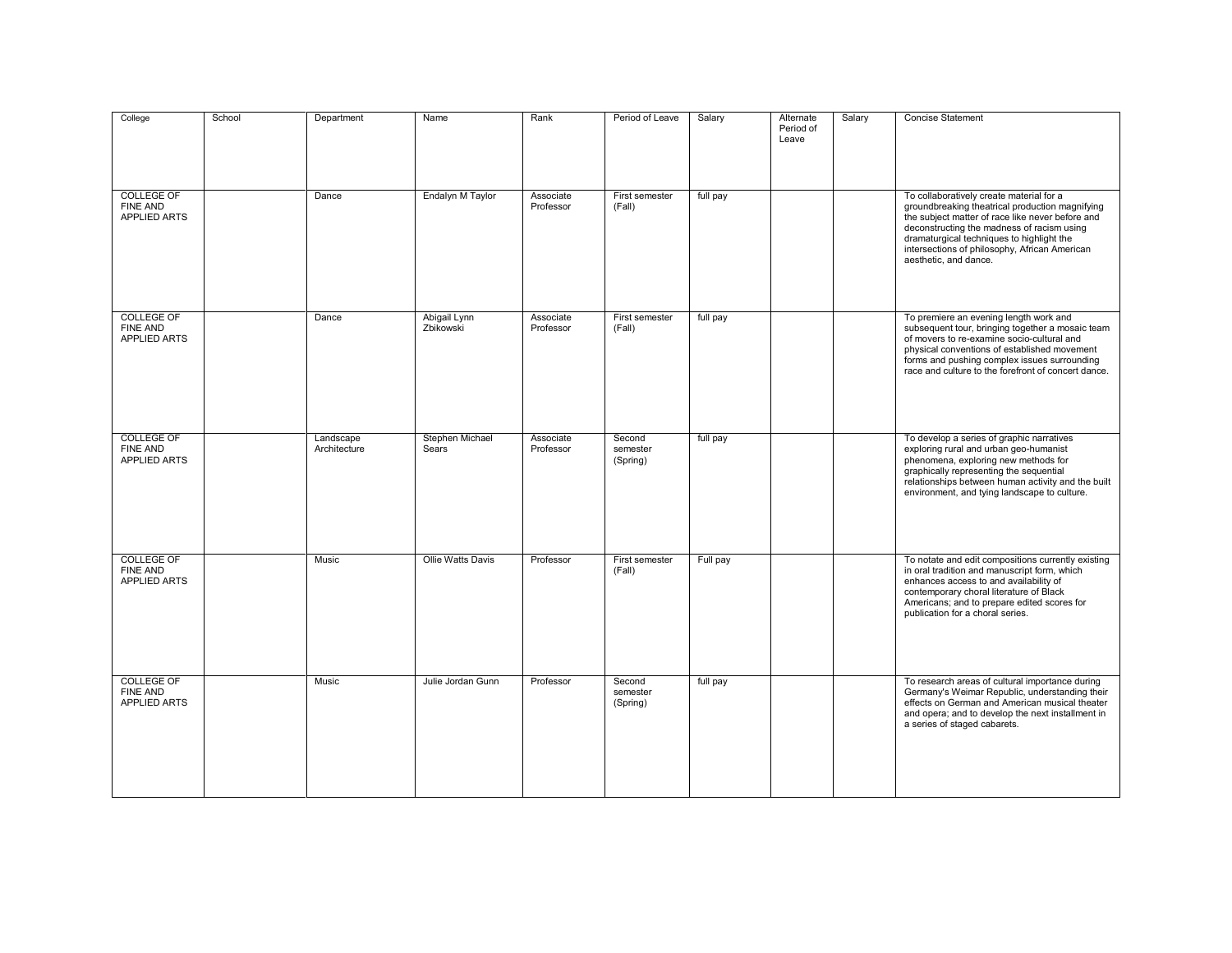| College                                                     | School | Department                     | Name                | Rank                   | Period of Leave                | Salary         | Alternate<br>Period of<br>Leave | Salary | Concise Statement                                                                                                                                                                                                                                                                              |
|-------------------------------------------------------------|--------|--------------------------------|---------------------|------------------------|--------------------------------|----------------|---------------------------------|--------|------------------------------------------------------------------------------------------------------------------------------------------------------------------------------------------------------------------------------------------------------------------------------------------------|
| <b>COLLEGE OF</b><br><b>FINE AND</b><br><b>APPLIED ARTS</b> |        | Music                          | Jeffrey S Magee     | Professor              | Second<br>semester<br>(Spring) | full pay       |                                 |        | To complete a book project engaging<br>interdisciplinary scholarship on musical theater<br>and arguing that "Gypsy", a 1959 musical, is a<br>paradigm-shifting work whose engagement with<br>social and political currents of the period have<br>gone unrecognized.                            |
| <b>COLLEGE OF</b><br><b>FINE AND</b><br><b>APPLIED ARTS</b> |        | <b>Music</b>                   | Michael B Silvers   | Associate<br>Professor | Academic Year                  | two-thirds pay |                                 |        | To conduct research on and write a book project<br>on deforestation and the materials of musical<br>instruments, examining the correlations between<br>aesthetic systems, markets, and natural<br>resources.                                                                                   |
| <b>COLLEGE OF</b><br><b>FINE AND</b><br>APPLIED ARTS        |        | Theatre                        | Robert G. Anderson  | Associate<br>Professor | Second<br>semester<br>(Spring) | Full pay       |                                 |        | To create an evening length theater performance<br>based on a cycle of poems, exploring trauma-<br>related mental health and the time period of the<br>AIDS crisis through music and personal<br>memories, and bringing together areas of<br>scholarly research and theatrical performance.    |
| <b>COLLEGE OF</b><br>FINE AND<br>APPLIED ARTS               |        | Theatre                        | <b>Robert Perry</b> | Associate<br>Professor | First semester<br>(Fall)       | full pay       |                                 |        | To research and utilize new technologies and<br>software used by professional theatrical<br>designers, providing the ability to teach the future<br>of where design is headed in the entertainment<br>industry.                                                                                |
| <b>COLLEGE OF</b><br>FINE AND<br>APPLIED ARTS               |        | Urban and Regional<br>Planning | Arnab Chakraborty   | Professor              | Second<br>semester<br>(Spring) | Full pay       |                                 |        | To pursue convergence research focused on<br>land-use and infrastructure decisions toward<br>planning for just and resilient communities,<br>advancing knowledge of how communities can<br>further social equity, prepare for technological<br>transformations, and respond to extreme events. |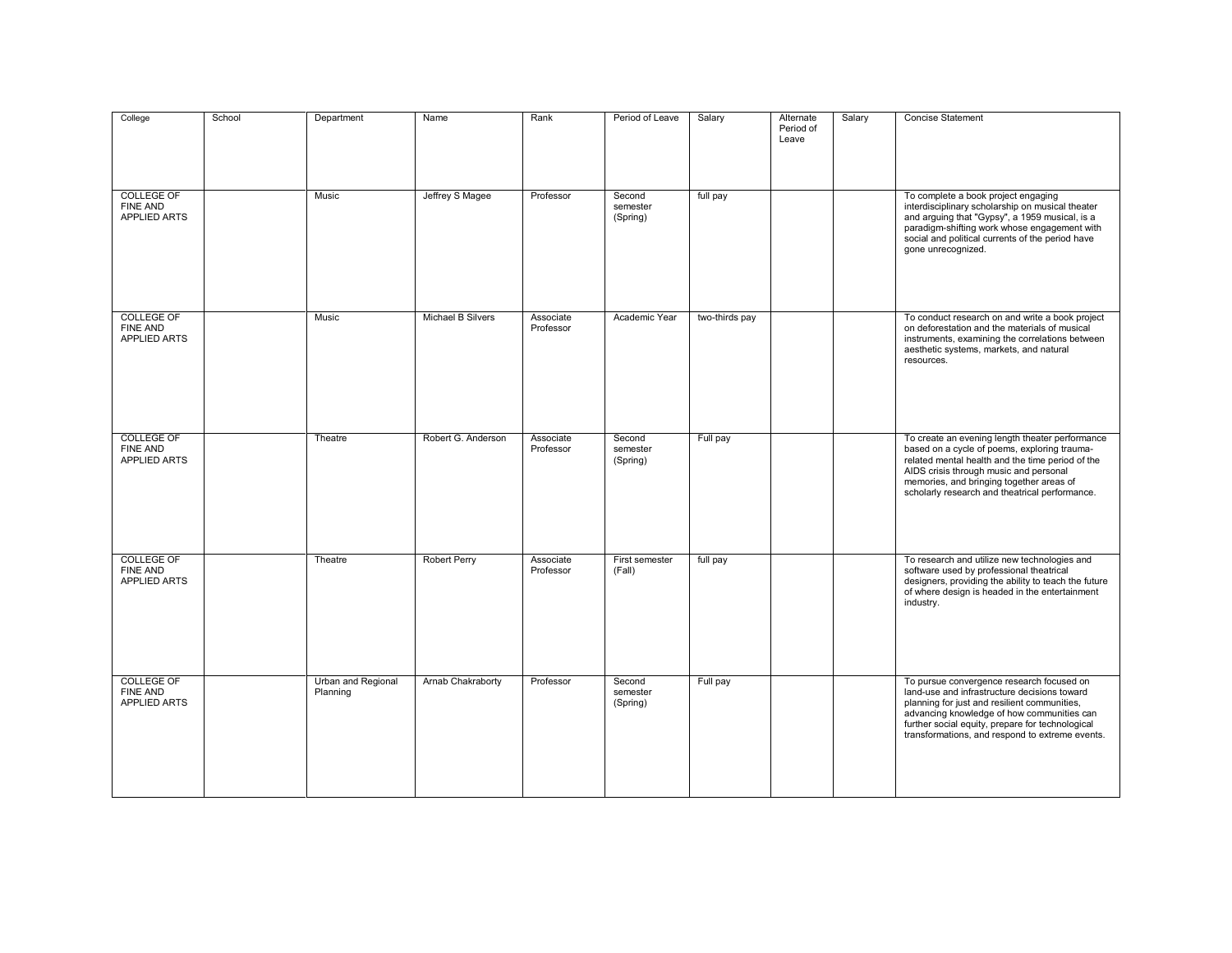| College                                                                       | School | Department                           | Name                      | Rank                   | Period of Leave                                                | Salary         | Alternate<br>Period of<br>Leave | Salary   | <b>Concise Statement</b>                                                                                                                                                                                                                                                                                                          |
|-------------------------------------------------------------------------------|--------|--------------------------------------|---------------------------|------------------------|----------------------------------------------------------------|----------------|---------------------------------|----------|-----------------------------------------------------------------------------------------------------------------------------------------------------------------------------------------------------------------------------------------------------------------------------------------------------------------------------------|
| <b>COLLEGE OF</b><br>FINE AND<br><b>APPLIED ARTS</b>                          |        | Urban and Regional<br>Planning       | Marc J Doussard           | Associate<br>Professor | Academic Year                                                  | two-thirds pay |                                 |          | To research the circulation of experimental ideas<br>about work and economic development among<br>internationally networked policymakers,<br>researchers and activists; and to complete related<br>articles and a book.                                                                                                           |
| SCHOOL OF<br><b>INFORMATION</b><br><b>SCIENCES</b>                            |        | <b>Information Sciences</b>          | Anita Chan                | Associate<br>Professor | Academic Year                                                  | Two-thirds pay |                                 |          | To continue and complete a book-length research<br>project; and to conduct research for a new project<br>that will impact fields as diverse as information<br>studies, media studies and communication,<br>innovation studies, science and technology<br>studies, and digital humanities.                                         |
| <b>SCHOOL OF</b><br><b>INFORMATION</b><br><b>SCIENCES</b>                     |        | <b>Information Sciences</b>          | <b>Bertram Ludaescher</b> | Professor              | First semester<br>(Fall)                                       | full pay       |                                 |          | To research and develop new declarative<br>methods for transparent, reproducible information<br>science to accelerate robust scientific discovery<br>and increase trust in computational science<br>methods; and to publish research findings and<br>complete teaching materials for a new course on<br>declarative data science. |
| <b>SCHOOL OF</b><br><b>INFORMATION</b><br><b>SCIENCES</b>                     |        | <b>Information Sciences</b>          | Victoria Stodden          | Associate<br>Professor | First semester<br>(Fall)                                       | full pay       | Second<br>semester<br>(Spring)  | full pay | To complete a book-length manuscript on<br>reproducibility in computational scientific<br>research, which will be used to map the<br>intellectual landscape for research in this area,<br>including current research as well as open<br>problems and grand challenges to be solved.                                               |
| <b>SCHOOL OF</b><br><b>LABOR AND</b><br><b>EMPLOYMENT</b><br><b>RELATIONS</b> |        | Labor and<br>Employment<br>Relations | Maria Teresa<br>Cardador  | Associate<br>Professor | Second<br>semester<br>(Spring) and<br>First semester<br>(Fall) | Two-thirds pay |                                 |          | To design and complete two related studies on<br>gender and status dynamics in cross-<br>occupational collaboration in inversely sex-<br>segregated occupations.                                                                                                                                                                  |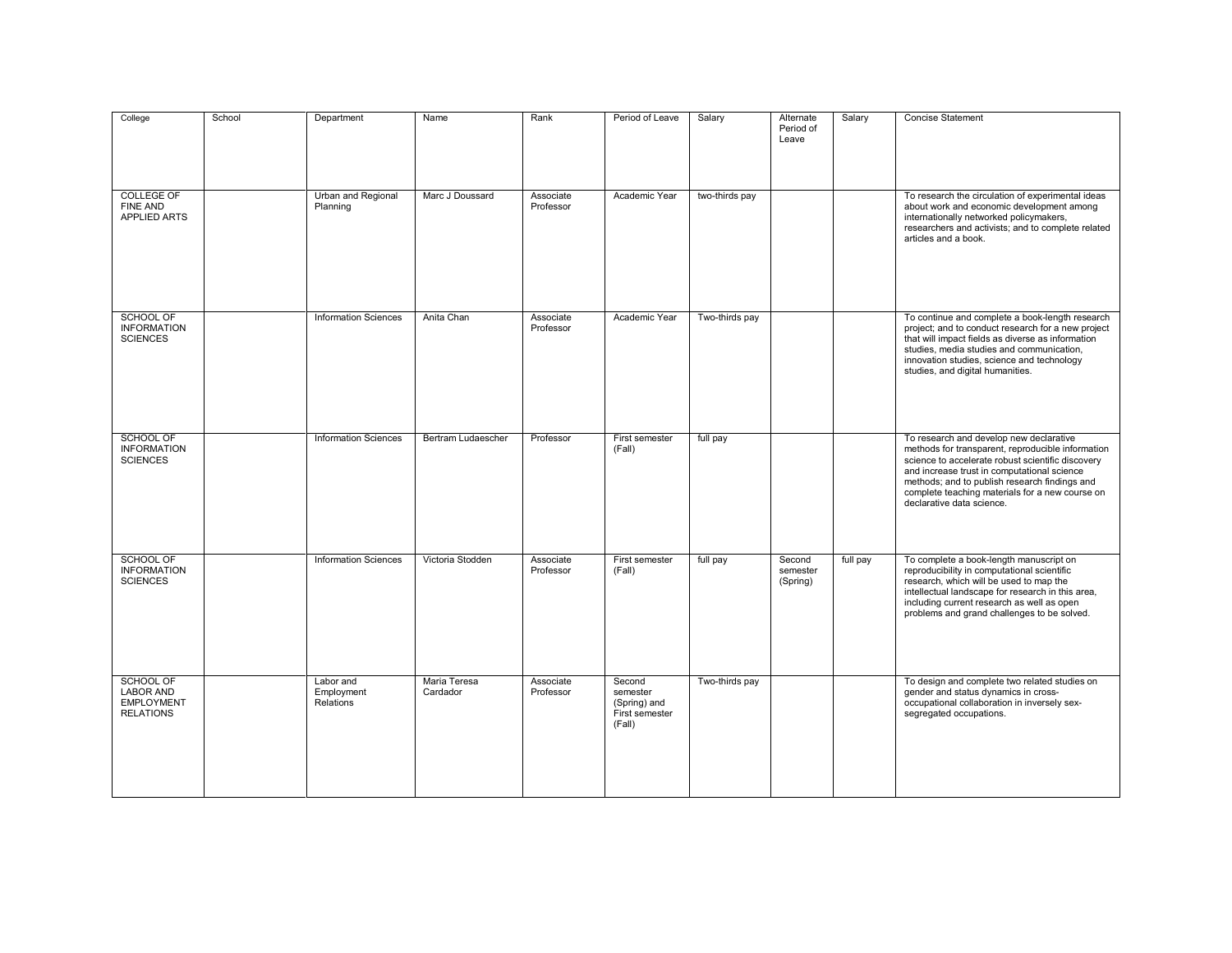| College                                                                       | School | Department                           | Name                 | Rank                   | Period of Leave                | Salary         | Alternate<br>Period of<br>Leave | Salary   | <b>Concise Statement</b>                                                                                                                                                                                                                                                                          |
|-------------------------------------------------------------------------------|--------|--------------------------------------|----------------------|------------------------|--------------------------------|----------------|---------------------------------|----------|---------------------------------------------------------------------------------------------------------------------------------------------------------------------------------------------------------------------------------------------------------------------------------------------------|
| <b>SCHOOL OF</b><br><b>LABOR AND</b><br><b>EMPLOYMENT</b><br><b>RELATIONS</b> |        | Labor and<br>Employment<br>Relations | James Ryan Lamare    | Associate<br>Professor | Second<br>semester<br>(Spring) | full pay       |                                 |          | To research comparative employment relations<br>actors, political institutions, and workplace conflict<br>resolution, which will result in journal article<br>publications.                                                                                                                       |
| <b>COLLEGE OF</b><br>LAW                                                      |        | Law                                  | Eric Alan Johnson    | Professor              | Second<br>semester<br>(Spring) | full pay       |                                 |          | To research criminal responsibility for culpable<br>risk-creation, impacting the way courts and<br>legislatures define the limits of criminal liability<br>and also the rules that govern the admissibility of<br>evidence in criminal trials; and to complete two<br>articles on these subjects. |
| <b>COLLEGE OF</b><br>LAW                                                      |        | Law                                  | Kristen Arden Rowell | Professor              | Academic Year                  | two-thirds pay | Second<br>semester<br>(Spring)  | full pay | To research the regulation of plastics, and how<br>plastics regulation interacts with climate change<br>and the pandemic to present regulatory and<br>environmental challenges; and to write articles<br>and a set of formal comments to United States<br>and European Union regulators.          |
| <b>COLLEGE OF</b><br>LAW                                                      |        | Law                                  | Jacqueline E Ross    | Professor              | Second<br>semester<br>(Spring) | one-half pay   |                                 |          | To conduct collaborative research on transitional<br>justice to help understand the processes by which<br>the suppression of political dissidents can be<br>remedied during the transition from dictatorship to<br>democracy; and to co-author a series of articles<br>and a book.                |
| <b>COLLEGE OF</b><br>LAW                                                      |        | Law                                  | Richard J Ross       | Professor              | Second<br>semester<br>(Spring) | one-half pay   |                                 |          | To research legal and political records of the<br>seventeenth- and eighteenth-century English<br>colonies in North America to understand how<br>controversialists argued about the rule of law; and<br>to prepare to write a book on the topic.                                                   |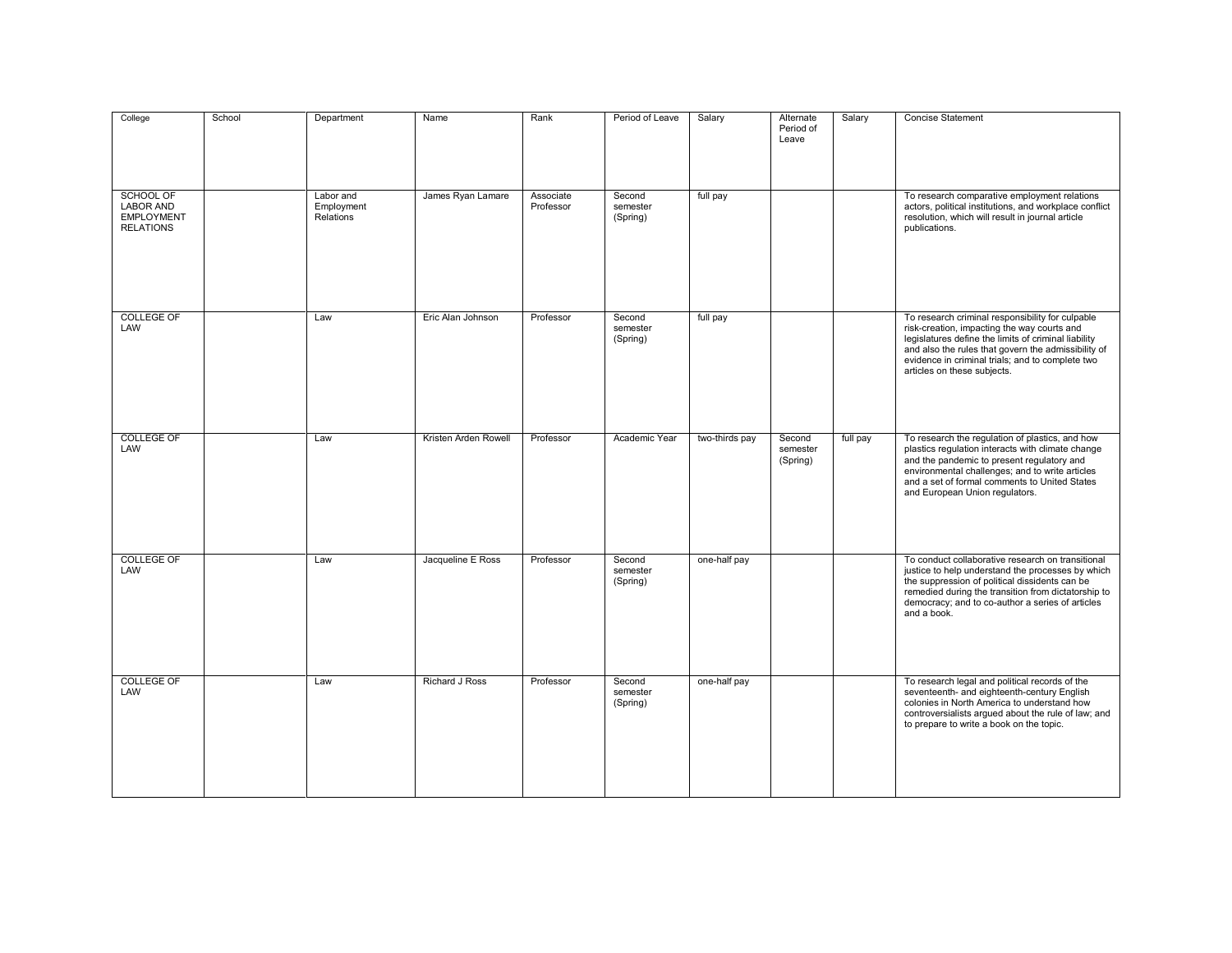| College                                                  | School | Department                         | Name                | Rank                   | Period of Leave                | Salary         | Alternate<br>Period of<br>Leave | Salary | <b>Concise Statement</b>                                                                                                                                                                                                                                                             |
|----------------------------------------------------------|--------|------------------------------------|---------------------|------------------------|--------------------------------|----------------|---------------------------------|--------|--------------------------------------------------------------------------------------------------------------------------------------------------------------------------------------------------------------------------------------------------------------------------------------|
| <b>COLLEGE OF</b><br>LAW                                 |        | Law                                | Suja A Thomas       | Professor              | Second<br>semester<br>(Spring) | full pay       |                                 |        | To work on a public audience documentary<br>project on the constitutional right to a jury trial,<br>detailing the mechanisms contributing to the shift<br>toward institutional decision-making and away<br>from community determinations.                                            |
| <b>COLLEGE OF</b><br><b>LIBERAL ARTS</b><br>AND SCIENCES |        | African American<br><b>Studies</b> | Merle L. Bowen      | Associate<br>Professor | Second<br>semester<br>(Spring) | Full pay       |                                 |        | To research and write an article on the politics of<br>Black land loss in the current era of climate<br>change in southern coastal areas of USA, which<br>impacts race, class, gender, and generation in<br>Black rural communities.                                                 |
| <b>COLLEGE OF</b><br><b>LIBERAL ARTS</b><br>AND SCIENCES |        | Anthropology                       | Jessica R Greenberg | Associate<br>Professor | Second<br>semester<br>(Spring) | full pay       |                                 |        | To complete the last stages of field-based<br>research on how social actors influence the scope<br>and direction of international law while<br>maintaining the integrity of domestic legal<br>commitments, as well complete a book draft<br>based on this research.                  |
| <b>COLLEGE OF</b><br><b>LIBERAL ARTS</b><br>AND SCIENCES |        | Anthropology                       | Rebecca Stumpf      | Professor              | Academic Year                  | two-thirds pay |                                 |        | To collaborate with wildlife scholars, acquiring<br>updated competency in phylogenetic methods;<br>and to continue research on microbial diversity<br>and modeling zoonotic transmission, ultimately<br>increasing the role of biological anthropology in<br>global health research. |
| <b>COLLEGE OF</b><br><b>LIBERAL ARTS</b><br>AND SCIENCES |        | Asian American<br>Studies          | Soo Ah Kwon         | Associate<br>Professor | First semester<br>(Fall)       | full pay       |                                 |        | To complete a book manuscript examining the<br>role of global youth participation in shaping<br>policies and programs for sustainable<br>development and peace and security.                                                                                                         |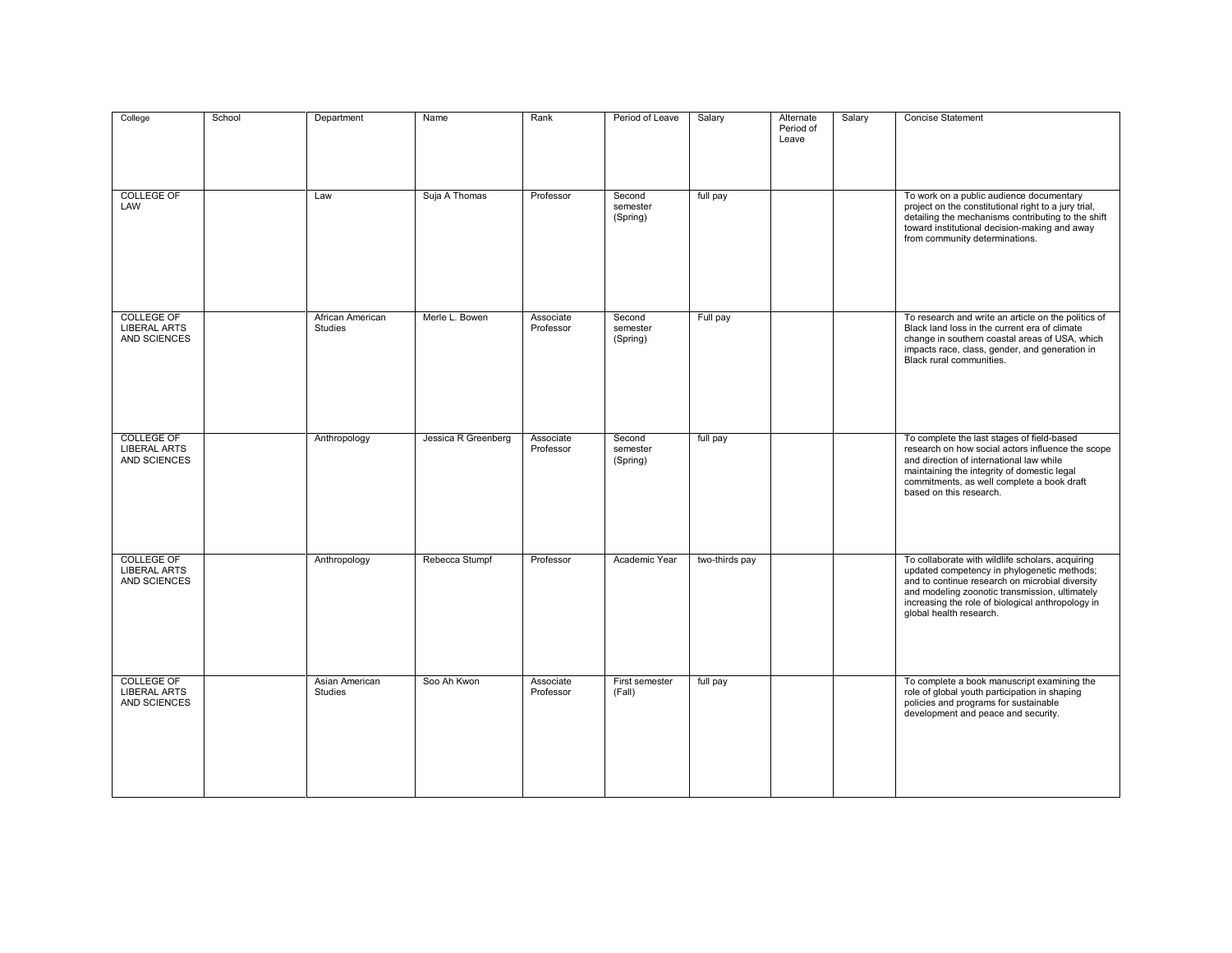| College                                                  | School | Department                       | Name                          | Rank                   | Period of Leave                | Salary         | Alternate<br>Period of<br>Leave | Salary | <b>Concise Statement</b>                                                                                                                                                                                                                                                                          |
|----------------------------------------------------------|--------|----------------------------------|-------------------------------|------------------------|--------------------------------|----------------|---------------------------------|--------|---------------------------------------------------------------------------------------------------------------------------------------------------------------------------------------------------------------------------------------------------------------------------------------------------|
| <b>COLLEGE OF</b><br><b>LIBERAL ARTS</b><br>AND SCIENCES |        | Asian American<br><b>Studies</b> | Fiona Ngo                     | Associate<br>Professor | First semester<br>(Fall)       | full pay       |                                 |        | To continue work on a book project on Southeast<br>Asian American cultural production, including<br>Cambodian American sculpture, Hmong poetry,<br>and Vietnamese American video and<br>choreography, which will inform a new<br>understanding of what it means to be a refugee.                  |
| <b>COLLEGE OF</b><br><b>LIBERAL ARTS</b><br>AND SCIENCES |        | Chemistry                        | Andrew A Gewirth              | Professor              | Second<br>semester<br>(Spring) | full pay       |                                 |        | To examine aspects of the chemistry associated<br>with advanced batteries, enabling development of<br>new chemistries that may increase battery<br>capacity, safety, and stability.                                                                                                               |
| <b>COLLEGE OF</b><br><b>LIBERAL ARTS</b><br>AND SCIENCES |        | Chemistry                        | Zaida Ann Luthey-<br>Schulten | Professor              | Second<br>semester<br>(Spring) | full pay       |                                 |        | To research a minimal cell, the smallest organism<br>capable of life; to define the minimal rules of life;<br>and to collaborate to generate data for several<br>manuscripts.                                                                                                                     |
| <b>COLLEGE OF</b><br><b>LIBERAL ARTS</b><br>AND SCIENCES |        | Chemistry                        | Alison Renee Weitzel          | Associate<br>Professor | Second<br>semester<br>(Spring) | full pay       |                                 |        | To research reactive intermediate of sustainable<br>catalysts; and to complete proposals and<br>manuscripts.                                                                                                                                                                                      |
| <b>COLLEGE OF</b><br><b>LIBERAL ARTS</b><br>AND SCIENCES |        | Chemistry                        | Steven C Zimmerman            | Professor              | First semester<br>(Fall)       | two-thirds pay |                                 |        | To extend polyurethane chemistry to other types<br>of polymeric materials, in particular those made<br>by what is called ring opening metathesis<br>polymerization, the process used to make plastics<br>such as car body parts in industry; and to write<br>several papers and a grant proposal. |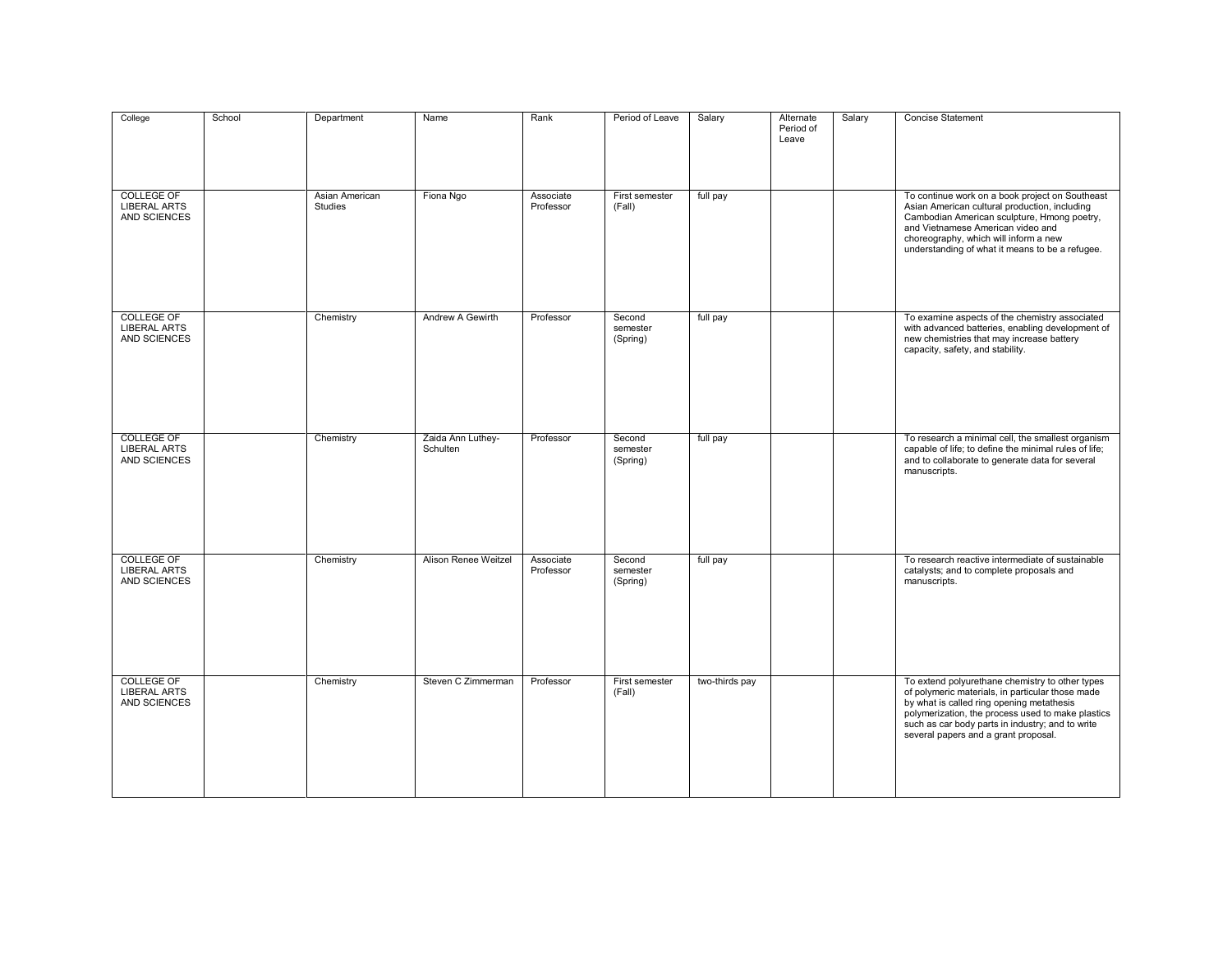| College                                                  | School                                          | Department                                                | Name               | Rank                   | Period of Leave                | Salary       | Alternate<br>Period of<br>Leave | Salary | Concise Statement                                                                                                                                                                                                                                                  |
|----------------------------------------------------------|-------------------------------------------------|-----------------------------------------------------------|--------------------|------------------------|--------------------------------|--------------|---------------------------------|--------|--------------------------------------------------------------------------------------------------------------------------------------------------------------------------------------------------------------------------------------------------------------------|
| <b>COLLEGE OF</b><br><b>LIBERAL ARTS</b><br>AND SCIENCES |                                                 | Communication                                             | Leanne Knobloch    | Professor              | First semester<br>(Fall)       | full pay     |                                 |        | To research the communication of military<br>couples across the deployment cycle; and to draft<br>two journal articles reporting the results.                                                                                                                      |
| <b>COLLEGE OF</b><br><b>LIBERAL ARTS</b><br>AND SCIENCES |                                                 | Communication                                             | John M Murphy      | Professor              | Second<br>semester<br>(Spring) | full pay     |                                 |        | To research the persuasive strategies of James<br>Baldwin, Fannie Lou Hamer, and Dr. Martin<br>Luther King, Jr.; and to complete a book on their<br>rhetorical skills while overcoming barriers and<br>redefining ideas of citizenship and humanity.               |
| <b>COLLEGE OF</b><br><b>LIBERAL ARTS</b><br>AND SCIENCES | School of Earth,<br>Society, and<br>Environment | Atmospheric<br>Sciences                                   | Francina Dominguez | Associate<br>Professor | Academic Year                  | one-half pay |                                 |        | To continue research on how land surface<br>controls the initiation and development of some of<br>the deepest convective storms on Earth,<br>improving the scientific understanding and<br>predictability of storms.                                               |
| <b>COLLEGE OF</b><br><b>LIBERAL ARTS</b><br>AND SCIENCES | School of Earth,<br>Society, and<br>Environment | Geography and<br>Geographic<br><b>Information Science</b> | Brian J Jefferson  | Associate<br>Professor | Second<br>semester<br>(Spring) | full pay     |                                 |        | To begin archival research on a book monograph<br>exploring the relationship between nation-states<br>and the information technology industry, and how<br>this relationship can help deepen democratic<br>institutions on local and national scales.               |
| <b>COLLEGE OF</b><br><b>LIBERAL ARTS</b><br>AND SCIENCES |                                                 | English                                                   | Timothy James Dean | Professor              | Academic Year                  | one-half pay |                                 |        | To complete research, writing, and revision of a<br>book manuscript on the role of sex and sexuality<br>in modern literature, aiming to bring that research<br>to conclusion with an original synoptic statement<br>on the impact of eros on aesthetic production. |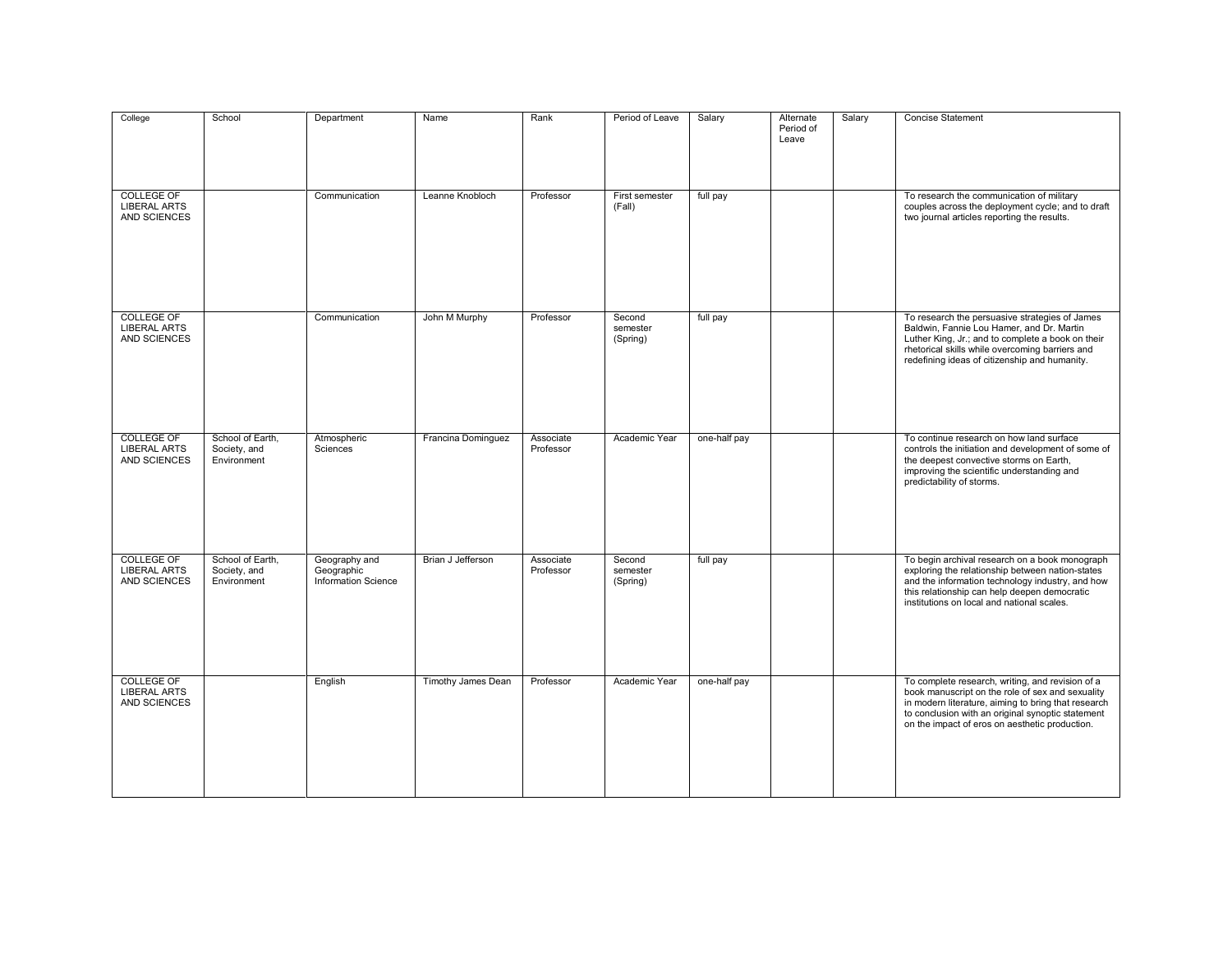| College                                                  | School | Department | Name                              | Rank                   | Period of Leave                | Salary         | Alternate<br>Period of<br>Leave | Salary | Concise Statement                                                                                                                                                                                                                                                                                                              |
|----------------------------------------------------------|--------|------------|-----------------------------------|------------------------|--------------------------------|----------------|---------------------------------|--------|--------------------------------------------------------------------------------------------------------------------------------------------------------------------------------------------------------------------------------------------------------------------------------------------------------------------------------|
| <b>COLLEGE OF</b><br><b>LIBERAL ARTS</b><br>AND SCIENCES |        | English    | Melissa Monique<br>Littlefield    | Professor              | First semester<br>(Fall)       | full pay       |                                 |        | To complete research for a book investigating<br>intersections between chemistry, textiles, and<br>popular culture; the book will uncover<br>genealogies of chemical engineering and their<br>relations to the publics envisioned as adopters,<br>influencers, and consumers of risky textiles.                                |
| <b>COLLEGE OF</b><br><b>LIBERAL ARTS</b><br>AND SCIENCES |        | English    | Justine<br>Summerhayes<br>Murison | Associate<br>Professor | First semester<br>(Fall)       | full pay       |                                 |        | To begin research on and writing of a monograph<br>on obscenity as law and genre in the United<br>States in the late nineteenth century, following the<br>passage of the Comstock Laws.                                                                                                                                        |
| <b>COLLEGE OF</b><br><b>LIBERAL ARTS</b><br>AND SCIENCES |        | English    | <b>Curtis Perry</b>               | Professor              | Academic Year                  | one-half pay   |                                 |        | To complete a draft of a landmark edition of a<br>Shakespeare play; and to undertake preliminary<br>research for a book project on the importance of<br>classical literature for early modern constructions<br>of race.                                                                                                        |
| <b>COLLEGE OF</b><br><b>LIBERAL ARTS</b><br>AND SCIENCES |        | English    | Paul A Prior                      | Professor              | First semester<br>(Fall)       | full pay       |                                 |        | To complete collaborative work on three articles<br>and two chapters for a co-authored book that<br>offer theoretical frameworks, methodological<br>principles, and empirical examples for<br>understanding writing as embedded in other<br>modes (speaking, listening, reading, acting) and<br>developed across the lifespan. |
| <b>COLLEGE OF</b><br><b>LIBERAL ARTS</b><br>AND SCIENCES |        | English    | Alexander M Shakar                | Associate<br>Professor | Second<br>semester<br>(Spring) | two-thirds pay |                                 |        | To complete for publication a novel, which will<br>contribute to current literary discussions about<br>cultural divides, cultural appropriation, and the<br>tensions between pluribus and unum in American<br>history and present-day America.                                                                                 |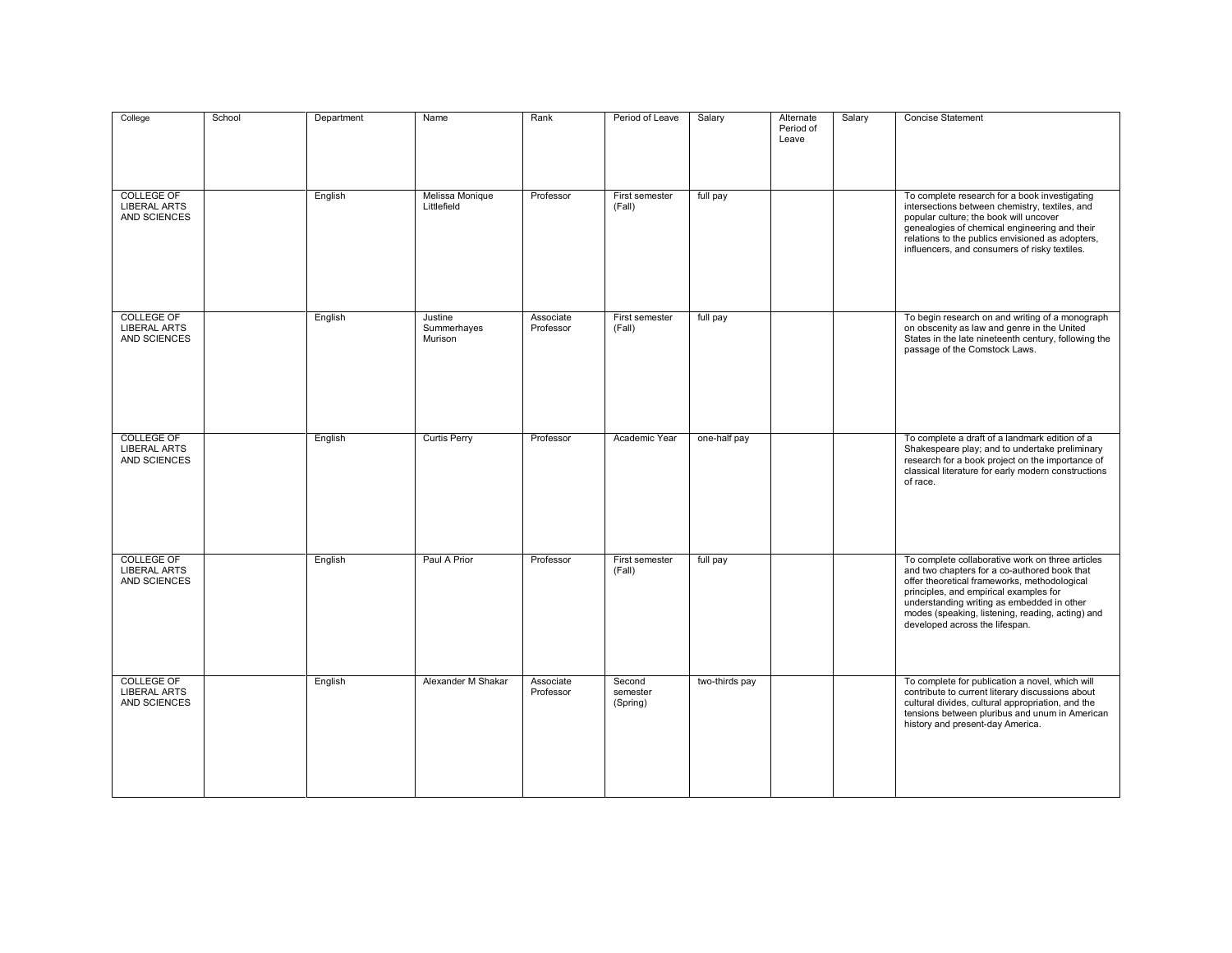| College                                                  | School | Department                           | Name                           | Rank                   | Period of Leave                | Salary       | Alternate<br>Period of<br>Leave | Salary   | <b>Concise Statement</b>                                                                                                                                                                                                                                                                                                   |
|----------------------------------------------------------|--------|--------------------------------------|--------------------------------|------------------------|--------------------------------|--------------|---------------------------------|----------|----------------------------------------------------------------------------------------------------------------------------------------------------------------------------------------------------------------------------------------------------------------------------------------------------------------------------|
| <b>COLLEGE OF</b><br><b>LIBERAL ARTS</b><br>AND SCIENCES |        | English                              | Siobhan B Somerville           | Associate<br>Professor | First semester<br>(Fall)       | full pay     | Second<br>semester<br>(Spring)  | full pay | To complete the research and writing of a book<br>on the history of naturalization in the U.S.,<br>advancing interdisciplinary scholarship on race<br>and sexuality in American culture.                                                                                                                                   |
| <b>COLLEGE OF</b><br><b>LIBERAL ARTS</b><br>AND SCIENCES |        | English                              | Ramon E Soto<br>Crespo         | Professor              | First semester<br>(Fall)       | full pay     |                                 |          | To complete the research and writing of an<br>interdisciplinary book-length study of the literary,<br>cinematic, media studies, and anthropological<br>works on a Latin American sexual anomaly.                                                                                                                           |
| <b>COLLEGE OF</b><br><b>LIBERAL ARTS</b><br>AND SCIENCES |        | English                              | Andrea Stevens                 | Associate<br>Professor | Second<br>semester<br>(Spring) | full pay     |                                 |          | To complete a monograph investigating the<br>centrality of blackface performance to the English<br>Caroline court, which will contribute to<br>understanding the formation of concepts of race<br>and whiteness in early modern England, with<br>implications for the long-term development of<br>Eurocentrism and racism. |
| <b>COLLEGE OF</b><br><b>LIBERAL ARTS</b><br>AND SCIENCES |        | English                              | David Wright                   | Professor              | Second<br>semester<br>(Spring) | full pay     |                                 |          | To finish a novel set during the tumult and<br>renewal of post-World War II Paris that<br>investigates the deliberate as well as unexpected<br>blurring of cultural, racial and religious lines.                                                                                                                           |
| <b>COLLEGE OF</b><br><b>LIBERAL ARTS</b><br>AND SCIENCES |        | Gender and Women's<br><b>Studies</b> | <b>Toby Cason</b><br>Beauchamp | Associate<br>Professor | Academic Year                  | One-half pay |                                 |          | To conduct initial research and early drafting for<br>chapters of a book manuscript on the gender and<br>racial politics of the U.S. National Scenic Trails<br>system; and to read broadly in the fields of<br>environmental humanities and ecofeminism.                                                                   |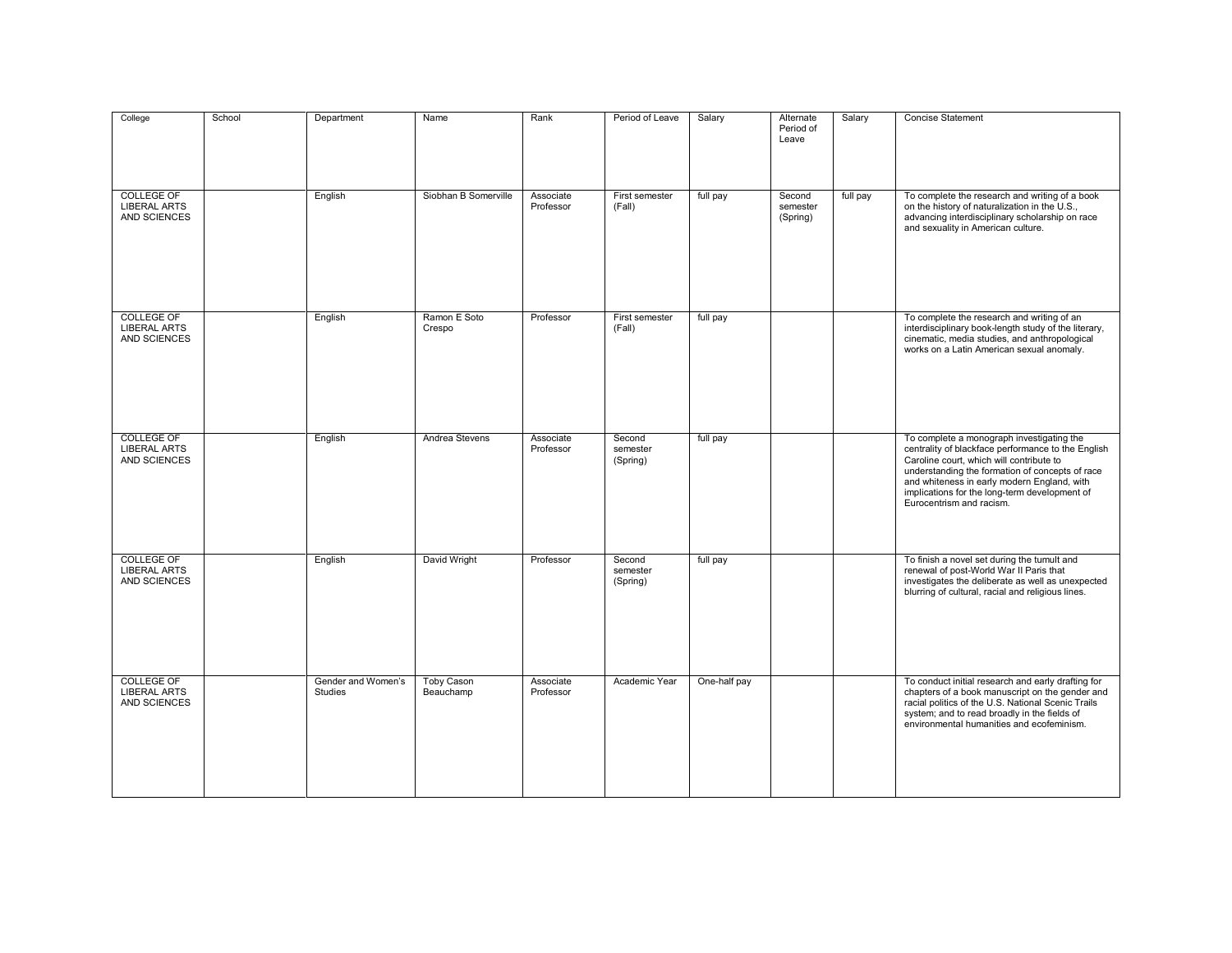| College                                                  | School | Department                           | Name                               | Rank                   | Period of Leave                | Salary       | Alternate<br>Period of<br>Leave | Salary | <b>Concise Statement</b>                                                                                                                                                                                                                                                 |
|----------------------------------------------------------|--------|--------------------------------------|------------------------------------|------------------------|--------------------------------|--------------|---------------------------------|--------|--------------------------------------------------------------------------------------------------------------------------------------------------------------------------------------------------------------------------------------------------------------------------|
| <b>COLLEGE OF</b><br><b>LIBERAL ARTS</b><br>AND SCIENCES |        | Gender and Women's<br><b>Studies</b> | <b>Chantal Nadeau</b>              | Professor              | Second<br>semester<br>(Spring) | full pay     |                                 |        | To conduct research on bestiaries, a descriptive<br>or anecdotal treatise on various real or mythical<br>kinds of animals; and to advance a related<br>collaborative artist book project engaging with the<br>queer community.                                           |
| <b>COLLEGE OF</b><br><b>LIBERAL ARTS</b><br>AND SCIENCES |        | History                              | James Robert<br>Brennan            | Associate<br>Professor | Second<br>semester<br>(Spring) | Full pay     |                                 |        | To complete a second book manuscript using a<br>biographical method to examine the history of<br>transnational political networks that comprised<br>and unraveled postcolonial pan-Africanism, and<br>that subsequently embraced neo-liberal politics.                   |
| <b>COLLEGE OF</b><br><b>LIBERAL ARTS</b><br>AND SCIENCES |        | History                              | Claudia Ruth<br><b>Brosseder</b>   | Associate<br>Professor | Second<br>semester<br>(Spring) | One-half pay |                                 |        | To research the unexplored meanings of<br>"bundling practices", the assembling of distinct<br>items to form symbolic units, in Andean cultures,<br>which are at the very center of Andean sciences<br>and civilizations; and to write a novel monograph<br>on the topic. |
| <b>COLLEGE OF</b><br><b>LIBERAL ARTS</b><br>AND SCIENCES |        | History                              | Poshek Fu                          | Professor              | First semester<br>(Fall)       | full pay     |                                 |        | To finish writing a monograph on the theme of<br>cultural Cold War in British Hong Kong where the<br>U.S. and China fought for the minds of ethnic<br>Chinese across Asia.                                                                                               |
| <b>COLLEGE OF</b><br><b>LIBERAL ARTS</b><br>AND SCIENCES |        | History                              | <b>Robert Michael</b><br>Morrissey | Associate<br>Professor | First semester<br>(Fall)       | full pay     |                                 |        | To revise for publication the first book-length<br>study about the environmental and human history<br>of the tallgrass prairie region in early America.                                                                                                                  |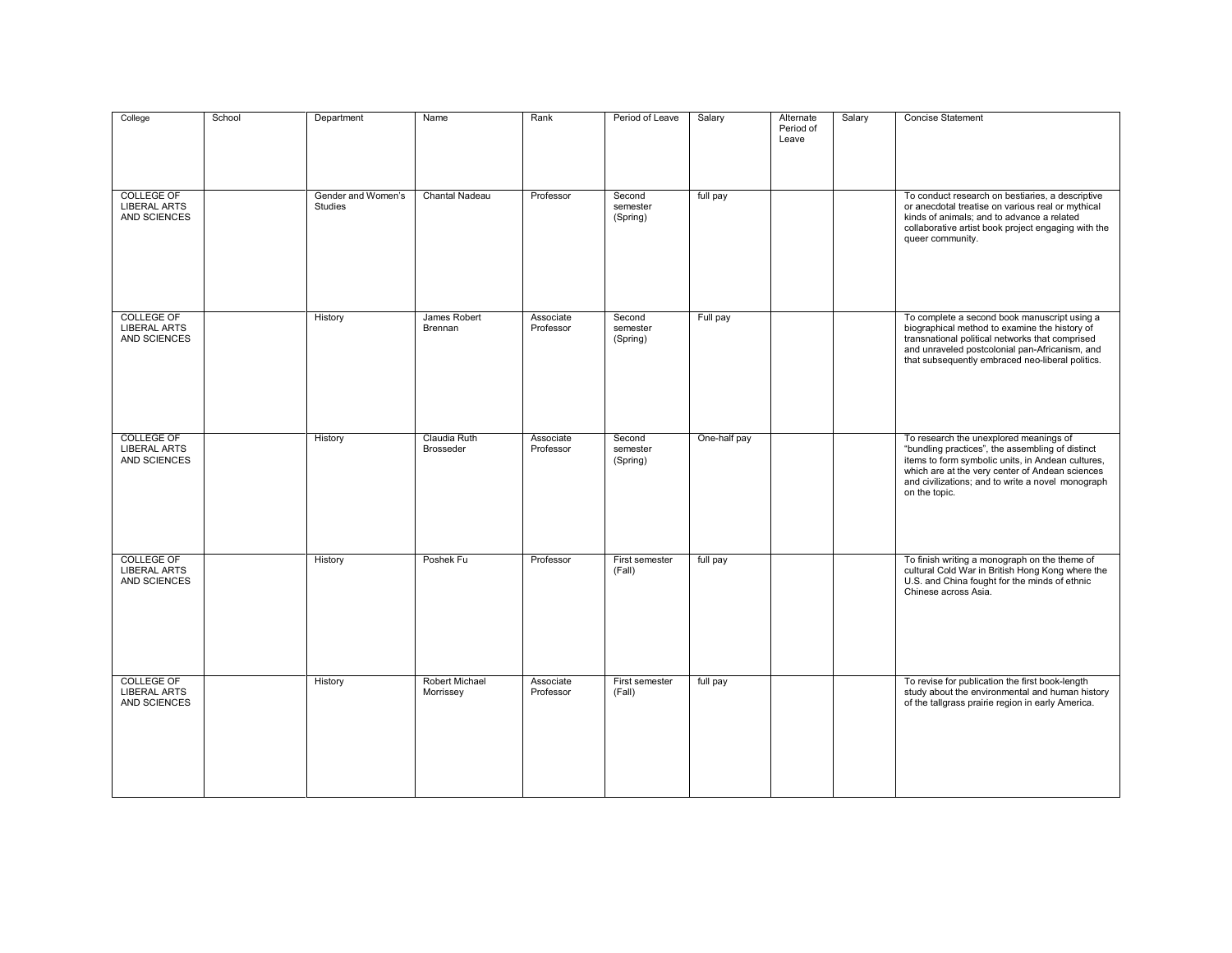| College                                                  | School                                                    | Department                          | Name                               | Rank                   | Period of Leave                | Salary         | Alternate<br>Period of<br>Leave | Salary   | <b>Concise Statement</b>                                                                                                                                                                                                                                                                 |
|----------------------------------------------------------|-----------------------------------------------------------|-------------------------------------|------------------------------------|------------------------|--------------------------------|----------------|---------------------------------|----------|------------------------------------------------------------------------------------------------------------------------------------------------------------------------------------------------------------------------------------------------------------------------------------------|
| <b>COLLEGE OF</b><br><b>LIBERAL ARTS</b><br>AND SCIENCES | School of Integrative<br>Biology                          | Entomology                          | Alexandra Nicole<br>Harmon-Threatt | Associate<br>Professor | Academic Year                  | one-half pay   |                                 |          | To begin a collaborative project investigating<br>native pollinator nesting and climate change,<br>initiating a new area of experimental research on<br>bees in natural nests.                                                                                                           |
| <b>COLLEGE OF</b><br><b>LIBERAL ARTS</b><br>AND SCIENCES | School of Integrative<br>Biology                          | Evolution, Ecology,<br>and Behavior | <b>Andrew Suarez</b>               | Professor              | Second<br>semester<br>(Spring) | full pay       |                                 |          | To establish a new research focus on<br>evolutionary biomechanics, or how the laws of<br>physics influence evolutionary processes; and to<br>start new collaborations and work with unique ant<br>fauna.                                                                                 |
| <b>COLLEGE OF</b><br><b>LIBERAL ARTS</b><br>AND SCIENCES | School of Integrative<br>Biology                          | <b>Plant Biology</b>                | Katy Denise Heath                  | Associate<br>Professor | First semester<br>(Fall)       | full pay       |                                 |          | To study methods in bacterial molecular genetics,<br>initiating research and publications about how<br>microbiomes evolve and generate the symbiotic<br>world in which we live, where humans, plants,<br>and other organisms make up diverse<br>ecosystems.                              |
| <b>COLLEGE OF</b><br><b>LIBERAL ARTS</b><br>AND SCIENCES | School of Earth,<br>Society, and<br>Environment           | <b>Plant Biology</b>                | <b>Wendy Yang</b>                  | Associate<br>Professor | Academic Year                  | two-thirds pay |                                 |          | To establish a grassroots research network that<br>will facilitate advances in understanding of the<br>microbial process of denitrification, and will inform<br>the development of management practices or<br>policies to mitigate soil nitrate leaching and<br>nitrous oxide emissions. |
| <b>COLLEGE OF</b><br><b>LIBERAL ARTS</b><br>AND SCIENCES | School of<br>Literatures,<br>Cultures, and<br>Linguistics | Classics                            | <b>Craig Arthur Williams</b>       | Professor              | First semester<br>(Fall)       | full pay       | Second<br>semester<br>(Spring)  | full pay | To complete a book on Native American writers'<br>uses of Greco-Roman antiquity in texts from the<br>1660s to today, introducing a little-known but<br>highly significant theme in classical literature.                                                                                 |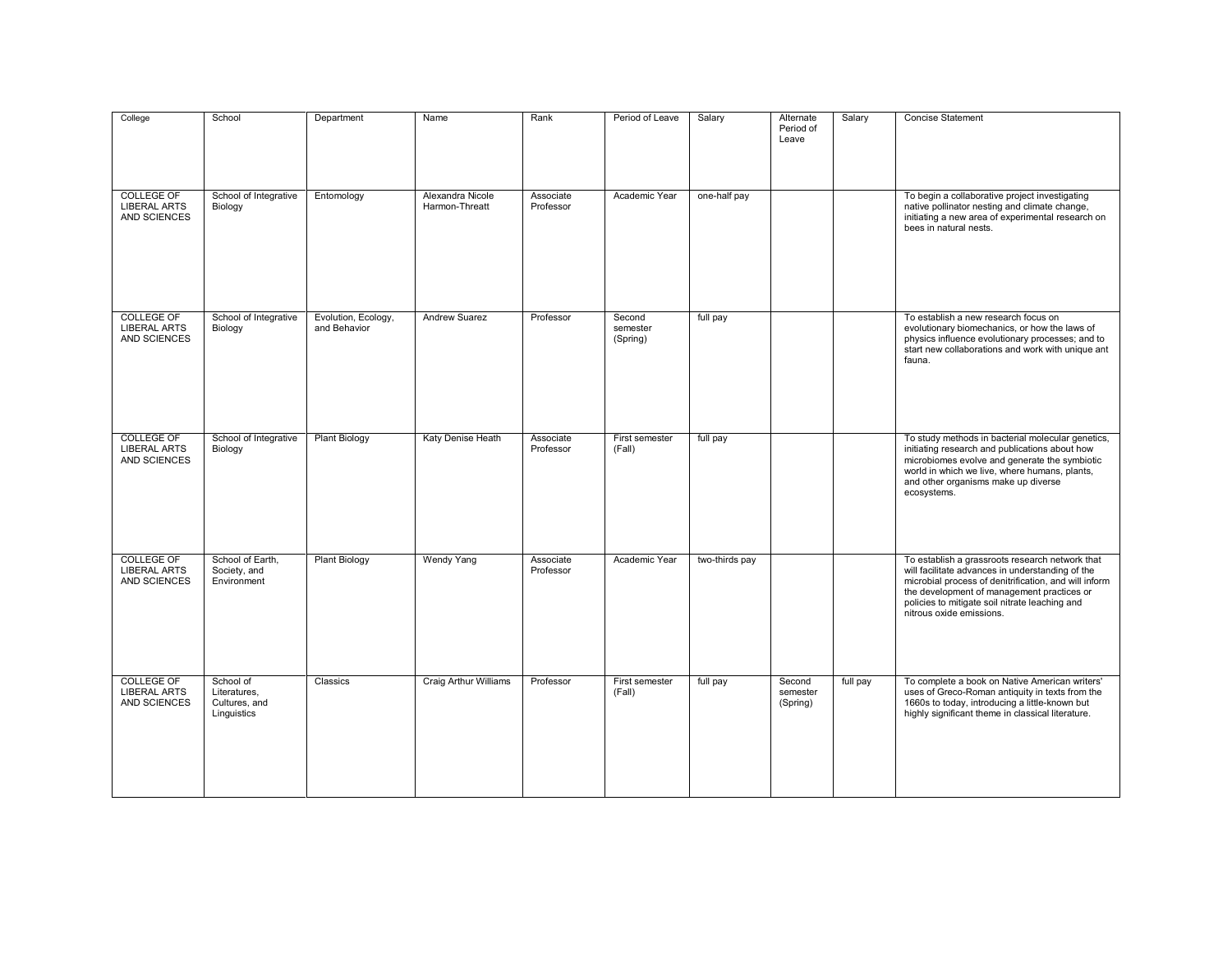| College                                                  | School                                                    | Department                          | Name                      | Rank                   | Period of Leave                | Salary   | Alternate<br>Period of<br>Leave | Salary | <b>Concise Statement</b>                                                                                                                                                                                                                                                                                  |
|----------------------------------------------------------|-----------------------------------------------------------|-------------------------------------|---------------------------|------------------------|--------------------------------|----------|---------------------------------|--------|-----------------------------------------------------------------------------------------------------------------------------------------------------------------------------------------------------------------------------------------------------------------------------------------------------------|
| <b>COLLEGE OF</b><br><b>LIBERAL ARTS</b><br>AND SCIENCES | School of<br>Literatures,<br>Cultures, and<br>Linguistics | Comparative and<br>World Literature | <b>Harriet Lisa Murav</b> | Professor              | Second<br>semester<br>(Spring) | full pay |                                 |        | To research inter-ethnic violence in 1919, which<br>has significant global implications for the 21st<br>century; and to complete a book on how violence<br>unmakes the world and creates alternative worlds<br>in its place.                                                                              |
| <b>COLLEGE OF</b><br><b>LIBERAL ARTS</b><br>AND SCIENCES | School of<br>Literatures.<br>Cultures, and<br>Linguistics | Linguistics                         | Ryan Keith Shosted        | Professor              | Second<br>semester<br>(Spring) | full pay |                                 |        | To research the grammar of the Q'anjob'al<br>language and to provide pedagogical materials<br>for individuals who wish to use this language,<br>including an online course.                                                                                                                               |
| <b>COLLEGE OF</b><br><b>LIBERAL ARTS</b><br>AND SCIENCES | School of<br>Literatures,<br>Cultures, and<br>Linguistics | Slavic Languages<br>and Literatures | David Cooper              | Associate<br>Professor | First semester<br>(Fall)       | Full pay |                                 |        | To continue work on a book about early 19th-<br>century Czech forged manuscripts, investigating<br>the artificial aspect in romantic national culture<br>and the problems fiction and myth pose for the<br>"authenticity" of cultural products and the national<br>identities that refer to them.         |
| <b>COLLEGE OF</b><br><b>LIBERAL ARTS</b><br>AND SCIENCES | School of<br>Literatures,<br>Cultures, and<br>Linguistics | Spanish and<br>Portuguese           | Mariselle Melendez        | Professor              | First semester<br>(Fall)       | full pay |                                 |        | To complete research on and to write a book<br>about eighteenth-century Spanish America<br>beyond urban capital centers, which will<br>demonstrate the interconnectedness that<br>characterized ports and port cities and made<br>them ideal places for unpredicted encounters and<br>cultural exchanges. |
| <b>COLLEGE OF</b><br><b>LIBERAL ARTS</b><br>AND SCIENCES |                                                           | Mathematics                         | Lee Xavier DeVille        | Professor              | First semester<br>(Fall)       | full pay |                                 |        | To extend research in network dynamical<br>systems and related generalizations, with<br>applications in multiple domains like<br>epidemiology, social network dynamics, systems<br>biology, and ecological modeling.                                                                                      |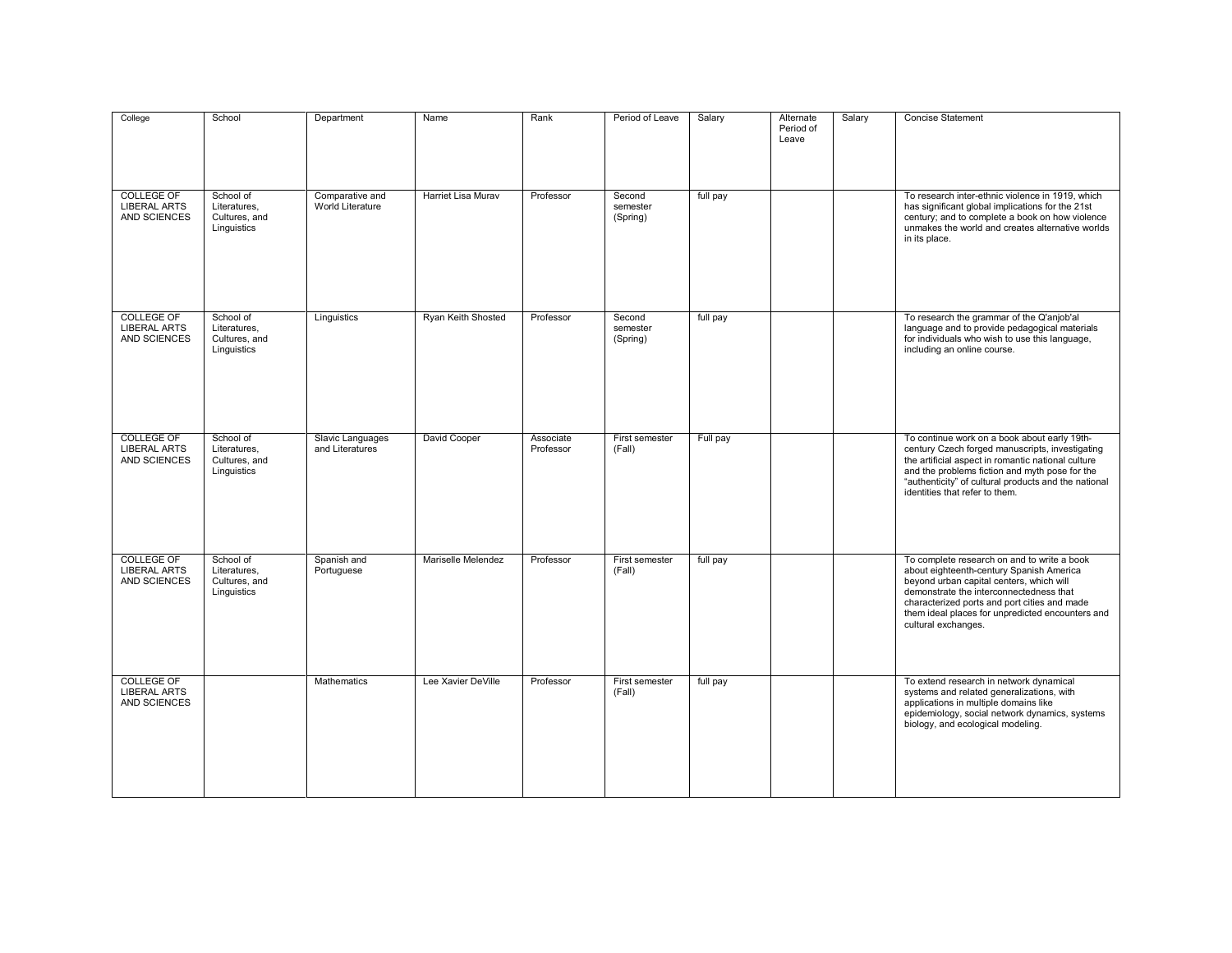| College                                                  | School | Department         | Name                               | Rank                   | Period of Leave                                                | Salary         | Alternate<br>Period of<br>Leave | Salary   | Concise Statement                                                                                                                                                                                                                                                                                       |
|----------------------------------------------------------|--------|--------------------|------------------------------------|------------------------|----------------------------------------------------------------|----------------|---------------------------------|----------|---------------------------------------------------------------------------------------------------------------------------------------------------------------------------------------------------------------------------------------------------------------------------------------------------------|
| <b>COLLEGE OF</b><br><b>LIBERAL ARTS</b><br>AND SCIENCES |        | <b>Mathematics</b> | Philipp Christan Karl<br>Hieronymi | Associate<br>Professor | Second<br>semester<br>(Spring)                                 | full pay       |                                 |          | To participate in and serve as an organizer of a<br>thematic program on tame geometry, gaining the<br>opportunity to perform cutting-edge research,<br>collaborate, and advance teaching and research<br>for students.                                                                                  |
| <b>COLLEGE OF</b><br><b>LIBERAL ARTS</b><br>AND SCIENCES |        | <b>Mathematics</b> | Eduard-Wilhelm Kirr                | Associate<br>Professor | Second<br>semester<br>(Spring) and<br>first semester<br>(Fall) | two-thirds pay | Second<br>semester<br>(Spring)  | full pay | To research coherent structures in wave<br>equations, which impacts the applications of<br>solitary waves in fluid dynamics, nonlinear optics<br>and quantum statistics; and to complete two<br>papers and potentially a monograph on<br>applications of global bifurcations to coherent<br>structures. |
| <b>COLLEGE OF</b><br><b>LIBERAL ARTS</b><br>AND SCIENCES |        | <b>Mathematics</b> | Igor Mineyev                       | Professor              | Academic Year                                                  | two-thirds pay |                                 |          | To research geometric group theory/topology,<br>including image recognition and artificial<br>intelligence, two related areas of mathematics<br>and computer science; and to research selected<br>topics in analytic number theory.                                                                     |
| <b>COLLEGE OF</b><br><b>LIBERAL ARTS</b><br>AND SCIENCES |        | Mathematics        | James Pascaleff                    | Associate<br>Professor | Second<br>semester<br>(Spring)                                 | full pay       |                                 |          | To research the connections between topology<br>and theoretical physics, with a focus on<br>symplectic topology and mirror symmetry; and to<br>complete projects with collaborators, which aim to<br>work out concrete consequences of these<br>connections.                                            |
| <b>COLLEGE OF</b><br><b>LIBERAL ARTS</b><br>AND SCIENCES |        | Mathematics        | Alexander Ng Tengfat<br>Yong       | Professor              | First semester<br>(Fall)                                       | full pay       |                                 |          | To conduct research on the interplay of algebra,<br>geometry, combinatorics, and quantum<br>information theory; and to write several book<br>chapters on related research.                                                                                                                              |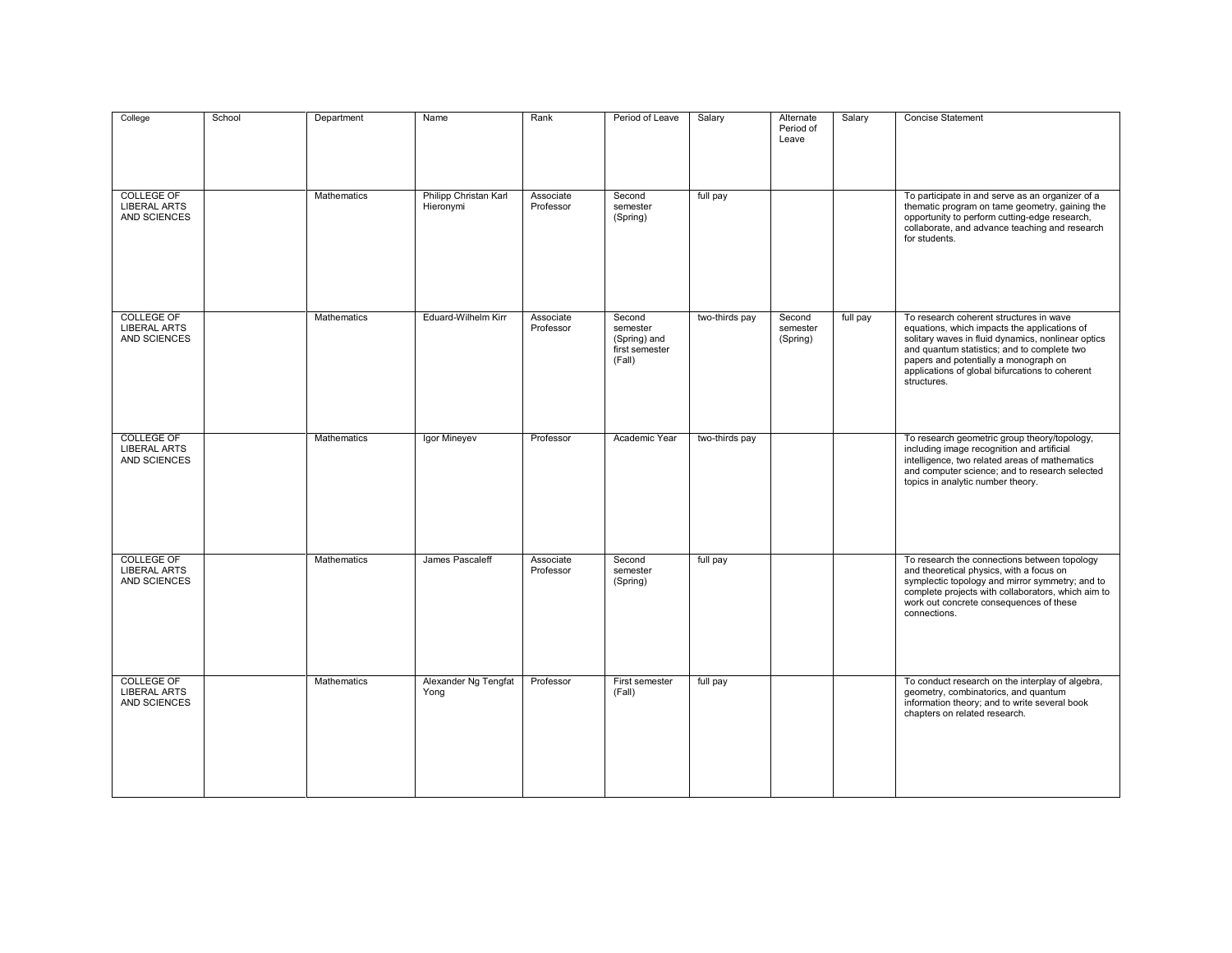| College                                                  | School | Department               | Name                  | Rank                   | Period of Leave                | Salary         | Alternate<br>Period of<br>Leave | Salary   | Concise Statement                                                                                                                                                                                                                                                                                                                           |
|----------------------------------------------------------|--------|--------------------------|-----------------------|------------------------|--------------------------------|----------------|---------------------------------|----------|---------------------------------------------------------------------------------------------------------------------------------------------------------------------------------------------------------------------------------------------------------------------------------------------------------------------------------------------|
| <b>COLLEGE OF</b><br><b>LIBERAL ARTS</b><br>AND SCIENCES |        | <b>Political Science</b> | Wendy K Tam Cho       | Professor              | Academic year                  | Two-thirds pay |                                 |          | To research large scale computational models<br>which impact applications in health and social<br>science; and to publish both technical and<br>substantive results in scholarly journals.                                                                                                                                                  |
| <b>COLLEGE OF</b><br><b>LIBERAL ARTS</b><br>AND SCIENCES |        | <b>Political Science</b> | <b>Brian J Gaines</b> | Professor              | Academic Year                  | two-thirds pay | Second<br>semester<br>(Spring)  | full pay | To continue research on what levels and kinds of<br>taxes are regarded to be fair by the general public<br>in multiple democracies, which will inform policy<br>debates; and to conclude a new paper and short<br>monograph.                                                                                                                |
| <b>COLLEGE OF</b><br><b>LIBERAL ARTS</b><br>AND SCIENCES |        | Psychology               | Dorlores Albarracin   | Professor              | Second<br>semester<br>(Spring) | Full pay       |                                 |          | To research societal changes in trust in science<br>and the Centers for Disease Control, and ability of<br>regional communities to self-organize to curb the<br>opioid epidemic, which will impact health and<br>social outcomes of our nation for the foreseeable<br>future.                                                               |
| <b>COLLEGE OF</b><br><b>LIBERAL ARTS</b><br>AND SCIENCES |        | Psychology               | Jaime Lane Derringer  | Associate<br>Professor | Second<br>semester<br>(Spring) | full pay       |                                 |          | To develop a "living textbook" open educational<br>resource to communicate the methods and ethics<br>of human behavior genetics at a broadly<br>accessible level, with a focus on strengthening<br>users' genetic literacy and critical thinking.                                                                                           |
| <b>COLLEGE OF</b><br><b>LIBERAL ARTS</b><br>AND SCIENCES |        | Psychology               | <b>Wendy Heller</b>   | Professor              | First semester<br>(Fall)       | full pay       |                                 |          | To develop expertise in high resolution<br>neuroimaging to assess cognitive and affective<br>processes involved in an important and<br>understudied aspect of anxiety, "freezing", which<br>is well-documented in animals but rarely a target<br>of human investigation despite implications for<br>psychological and physiological health. |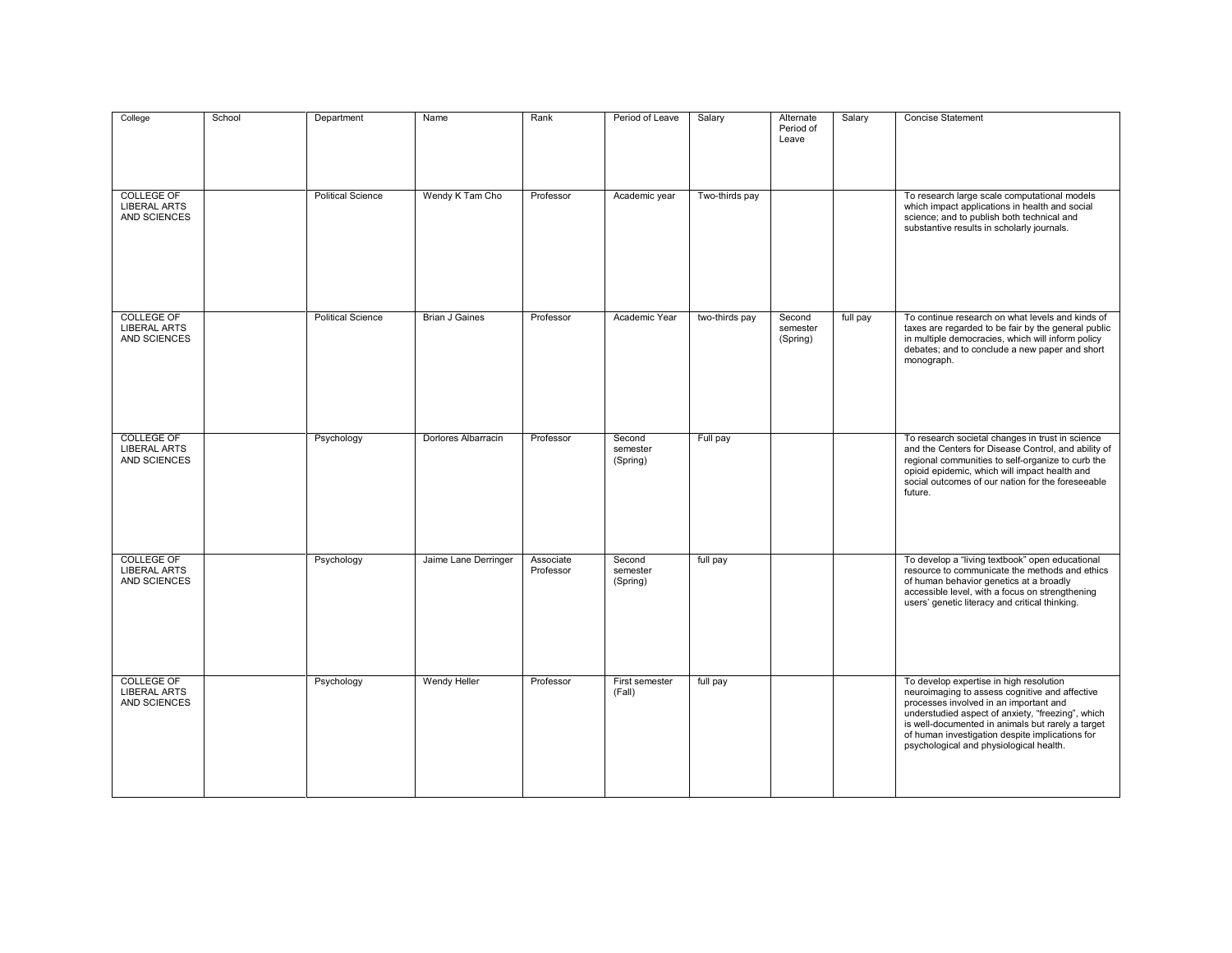| College                                                  | School | Department        | Name                   | Rank                   | Period of Leave                                                | Salary         | Alternate<br>Period of<br>Leave | Salary   | Concise Statement                                                                                                                                                                                                                                                                                               |
|----------------------------------------------------------|--------|-------------------|------------------------|------------------------|----------------------------------------------------------------|----------------|---------------------------------|----------|-----------------------------------------------------------------------------------------------------------------------------------------------------------------------------------------------------------------------------------------------------------------------------------------------------------------|
| <b>COLLEGE OF</b><br><b>LIBERAL ARTS</b><br>AND SCIENCES |        | Psychology        | <b>Brent W Roberts</b> | Professor              | Second<br>semester<br>(Spring) and<br>first semester<br>(Fall) | two-thirds pay |                                 |          | To create an advisory group that will plan an<br>integrative longitudinal study incorporating major<br>models and measures of self-regulation, a core<br>aspect of human functioning that facilitates<br>successful pursuit of personal goals; and to settle<br>the lack of integration in this critical field. |
| <b>COLLEGE OF</b><br><b>LIBERAL ARTS</b><br>AND SCIENCES |        | Psychology        | Ranxiao Wang           | Professor              | First semester<br>(Fall)                                       | full pay       | Second<br>semester<br>(Spring)  | full pay | To learn current artificial intelligence techniques<br>on human-robot interaction and self-aware robots:<br>and to develop new interdisciplinary research<br>projects on biologically-inspired artificial<br>intelligence.                                                                                      |
| <b>COLLEGE OF</b><br><b>LIBERAL ARTS</b><br>AND SCIENCES |        | <b>Statistics</b> | Jeffrey A Douglas      | Professor              | First semester<br>(Fall)                                       | full pay       |                                 |          | To study methods of statistical analysis useful in<br>medical studies in which the condition of interest<br>relies upon patient self report, providing a clearer<br>understanding of severity and treatment effects.                                                                                            |
| <b>COLLEGE OF</b><br><b>LIBERAL ARTS</b><br>AND SCIENCES |        | <b>Statistics</b> | Georgios Fellouris     | Associate<br>Professor | Second<br>semester<br>(Spring)                                 | full pay       |                                 |          | To develop and analyze general statistical<br>methods that adapt to data collected in real time;<br>to explore their application to particular setups<br>such as mastery-based learning in an educational<br>context; and to produce publications.                                                              |
| <b>COLLEGE OF</b><br><b>MEDIA</b>                        |        | Advertising       | Chang Dae Ham          | Associate<br>Professor | Second<br>semester<br>(Spring)                                 | full pay       |                                 |          | To further develop research on advertising-<br>related behavioral tracking and privacy in the<br>context of digital literacy through collaboration;<br>and to publish results in major academic journals<br>and apply for research grants based on the<br>output.                                               |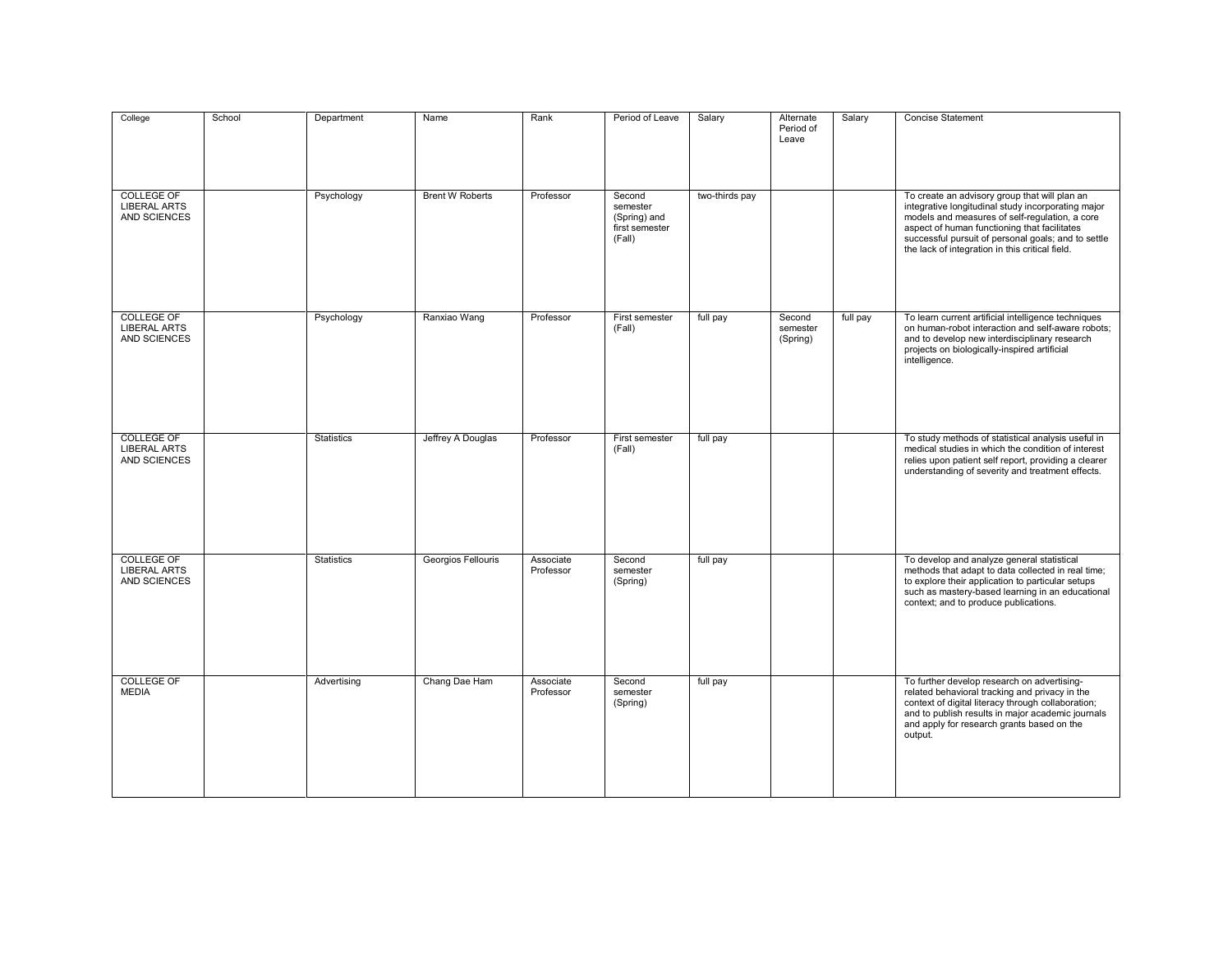| College                                | School | Department                | Name                       | Rank                   | Period of Leave                | Salary         | Alternate<br>Period of<br>Leave           | Salary   | Concise Statement                                                                                                                                                                                                                                                                                                   |
|----------------------------------------|--------|---------------------------|----------------------------|------------------------|--------------------------------|----------------|-------------------------------------------|----------|---------------------------------------------------------------------------------------------------------------------------------------------------------------------------------------------------------------------------------------------------------------------------------------------------------------------|
| <b>COLLEGE OF</b><br><b>MEDIA</b>      |        | Journalism                | Stephanie Lynne<br>Craft   | Professor              | Second<br>semester<br>)Spring  | Full pay       |                                           |          | To research the impact and legacy of the Arizona<br>Project, a first-of-its kind reporting collaboration in<br>which journalists from news outlets across the<br>country banded together in 1976 to investigate<br>organized crime.                                                                                 |
| <b>COLLEGE OF</b><br><b>MEDIA</b>      |        | Journalism                | Joseph Brantley<br>Houston | Professor              | Second<br>semester<br>(Spring) | full pay       |                                           |          | To complete research and editing of the sixth<br>edition of "Computer-Assisted Reporting," a<br>textbook used in classrooms and in professional<br>training in the U.S. and internationally, including<br>updates related to the methodologies and<br>software used in data journalism.                             |
| <b>SCHOOL OF</b><br>SOCIAL WORK        |        | School of Social Work     | Judith Regina<br>Havlicek  | Associate<br>Professor | Academic Year                  | two-thirds pay |                                           |          | To complete a secondary data project using<br>Illinois child welfare administrative data, which<br>includes developing findings, seeking feedback,<br>and exploring how to use the findings to inform<br>practices; and to synthesize these analyses with<br>qualitative interviews.                                |
| <b>SCHOOL OF</b><br><b>SOCIAL WORK</b> |        | School of Social Work     | Rosalba Hernandez          | Associate<br>Professor | First semester<br>(Fall)       | full pay       |                                           |          | To train in entrepreneurship to design virtual<br>reality applications for commercial use in medical<br>settings to deliver patient education and<br>psychosocial interventions; to develop Spanish-<br>language measures assessing psychological well-<br>being; and to complete multiple related<br>publications. |
| <b>UNIVERSITY</b><br><b>LIBRARY</b>    |        | <b>University Library</b> | Laila Hussein<br>Moustafa  | Associate<br>Professor | $1/2$ year                     | full pay       | $1/2$ year<br>(select<br>salary<br>below) | full pay | To continue research on what it means to<br>decolonize archives and decolonize data in<br>Africa, examining how the displacement and<br>destruction of collections impacts researchers,<br>librarians, local communities, area studies, and<br>archival theory itself.                                              |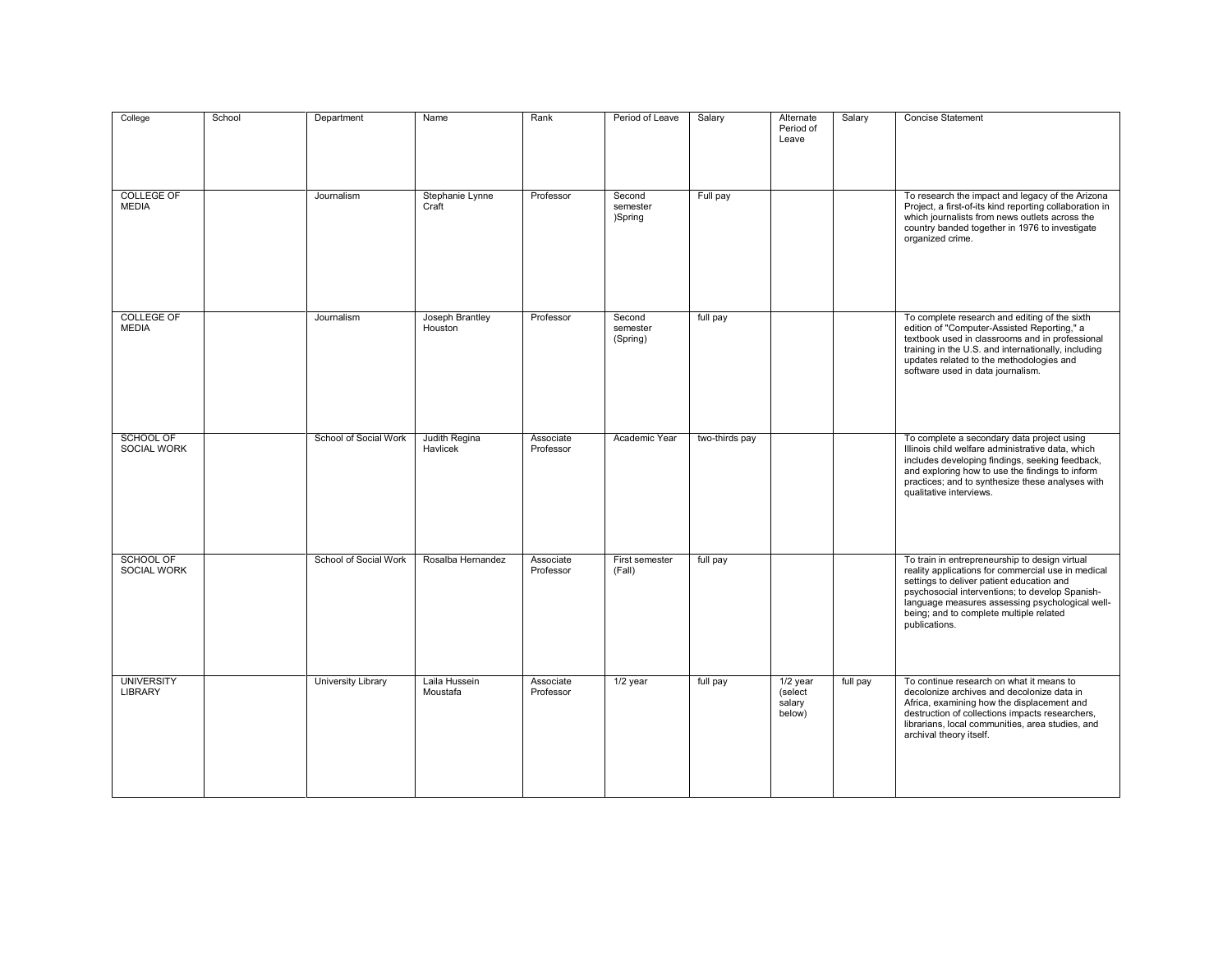| College                                                   | School | Department                             | Name                      | Rank                   | Period of Leave | Salary   | Alternate<br>Period of<br>Leave | Salary | <b>Concise Statement</b>                                                                                                                                                                                                                                                                                                    |
|-----------------------------------------------------------|--------|----------------------------------------|---------------------------|------------------------|-----------------|----------|---------------------------------|--------|-----------------------------------------------------------------------------------------------------------------------------------------------------------------------------------------------------------------------------------------------------------------------------------------------------------------------------|
| <b>UNIVERSITY</b><br><b>LIBRARY</b>                       |        | University Library                     | Heidi J Imker             | Associate<br>Professor | $1/2$ year      | full pay |                                 |        | To build on existing research on the proliferation<br>and support of online data resources, which has<br>broad impacts as organizations struggle to<br>sustain underfunded resources and support<br>growing public access mandates; and to complete<br>multiple studies and publications.                                   |
| <b>UNIVERSITY</b><br><b>LIBRARY</b>                       |        | <b>University Library</b>              | Ayla Stein Kenfield       | Associate<br>Professor | $1/2$ year      | full pay |                                 |        | To examine use versus reuse of research data in<br>varied disciplines; to develop curriculum for<br>assessing reuse of digital objects; and to write an<br>article on institutional repository migration.                                                                                                                   |
| <b>COLLEGE OF</b><br><b>VETERINARY</b><br><b>MEDICINE</b> |        | <b>Veterinary Clinical</b><br>Medicine | Igor Frederico<br>Canisso | Associate<br>Professor | 1/2 year        | full pay |                                 |        | To continue research for a book on equine<br>perinatology and manuscripts; and to network to<br>enhance collaborative relationships.                                                                                                                                                                                        |
| <b>COLLEGE OF</b><br><b>VETERINARY</b><br><b>MEDICINE</b> |        | Veterinary Clinical<br>Medicine        | <b>Heidi Phillips</b>     | Associate<br>Professor | 3/4 year        | Full pay |                                 |        | To increase competence in endoscopic-assisted<br>surgical treatments of small animal ear, nose, and<br>throat diseases; to advance the mission of the<br>upper airway clinic at the Veterinary Teaching<br>Hospital; and to further develop innovative<br>teaching tools for surgical instruction using virtual<br>reality. |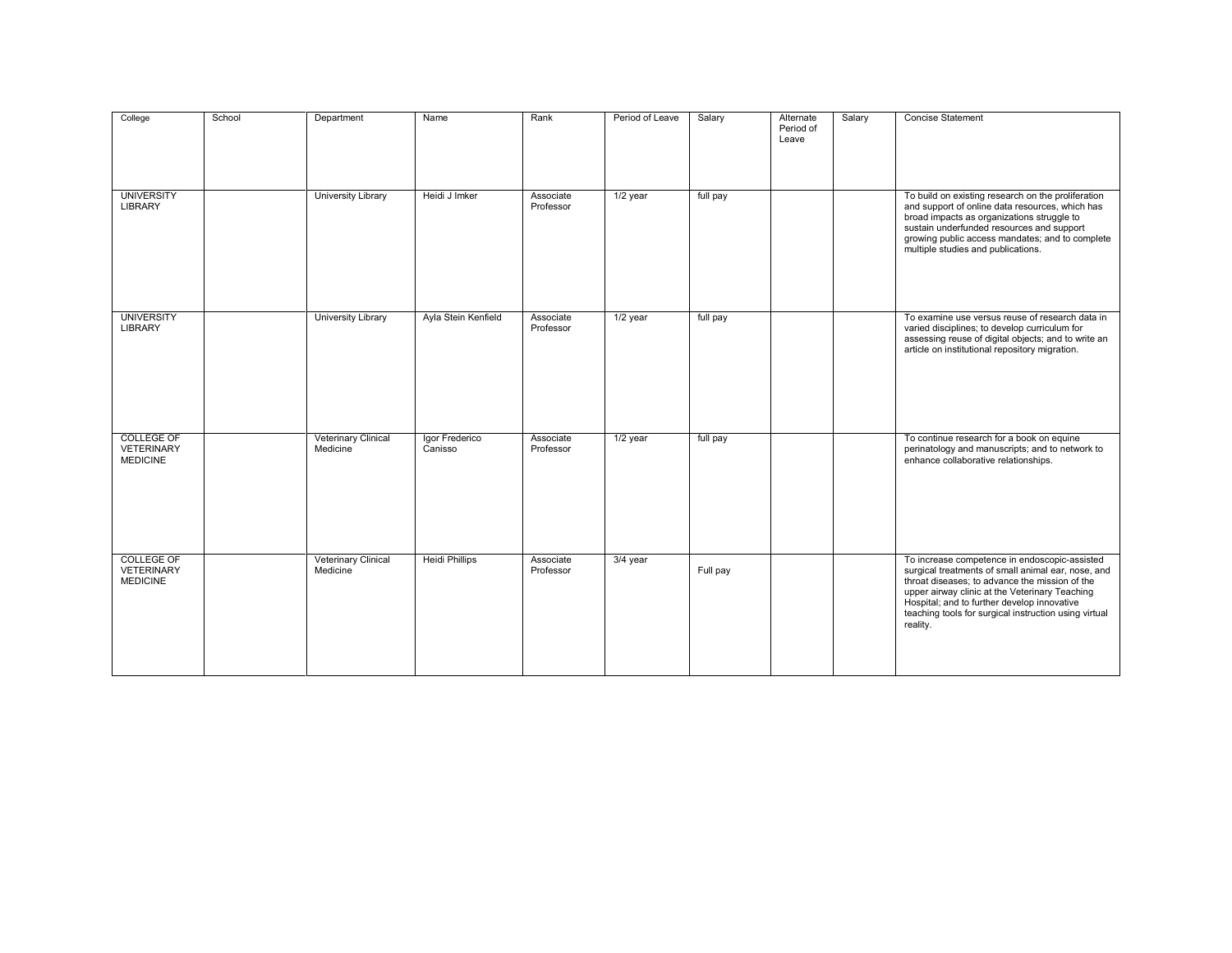## University of Illinois at Chicago Sabbatical Requests 2021-2022

| College                                                                 | School                            | Department                              | Name                | Rank                   | Period of<br>Leave             | Salary            | Alternate<br>Period of<br>Leave | Salary   | <b>Concise Statement</b>                                                                                                                                                                                                                                                                                                               |
|-------------------------------------------------------------------------|-----------------------------------|-----------------------------------------|---------------------|------------------------|--------------------------------|-------------------|---------------------------------|----------|----------------------------------------------------------------------------------------------------------------------------------------------------------------------------------------------------------------------------------------------------------------------------------------------------------------------------------------|
| <b>COLLEGE OF</b><br><b>APPLIED</b><br><b>HEALTH</b><br><b>SCIENCES</b> |                                   | Occupational Therapy                    | Mary A Khetani      | Associate<br>Professor | First semester<br>(Fall)       | full pay          |                                 |          | To optimize and scale the implementation of<br>evidence-based electronic health tools for detecting<br>the impact of racism on children's participation in<br>valued activities, which will positively impact the<br>design of family-centered, culturally responsive, and<br>participation-focused pediatric rehabilitation services. |
| <b>COLLEGE OF</b><br><b>ARCHITECTURE</b><br>DESIGN, AND<br>THE ARTS     | School of<br>Architecture         | Architecture                            | <b>Kelly Bair</b>   | Associate<br>Professor | Second<br>semester<br>(Spring) | Full pay          | First<br>semester<br>(Fall)     | full pay | To extend a continuum of research, and to write an<br>exhibition catalog titled "The Unstable Image" which<br>impacts the design, representation and production of<br>architectural works.                                                                                                                                             |
| <b>COLLEGE OF</b><br><b>ARCHITECTURE</b><br>DESIGN, AND<br>THE ARTS     | School of Art<br>and Art History  | Art History                             | Omur Harmansah      | Associate<br>Professor | Second<br>semester<br>(Spring) | full pay          |                                 |          | To complete a monograph that investigates the<br>politics, ethics, and methodologies of conducting<br>archaeological fieldwork in the Middle East at a<br>moment of ecological crisis, military conflict, and<br>heritage violence, which will contribute to the fields of<br>environmental humanities and landscape<br>archaeology.   |
| <b>COLLEGE OF</b><br><b>ARCHITECTURE</b><br>DESIGN, AND<br>THE ARTS     | School of Art<br>and Art History  | Museum and Exhibition<br><b>Studies</b> | Therese Maura Quinn | Associate<br>Professor | First semester<br>(Fall)       | full pay          |                                 |          | To research the relationship between museums and<br>social movements, remedying gaps in standard<br>histories of these heritage and memory institutions;<br>and complete a book under contract for publication in<br>2022.                                                                                                             |
| <b>COLLEGE OF</b><br><b>ARCHITECTURE</b><br>DESIGN, AND<br>THE ARTS     | School of<br>Design               | <b>Industrial Design</b>                | Jonathan Mekinda    | Associate<br>Professor | Academic<br>Year               | two-thirds<br>pay |                                 |          | To complete writing and editorial work for two books;<br>one is a study of design and the modern home in<br>Milan, Italy, and the other is an edited collection on<br>the history of Chicago design.                                                                                                                                   |
| <b>COLLEGE OF</b><br><b>ARCHITECTURE</b><br>DESIGN, AND<br>THE ARTS     |                                   | Music                                   | Louis S Bergonzi    | Professor              | First semester<br>(Fall)       | Full pay          |                                 |          | To create orchestral music that celebrates under-<br>represented groups, such as the modern history of LGBTQ<br>community in the US, and individuals, including composer<br>Florence Price.                                                                                                                                            |
| COLLEGE OF<br><b>ARCHITECTURE</b><br>DESIGN, AND<br>THE ARTS            | School of<br>Theatre and<br>Music | Theatre                                 | Yasen M Pevankov    | Professor              | Second<br>semester<br>(Spring) | full pay          |                                 |          | To research materials about Russian playwright<br>Anton Chekhov; and to prepare, plan, and create the<br>visual concept and to direct a production of "Seagull"<br>by Anton Chekhov at Steppenwolf Theatre in<br>Chicago.                                                                                                              |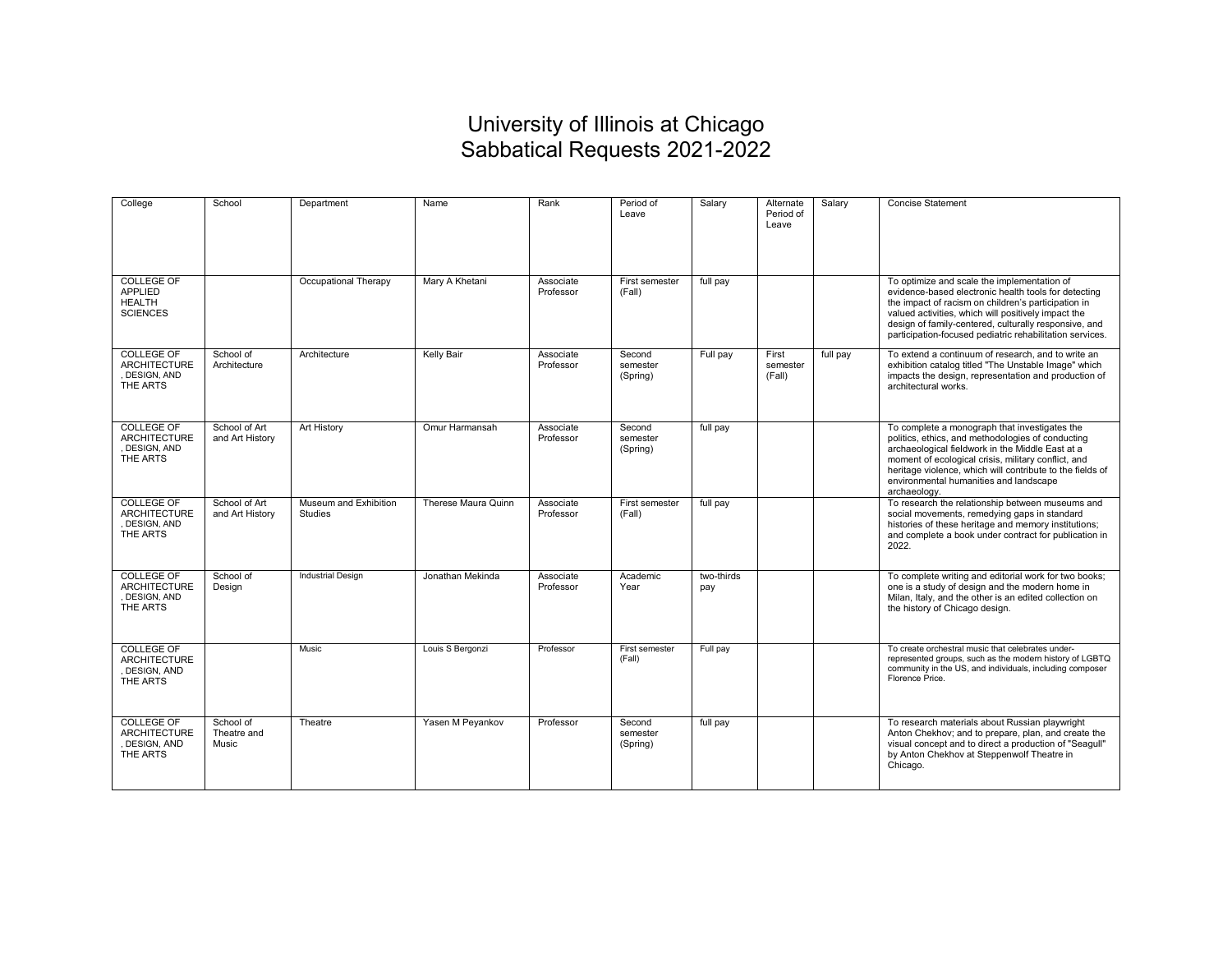| College                                                       | School | Department                                            | Name                   | Rank                   | Period of<br>Leave             | Salary            | Alternate<br>Period of<br>Leave | Salary   | <b>Concise Statement</b>                                                                                                                                                                                                                                                                                                       |
|---------------------------------------------------------------|--------|-------------------------------------------------------|------------------------|------------------------|--------------------------------|-------------------|---------------------------------|----------|--------------------------------------------------------------------------------------------------------------------------------------------------------------------------------------------------------------------------------------------------------------------------------------------------------------------------------|
| <b>COLLEGE OF</b><br><b>BUSINESS</b><br><b>ADMINISTRATION</b> |        | Accounting                                            | Michael Kirschenheiter | Professor              | Academic<br>Year               | two-thirds<br>pay |                                 |          | To prepare research studies, both analytical and<br>empirical, focusing on the impact of voluntary<br>disclosure on cost of capital and the structure and<br>characteristics of accounting information; and to<br>complete and submit papers for publication and<br>develop PhD level teaching material.                       |
| COLLEGE OF<br><b>BUSINESS</b><br><b>ADMINISTRATION</b>        |        | Information and Decision<br>Sciences                  | Ali Tafti              | Associate<br>Professor | First semester<br>(Fall)       | full pay          | Second<br>semester<br>(Spring)  | full pay | To examine the ethical and social implications of<br>digital innovations through structural causal modeling,<br>with a focus on the issue of discrimination in<br>predictive algorithms.                                                                                                                                       |
| <b>COLLEGE OF</b><br><b>BUSINESS</b><br><b>ADMINISTRATION</b> |        | <b>Stuart Handler</b><br>Department of Real<br>Estate | Daniel P McMillen      | Professor              | First semester<br>(Fall)       | full pay          |                                 |          | To develop computer software that will enable local<br>assessment officers to value land, and to compare<br>existing land valuation methods using data from<br>several major cities, making it feasible to implement a<br>land tax as an efficient alternative to the property tax.                                            |
| <b>COLLEGE OF</b><br><b>EDUCATION</b>                         |        | <b>Educational Policy</b><br><b>Studies</b>           | Nicole Nguyen          | Associate<br>Professor | First semester<br>(Fall)       | full pay          | Second<br>semester<br>(Spring)  | full pay | To research how legal actors and institutions are<br>bound up in the production, circulation, and<br>adaptation of narratives and practices that treat<br>Muslims as incipient terrorists; and to finish fieldwork<br>with terrorism lawyers and write a book.                                                                 |
| COLLEGE OF<br><b>EDUCATION</b>                                |        | <b>Educational Policy</b><br>Studies                  | Benjamin M Superfine   | Professor              | First semester<br>(Fall)       | full pay          |                                 |          | To research educational policies and interventions,<br>which impact school performance and student<br>learning; and to complete two publications and grant<br>applications.                                                                                                                                                    |
| <b>COLLEGE OF</b><br><b>EDUCATION</b>                         |        | <b>Special Education</b>                              | Marie Tejero Hughes    | Professor              | Second<br>semester<br>(Spring) | full pay          |                                 |          | To complete research and develop a digital<br>curriculum module focused on the representation of<br>disabilities in children's literature; and to examine how<br>literature encapsulates societal attitudes, beliefs, and<br>stereotypes contributing to the access and equity of<br>schooling for children with disabilities. |
| <b>COLLEGE OF</b><br><b>ENGINEERING</b>                       |        | <b>Computer Science</b>                               | Chris Kanich           | Associate<br>Professor | Academic<br>Year               | two-thirds<br>pay |                                 |          | To research the effective application of fairness<br>mechanisms in the presence of adversarial behavior,<br>which impacts computer-mediated communication,<br>deliberation, and coordination; and to complete three<br>conference publications related to overcoming these<br>challenges.                                      |
| <b>COLLEGE OF</b><br><b>ENGINEERING</b>                       |        | <b>Computer Science</b>                               | Ajay D Kshemkalyani    | Professor              | Second<br>semester<br>(Spring) | two-thirds<br>pay |                                 |          | To study and research various problems in mobile<br>robotics and distributed algorithms for mobile robot<br>coordination, which is an area of growing research in<br>distributed computing.                                                                                                                                    |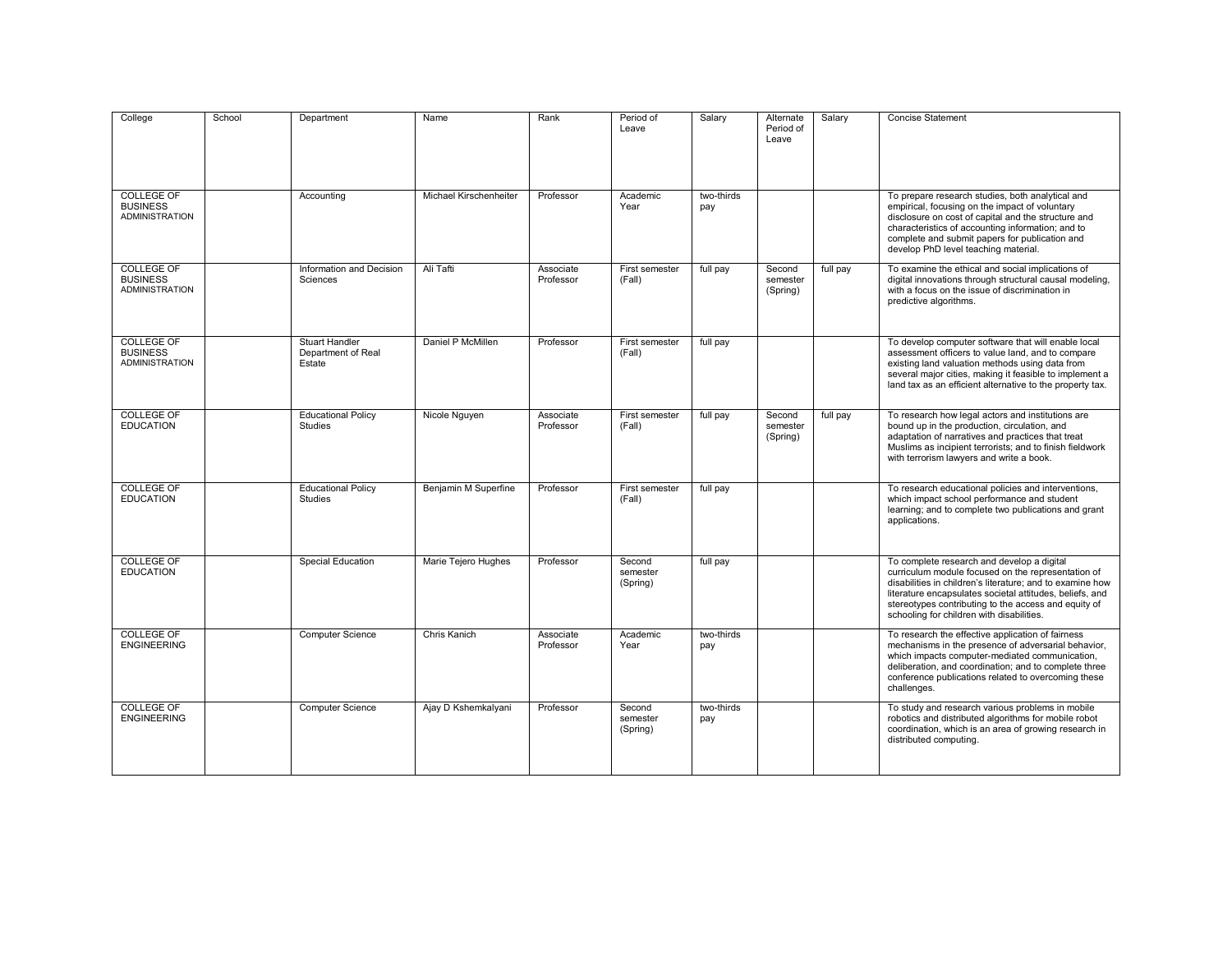| College                                                  | School | Department                                    | Name                        | Rank                   | Period of<br>Leave             | Salary            | Alternate<br>Period of<br>Leave | Salary   | <b>Concise Statement</b>                                                                                                                                                                                                                                                               |
|----------------------------------------------------------|--------|-----------------------------------------------|-----------------------------|------------------------|--------------------------------|-------------------|---------------------------------|----------|----------------------------------------------------------------------------------------------------------------------------------------------------------------------------------------------------------------------------------------------------------------------------------------|
| <b>COLLEGE OF</b><br><b>ENGINEERING</b>                  |        | <b>Computer Science</b>                       | Georgeta-Elisabeta<br>Marai | Associate<br>Professor | Academic<br>Year               | one-half<br>pay   |                                 |          | To research "Human-in-the-Loop" concepts in data<br>science, and related applications of visual computing<br>to explainable artificial intelligence, resulting in a<br>novel research area and new course materials and<br>academic collaborations.                                    |
| COLLEGE OF<br><b>ENGINEERING</b>                         |        | <b>Computer Science</b>                       | Philip S Yu                 | Professor              | First semester<br>(Fall)       | full pay          |                                 |          | To conduct research on one of the most challenging<br>big data issues, large heterogeneous graph mining<br>and learning representation, which will advance<br>understanding of this rapidly expanding field; and to<br>write a book on this topic.                                     |
| <b>COLLEGE OF</b><br><b>ENGINEERING</b>                  |        | <b>Electrical and Computer</b><br>Engineering | Igor Paprotny               | Associate<br>Professor | Academic<br>Year               | two-thirds<br>pay |                                 |          | To research the use and functionality of<br>microelectromechanical (MEMS) devices and sensors<br>in ecosystems around the world, with the intent of<br>improving reliability of MEMS devices; and to write<br>several relevant journal papers and edit a book on the<br>subject.       |
| <b>COLLEGE OF</b><br><b>ENGINEERING</b>                  |        | Mechanical and Industrial<br>Engineering      | Constantine M<br>Megaridis  | Professor              | Academic<br>Year               | two-thirds<br>pay |                                 |          | To study fluid/solid interfaces, which are central to<br>water, energy, and healthcare, three critical problems<br>faced today by humanity; to collaborate with inter-<br>disciplinary researchers, leading to large-scale<br>research proposals; and to complete publications.        |
| COLLEGE OF<br><b>LIBERAL ARTS</b><br><b>AND SCIENCES</b> |        | Anthropology                                  | <b>Brian S Bauer</b>        | Professor              | Academic<br>Year               | Two-thirds<br>pay |                                 |          | To translate a 17th century Spanish document, "The<br>General History of Peru"; and to conduct<br>archaeological field work in a largely unexplored<br>region of Peru, adding to the knowledge of prehistory<br>and a specific understanding of the ancient Andes of<br>South America. |
| <b>COLLEGE OF</b><br><b>LIBERAL ARTS</b><br>AND SCIENCES |        | <b>Biological Sciences</b>                    | Chieh Chang                 | Associate<br>Professor | Second<br>semester<br>(Spring) | Full pay          |                                 |          | To carry out research collaborations with leaders of<br>powerful cutting-edge techniques, resulting in an<br>international collaborative grant proposal, and to<br>publish current projects in top journals.                                                                           |
| <b>COLLEGE OF</b><br><b>LIBERAL ARTS</b><br>AND SCIENCES |        | <b>Biological Sciences</b>                    | Chiou-Fen Chuang            | Associate<br>Professor | Second<br>semester<br>(Spring) | Full pay          |                                 |          | To conclude a series of research projects by writing<br>several publications; and to collect time-lapse imaging<br>data of protein trafficking during early development of<br>C. elegans embryos using a cutting-edge super-<br>resolved fluorescence microscopy technology.           |
| COLLEGE OF<br><b>LIBERAL ARTS</b><br><b>AND SCIENCES</b> |        | <b>Biological Sciences</b>                    | Boris Igic                  | Associate<br>Professor | Academic<br>Year               | one-half<br>pay   | Second<br>semester<br>(Spring)  | full pay | To acquire and synthesize existing and new data<br>bearing on the question how species diversify, which<br>will enhance the undergraduate and graduate<br>curriculum; and to submit three publications and two<br>federal grant applications.                                          |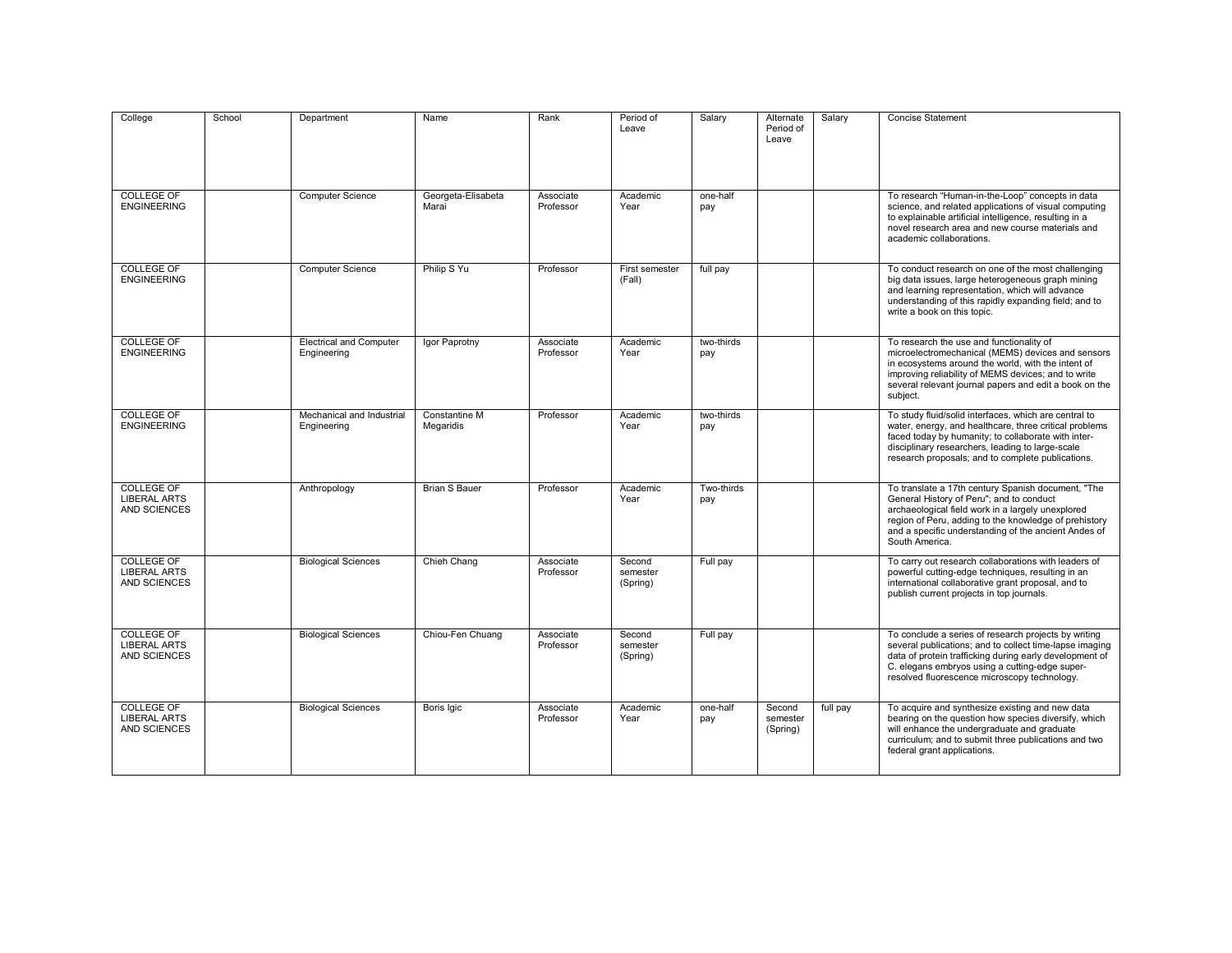| College                                                         | School | Department                                       | Name                | Rank                   | Period of<br>Leave             | Salary            | Alternate<br>Period of<br>Leave | Salary   | <b>Concise Statement</b>                                                                                                                                                                                                                                                                         |
|-----------------------------------------------------------------|--------|--------------------------------------------------|---------------------|------------------------|--------------------------------|-------------------|---------------------------------|----------|--------------------------------------------------------------------------------------------------------------------------------------------------------------------------------------------------------------------------------------------------------------------------------------------------|
| <b>COLLEGE OF</b><br><b>LIBERAL ARTS</b><br><b>AND SCIENCES</b> |        | <b>Black Studies</b>                             | Jane Rhodes         | Professor              | Second<br>semester<br>(Spring) | full pay          |                                 |          | To complete research and write several chapters of a<br>biography of the African American expatriate and<br>psychoanalyst Marie Battle Singer, with a focus on<br>eras and locales including the Jim Crow South, the<br>Great Migration, post-war Britain, and psychoanalysis<br>at mid-century. |
| <b>COLLEGE OF</b><br><b>LIBERAL ARTS</b><br><b>AND SCIENCES</b> |        | Criminology, Law, and<br>Justice                 | Edna Erez           | Professor              | Academic<br>Year               | one-half<br>pay   |                                 |          | To conduct research on violence against women,<br>including gender effects of GPS monitoring<br>technologies in domestic violence, domestic violence<br>in ethnically or religiously mixed couples, and socio-<br>legal analyses of victims statements of sexual abuse<br>victims.               |
| <b>COLLEGE OF</b><br><b>LIBERAL ARTS</b><br><b>AND SCIENCES</b> |        | Economics                                        | Javaeria A Qureshi  | Associate<br>Professor | Academic<br>Year               | two-thirds<br>pay |                                 |          | To evaluate the effect of parental leave, and the effect<br>of ride-sharing on women's labor market outcomes,<br>which impacts policy discussions surrounding how to<br>structure family leave, and efforts of state and local<br>governments to regulate ride-sharing.                          |
| <b>COLLEGE OF</b><br><b>LIBERAL ARTS</b><br><b>AND SCIENCES</b> |        | Economics                                        | John Arvydas Tauras | Associate<br>Professor | First semester<br>(Fall)       | full pay          |                                 |          | To rigorously evaluate the effects of taxes, prices,<br>and policies on youth and young adult e-cigarette<br>vaping initiation and cessation decisions.                                                                                                                                          |
| <b>COLLEGE OF</b><br><b>LIBERAL ARTS</b><br><b>AND SCIENCES</b> |        | English                                          | Peter M Coviello    | Professor              | Academic<br>Year               | one-half<br>pay   |                                 |          | To research the writings of Herman Melville,<br>explicating his singular vision of tyranny as it came to<br>flourish after the Age of Revolutions; and to complete<br>a book manuscript.                                                                                                         |
| <b>COLLEGE OF</b><br><b>LIBERAL ARTS</b><br>AND SCIENCES        |        | History                                          | Jonathan W. Daly    | Professor              | Second<br>semester<br>(Spring) | full pay          |                                 |          | To continue work on the intellectual biography of<br>Richard Pipes, a prolific and influential historian of<br>Russia and Sovietologist during the Cold War and a<br>refugee from the Holocaust, in which nearly all of his<br>extended family perished.                                         |
| <b>COLLEGE OF</b><br><b>LIBERAL ARTS</b><br><b>AND SCIENCES</b> |        | History                                          | Lynn Hudson         | Associate<br>Professor | Second<br>semester<br>(Spring) | full pay          |                                 |          | To complete research and draft two chapters of a<br>monograph on the life and times of Marie Battle<br>Singer (1910-1985), Britain's first Black<br>psychoanalyst.                                                                                                                               |
| <b>COLLEGE OF</b><br><b>LIBERAL ARTS</b><br><b>AND SCIENCES</b> |        | Mathematics, Statistics,<br>and Computer Science | Alexey Cheskidov    | Professor              | Second<br>semester<br>(Spring) | full pay          | First<br>semester<br>(Fall)     | full pay | To complete research on the non-uniqueness of<br>solutions to the 3D Navier-Stokes equations, which<br>will advance the research in Mathematical Fluid<br>Dynamics.                                                                                                                              |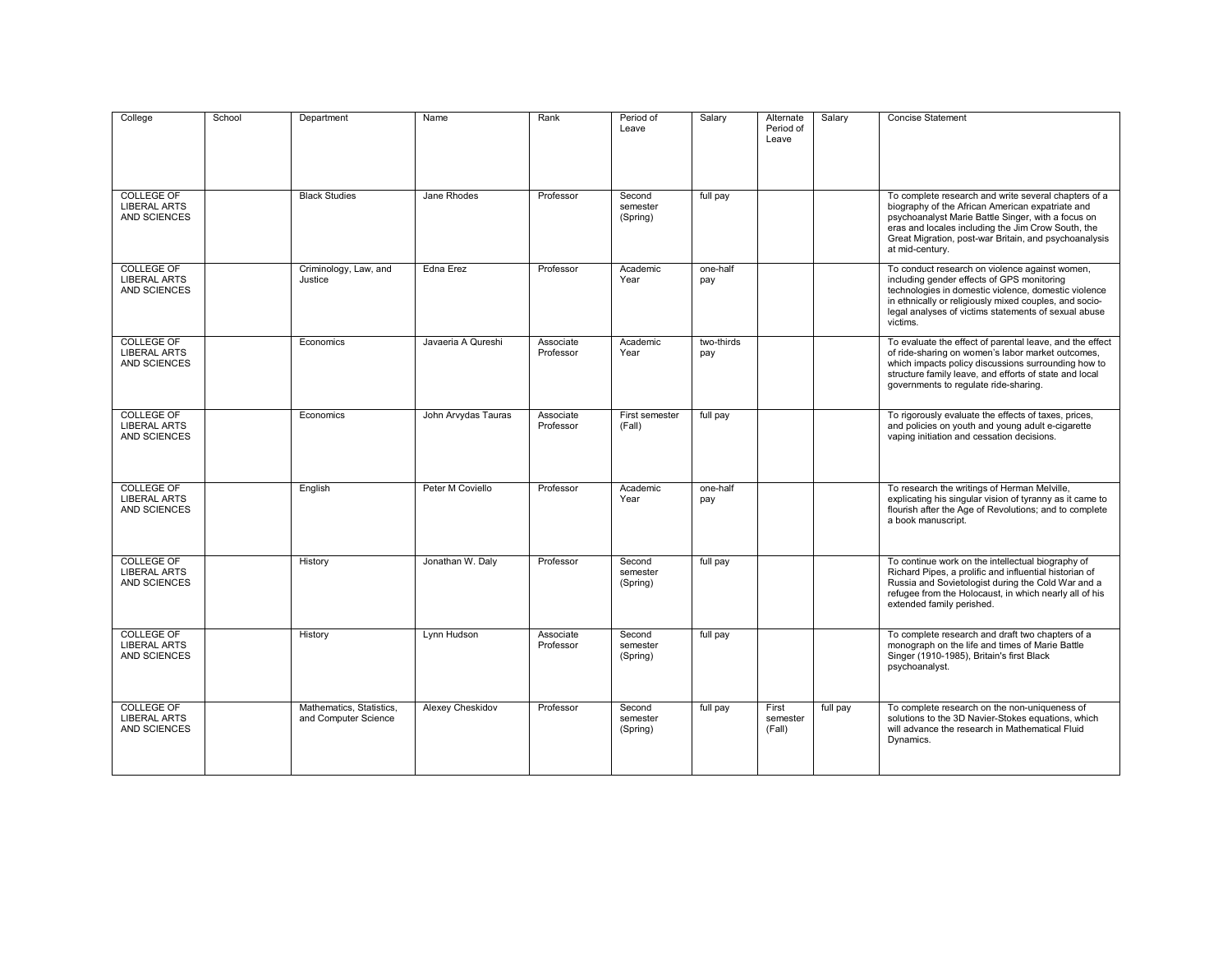| College                                                         | School | Department                                       | Name                                 | Rank                   | Period of<br>Leave                                             | Salary            | Alternate<br>Period of<br>Leave | Salary            | <b>Concise Statement</b>                                                                                                                                                                                                                 |
|-----------------------------------------------------------------|--------|--------------------------------------------------|--------------------------------------|------------------------|----------------------------------------------------------------|-------------------|---------------------------------|-------------------|------------------------------------------------------------------------------------------------------------------------------------------------------------------------------------------------------------------------------------------|
| <b>COLLEGE OF</b><br><b>LIBERAL ARTS</b><br><b>AND SCIENCES</b> |        | Mathematics, Statistics,<br>and Computer Science | Laura Patricia<br>Schaposnik Massolo | Associate<br>Professor | Second<br>semester<br>(Spring) and<br>first semester<br>(Fall) | one-half<br>pay   | Second<br>semester<br>(Spring)  | full pay          | To research Hitchin systems and hyperpolygons,<br>which impacts the Langlands program within pure<br>mathematics and mathematical physics; and to<br>complete multiple publications.                                                     |
| COLLEGE OF<br><b>LIBERAL ARTS</b><br>AND SCIENCES               |        | Mathematics, Statistics,<br>and Computer Science | Kevin Tucker                         | Professor              | Academic<br>Year                                               | two-thirds<br>pay | First<br>semester<br>(Fall)     | full pay          | To research singularities of algebraic varieties in<br>algebraic geometry and commutative algebra,<br>focusing on invariants defined via the Frobenius map<br>in positive characteristic and related notions in mixed<br>characteristic. |
| <b>COLLEGE OF</b><br><b>LIBERAL ARTS</b><br>AND SCIENCES        |        | Mathematics, Statistics,<br>and Computer Science | <b>Gyorgy Turan</b>                  | Professor              | First semester<br>(Fall)                                       | two-thirds<br>pay | Second<br>semester<br>(Spring)  | two-thirds<br>pay | To research interpretability in machine learning and<br>related topics, which will help to address the<br>pervasive problem of making results and decisions<br>obtained using artificial intelligence systems<br>explainable for users.  |
| <b>COLLEGE OF</b><br><b>LIBERAL ARTS</b><br>AND SCIENCES        |        | Mathematics, Statistics,<br>and Computer Science | Jie Yang                             | Professor              | Second<br>semester<br>(Spring)                                 | full pay          | First<br>semester<br>(Fall)     | full pay          | To do collaborative research on zero-inflated data<br>analysis, which has drawn increasing attention<br>recently, especially in biology and medical sciences.                                                                            |
| COLLEGE OF<br><b>LIBERAL ARTS</b><br><b>AND SCIENCES</b>        |        | Mathematics, Statistics,<br>and Computer Science | Wenliang Zhang                       | Associate<br>Professor | Second<br>semester<br>(Spring)                                 | full pay          | First<br>semester<br>(Fall)     | full pay          | To work with national and international collaborators<br>on D-modules and singularities projects, which will<br>lead to peer publications and future grant<br>submissions.                                                               |
| <b>COLLEGE OF</b><br><b>LIBERAL ARTS</b><br>AND SCIENCES        |        | Philosophy                                       | Anne Eaton                           | Associate<br>Professor | Second<br>semester<br>(Spring)                                 | full pay          |                                 |                   | To continue working on a book in the philosophy of<br>art that develops a new model of how pictures<br>engage and affect their audiences, with a focus on<br>pictures used in propaganda, advertising, high art,<br>and pornography.     |
| <b>COLLEGE OF</b><br><b>LIBERAL ARTS</b><br>AND SCIENCES        |        | Physics                                          | Olga Evdokimov                       | Professor              | First semester<br>(Fall)                                       | full pay          |                                 |                   | To participate in the experimental operations and to<br>coordinate the UIC High Energy Nuclear Physics<br>group efforts on the Compact Muon Solenoid (CMS)<br>experiment at the Large Hadron Collider, at CERN,<br>Switzerland.          |
| <b>COLLEGE OF</b><br><b>LIBERAL ARTS</b><br>AND SCIENCES        |        | <b>Political Science</b>                         | Alexandra Filindra                   | Associate<br>Professor | Academic<br>Year                                               | two-thirds<br>pay |                                 |                   | To complete a book manuscript, presenting an<br>original historical perspective that explains<br>contemporary white enthusiasm for gun rights.                                                                                           |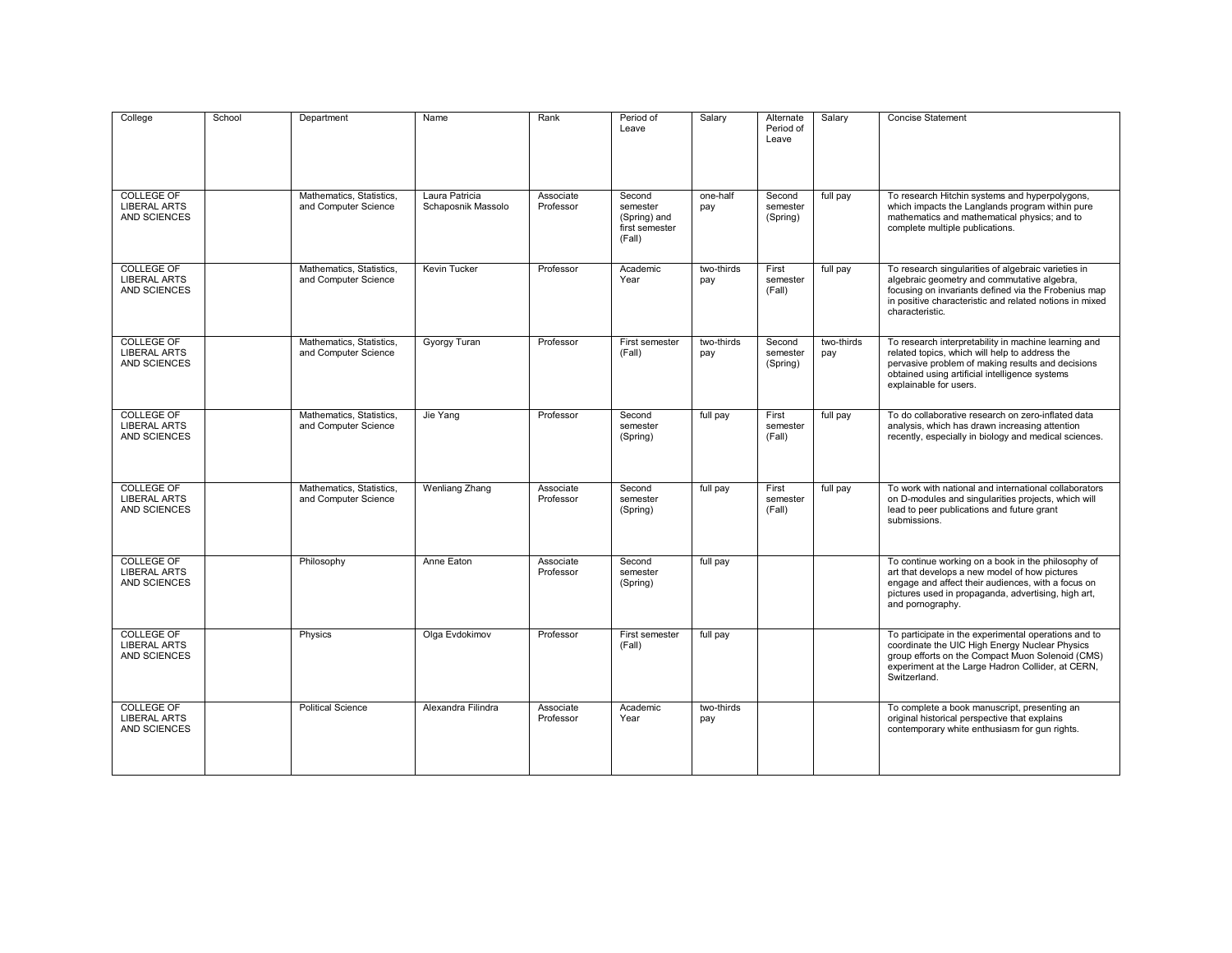| College                                                         | School                                                            | Department                                                        | Name                 | Rank                   | Period of<br>Leave             | Salary            | Alternate<br>Period of<br>Leave | Salary | <b>Concise Statement</b>                                                                                                                                                                                                                                                                 |
|-----------------------------------------------------------------|-------------------------------------------------------------------|-------------------------------------------------------------------|----------------------|------------------------|--------------------------------|-------------------|---------------------------------|--------|------------------------------------------------------------------------------------------------------------------------------------------------------------------------------------------------------------------------------------------------------------------------------------------|
| <b>COLLEGE OF</b><br><b>LIBERAL ARTS</b><br><b>AND SCIENCES</b> |                                                                   | <b>Political Science</b>                                          | Petia A Kostadinova  | Associate<br>Professor | Second<br>semester<br>(Spring) | full pay          |                                 |        | To develop and examine a longitudinal dataset of<br>election promises made by the two major parties in<br>the United States that will contain pledge type, level<br>of fulfillment, and coverage by print media.                                                                         |
| <b>COLLEGE OF</b><br><b>LIBERAL ARTS</b><br><b>AND SCIENCES</b> |                                                                   | <b>Political Science</b>                                          | Yue Zhang            | Associate<br>Professor | Second<br>semester<br>(Spring) | full pay          |                                 |        | To conduct research on the increasing role of cities in<br>national and global affairs, which illuminates the<br>transition of big city politics in an era of globalization;<br>and to publish an article in a peer-reviewed journal<br>and build the foundation for a new book.         |
| <b>COLLEGE OF</b><br><b>LIBERAL ARTS</b><br><b>AND SCIENCES</b> |                                                                   | <b>Population Health</b><br>Sciences                              | Wendy Beth Bostwick  | Associate<br>Professor | Second<br>semester<br>(Spring) | two-thirds<br>pay |                                 |        | To expand on scholarship related to epistemic<br>injustice and the potential health consequences of<br>such injustices; to complete peer-reviewed<br>manuscripts; and to develop collaborative, cross-<br>disciplinary relationships with others who are<br>engaged in similar research. |
| <b>LIBERAL ARTS</b><br><b>AND SCIENCES</b>                      | School of<br>Literatures.<br>Cultural Studies.<br>and Linguistics | French and Francophone<br>Studies/History                         | Ellen M McClure      | Associate<br>Professor | Second<br>semester<br>(Spring) | full pay          |                                 |        | To begin research on a book project which examines<br>humility through a variety of seventeenth-century<br>French lenses, including diplomacy and religion.                                                                                                                              |
| <b>LIBERAL ARTS</b><br>AND SCIENCES                             | School of<br>Literatures.<br>Cultural Studies.<br>and Linguistics | <b>Germanic Studies</b>                                           | Patrick Fortmann     | Associate<br>Professor | Second<br>semester<br>(Spring) | full pay          |                                 |        | To research and write two chapters on the themes of<br>modernist space and writing in the work of novelist<br>Franz Kafka; and to publish articles on the topic.                                                                                                                         |
| <b>LIBERAL ARTS</b><br><b>AND SCIENCES</b>                      | School of<br>Literatures.<br>Cultural Studies,<br>and Linguistics | Hispanic and Italian<br><b>Studies</b>                            | Dianna Niebylski     | Professor              | Second<br>semester<br>(Spring) | full pay          |                                 |        | To advance research on music, class and gender by<br>examining coming-of-age films by Argentine,<br>Brazilian, Colombian, Chilean and Mexican women<br>filmmakers, representing a new approach to study of<br>film music, gender and sexuality and class analysis.                       |
| <b>LIBERAL ARTS</b><br><b>AND SCIENCES</b>                      | School of<br>Literatures.<br>Cultural Studies.<br>and Linguistics | Hispanic and Italian<br>Studies/Psychology                        | Kara Morgan Short    | Professor              | Second<br>semester<br>(Spring) | full pay          |                                 |        | To examine cognitive and neurocognitive predictors<br>of individual differences in adult second language<br>acquisition, improving the understanding of<br>neurocognitive mechanisms underlying language<br>learning; and to produce a book on the topic.                                |
| <b>COLLEGE OF</b><br><b>PHARMACY</b>                            |                                                                   | Institute for Tuberculosis<br>Research/Pharmaceutical<br>Sciences | Scott Garv Franzblau | Professor              | Second<br>semester<br>(Spring) | full pay          |                                 |        | To isolate unique bacteria producing bioactive<br>metabolites from habitats along the Gulf Coast,<br>including the wetlands of southwest Louisiana,<br>bayous of southeastern Louisiana and Mississippi<br>Sound barrier islands.                                                        |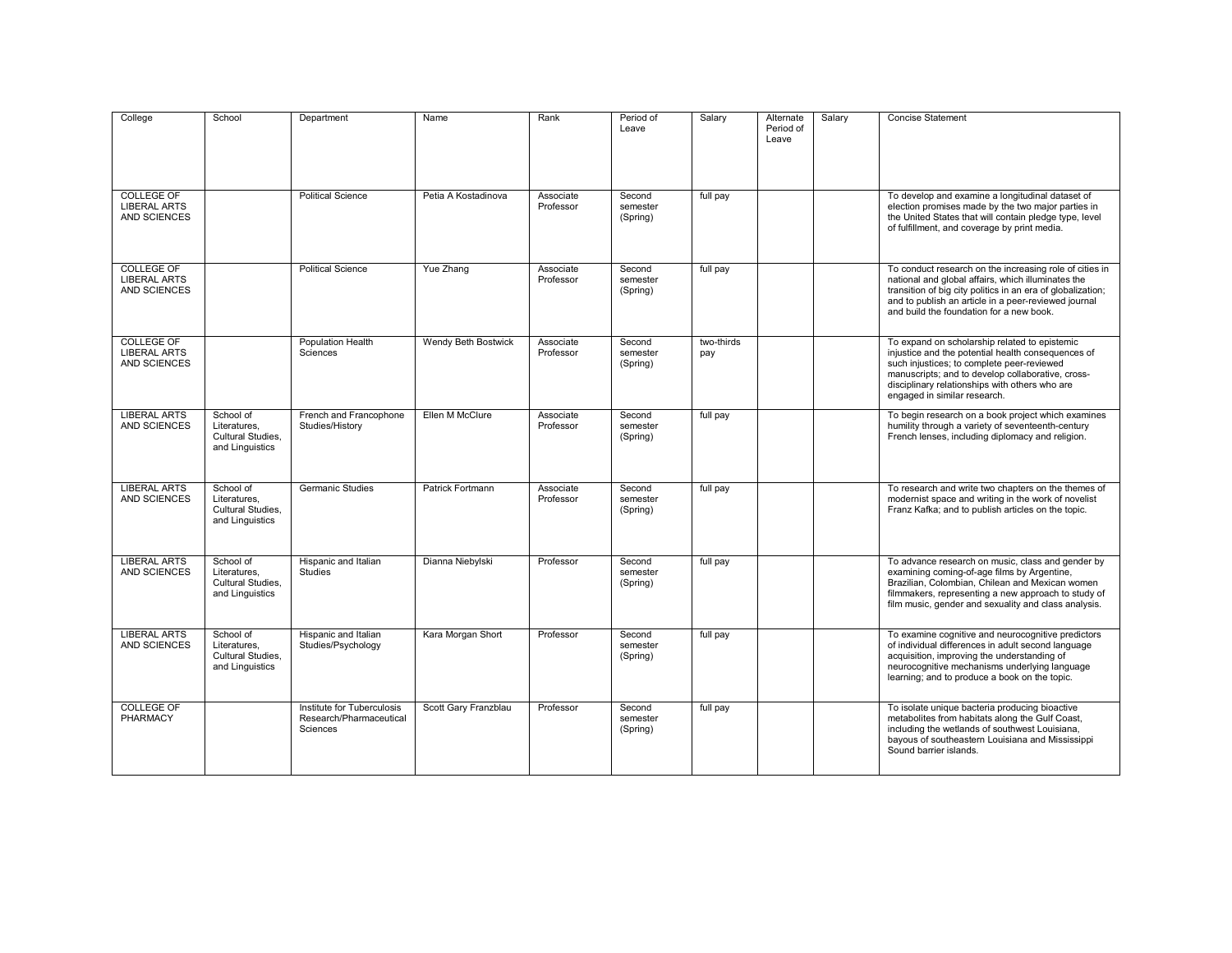| College                                                                                     | School | Department                               | Name                | Rank                   | Period of<br>Leave             | Salary            | Alternate<br>Period of<br>Leave | Salary   | <b>Concise Statement</b>                                                                                                                                                                                                                                                                 |
|---------------------------------------------------------------------------------------------|--------|------------------------------------------|---------------------|------------------------|--------------------------------|-------------------|---------------------------------|----------|------------------------------------------------------------------------------------------------------------------------------------------------------------------------------------------------------------------------------------------------------------------------------------------|
| SCHOOL OF<br>PUBLIC HEALTH                                                                  |        | Epidemiology and<br><b>Biostatistics</b> | Mark Steven Dworkin | Professor              | First semester<br>(Fall)       | full pay          |                                 |          | To research the scientific literature and available<br>online resources and books on infectious disease; to<br>attend a board review course; and to attend case<br>study presentations offered by the UIC Section of<br>Infectious Diseases and Metro Infectious Disease<br>Consultants. |
| COLLEGE OF<br><b>URBAN</b><br><b>PLANNING AND</b><br><b>PUBLIC</b><br><b>AFFAIRS</b>        |        | <b>Public Administration</b>             | Michael D Siciliano | Associate<br>Professor | Academic<br>Year               | two-thirds<br>pay |                                 |          | To produce a series of research papers and submit<br>an NSF grant application focused on understanding<br>how humans and organizations collaborate to<br>address complex policy problems.                                                                                                |
| <b>COLLEGE OF</b><br><b>URBAN</b><br><b>PLANNING AND</b><br><b>PUBLIC</b><br><b>AFFAIRS</b> |        | Urban Planning and<br>Policy             | Ning Ai             | Associate<br>Professor | Second<br>semester<br>(Spring) | full pay          | First<br>semester<br>(Fall)     | full pay | To advance research on socioeconomic analysis of<br>material and waste management; and to renew and<br>expand professional networks to enhance teaching,<br>mentoring, research, and services at UIC.                                                                                    |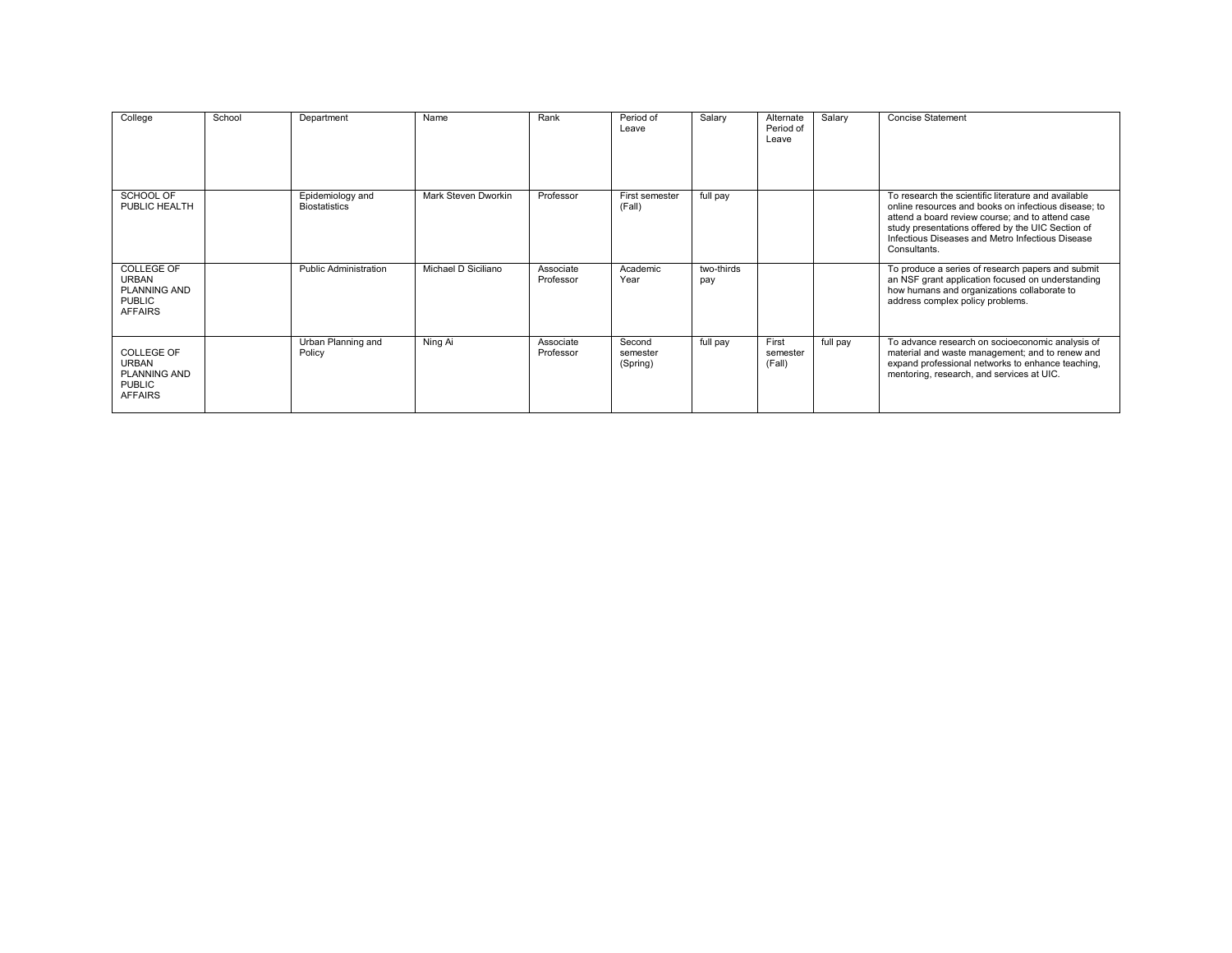## University of Illinois at Springfield Sabbatical Requests, 2021-2022

| College                                                         | School | Department                           | Name                | Rank                   | Period of<br>Leave             | Salary            | Alternate<br>Period of<br>Leave | Salary   | <b>Concise Statement</b>                                                                                                                                                                                                                                                                           |
|-----------------------------------------------------------------|--------|--------------------------------------|---------------------|------------------------|--------------------------------|-------------------|---------------------------------|----------|----------------------------------------------------------------------------------------------------------------------------------------------------------------------------------------------------------------------------------------------------------------------------------------------------|
| <b>COLLEGE OF</b><br><b>BUSINESS AND</b><br><b>MANAGEMENT</b>   |        | Accounting, Economics<br>and Finance | Patricia E Byrnes   | Associate<br>Professor | Second<br>semester<br>(Spring) | full pay          |                                 |          | To research determinants of local economic<br>development and create a "Dashboard-Website" with<br>information on the local economy, which will provide<br>information for local businesses and governments;<br>and to publish two articles.                                                       |
| <b>COLLEGE OF</b><br><b>LIBERAL ARTS</b>                        |        | Chemistry                            | Stephen R Johnson   | Associate<br>Professor | Academic<br>Year               | two-thirds<br>pay |                                 |          | To collect, preserve, and biochemically characterize<br>invertebrate venoms to isolate components known as<br>toxins; and to investigate their use as non-opioid<br>alternatives for the therapeutic treatment of pain.                                                                            |
| <b>COLLEGE OF</b><br><b>LIBERAL ARTS</b><br><b>AND SCIENCES</b> |        | Communication                        | Jae Sik Ha          | Associate<br>Professor | First semester<br>(Fall)       | full pay          | Second<br>semester<br>(Spring)  | full pay | To examine the individual, professional, cultural and<br>social factors that influence the production and<br>distribution of "fake news" across international<br>borders; and to publish a book investigating the<br>sociology of the fake news phenomenon in a<br>comparative context.            |
| <b>COLLEGE OF</b><br><b>LIBERAL ARTS</b><br>AND SCIENCES        |        | Communication                        | Amie Kincaid        | Associate<br>Professor | Second<br>semester<br>(Spring) | full pay          |                                 |          | To examine "safety" surrounding the practice of<br>religion in digital communities, which will inform<br>teaching and lead to publications.                                                                                                                                                        |
| <b>COLLEGE OF</b><br><b>LIBERAL ARTS</b><br><b>AND SCIENCES</b> |        | History                              | Kenneth Owen        | Associate<br>Professor | Second<br>semester<br>(Spring) | full pay          |                                 |          | To continue research and to write a book manuscript<br>about the long history of secession movements in the<br>United States, from its founding to the present day.                                                                                                                                |
| <b>COLLEGE OF</b><br><b>LIBERAL ARTS</b><br><b>AND SCIENCES</b> |        | Philosophy                           | Roxanne Kurtz Smith | Associate<br>Professor | Academic<br>Year               | one-half<br>pay   | First<br>semester<br>(Fall)     | full pay | To research conceptual engineering theory, focusing<br>on how conceptual work reshapes possibilities and<br>impacts theories of positive change across social,<br>political, and scientific domains; and to complete three<br>peer-reviewed products including papers and<br>presentations.        |
| <b>COLLEGE OF</b><br><b>LIBERAL ARTS</b><br><b>AND SCIENCES</b> |        | Sociology/Anthropology               | Lynn Ellen Fisher   | Associate<br>Professor | First semester<br>(Fall)       | full pay          |                                 |          | To study regional and chronological variations in<br>Neolithic quarrying in Central Europe during the period<br>5400 - 2500 B.C.E.; and to begin work on a<br>monograph publication on changing use and<br>significance of a Neolithic quarry investigated in<br>previous archaeological research. |